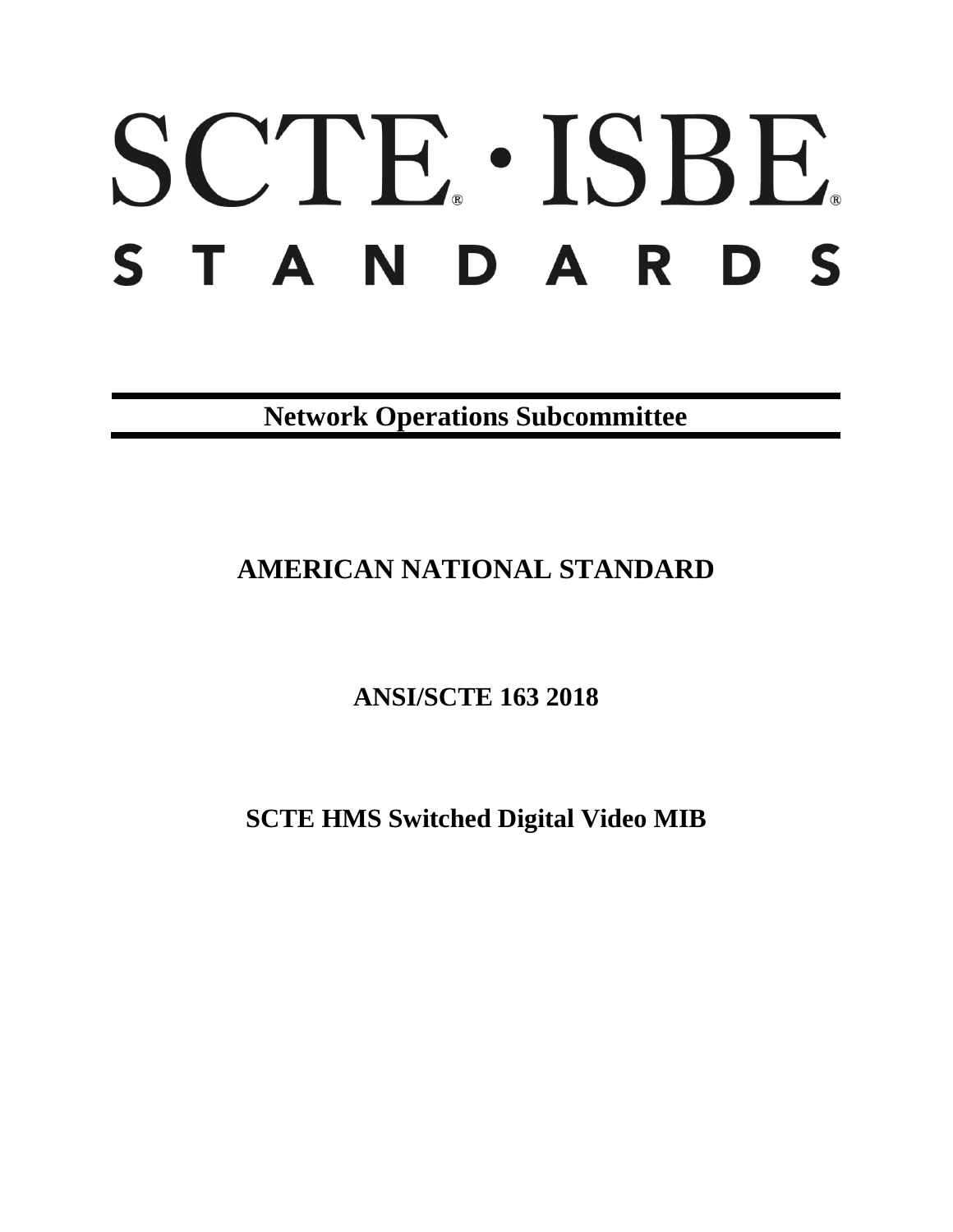### **NOTICE**

The Society of Cable Telecommunications Engineers (SCTE) / International Society of Broadband Experts (ISBE) Standards and Operational Practices (hereafter called "documents") are intended to serve the public interest by providing specifications, test methods and procedures that promote uniformity of product, interchangeability, best practices and ultimately the longterm reliability of broadband communications facilities. These documents shall not in any way preclude any member or non-member of SCTE•ISBE from manufacturing or selling products not conforming to such documents, nor shall the existence of such standards preclude their voluntary use by those other than SCTE•ISBE members.

SCTE•ISBE assumes no obligations or liability whatsoever to any party who may adopt the documents. Such adopting party assumes all risks associated with adoption of these documents, and accepts full responsibility for any damage and/or claims arising from the adoption of such documents.

Attention is called to the possibility that implementation of this document may require the use of subject matter covered by patent rights. By publication of this document, no position is taken with respect to the existence or validity of any patent rights in connection therewith. SCTE•ISBE shall not be responsible for identifying patents for which a license may be required or for conducting inquiries into the legal validity or scope of those patents that are brought to its attention.

Patent holders who believe that they hold patents which are essential to the implementation of this document have been requested to provide information about those patents and any related licensing terms and conditions. Any such declarations made before or after publication of this document are available on the SCTE•ISBE web site at [http://www.scte.org.](http://www.scte.org/)

All Rights Reserved

© Society of Cable Telecommunications Engineers, Inc. 2018 140 Philips Road Exton, PA 19341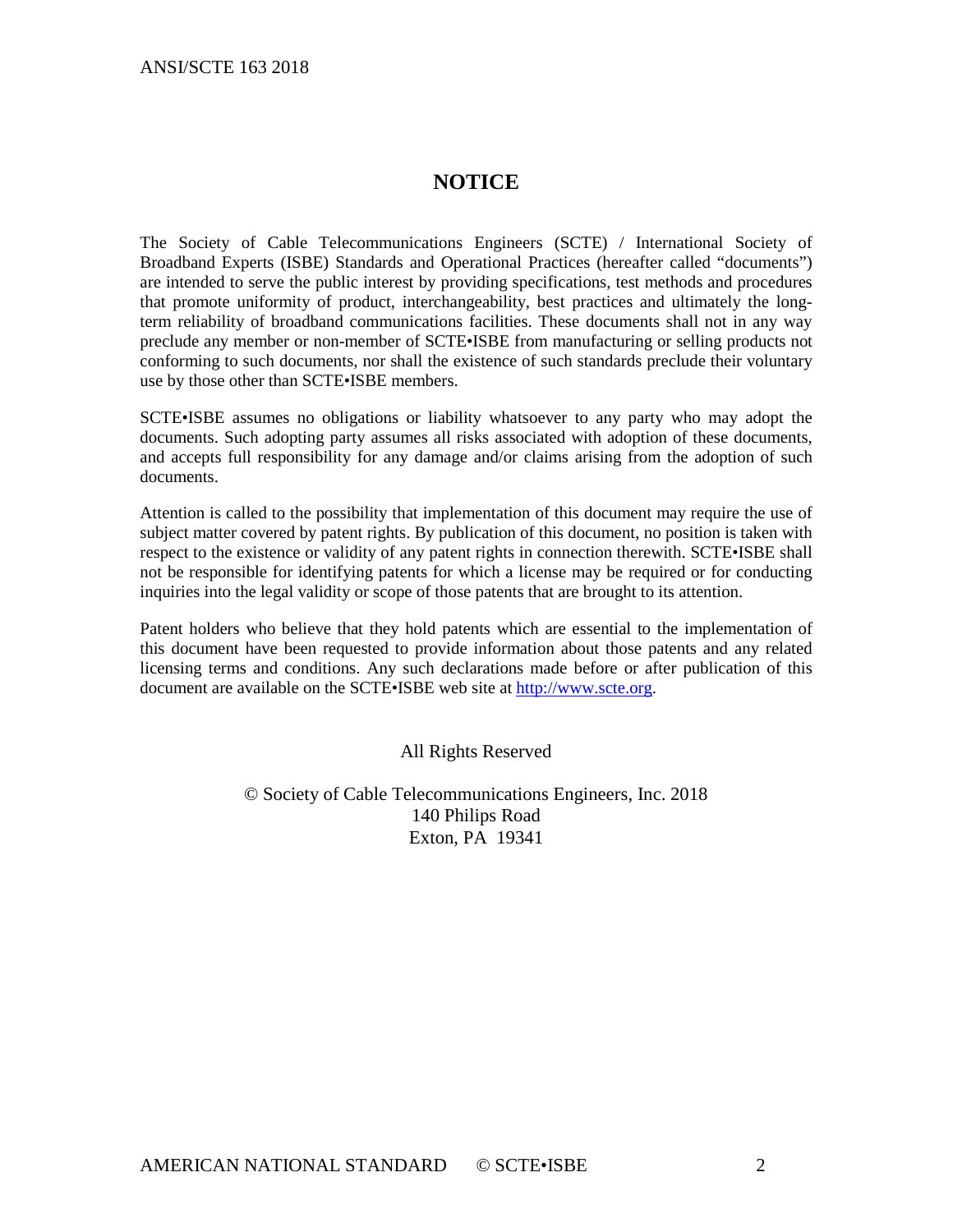#### **SCOPE**

This document is identical to SCTE 163 2009 except for informative components which may have been updated such as the title page, NOTICE text, headers and footers. No normative changes have been made to this document.

This document provides the definition for MIB objects within the SCTE HMS SDV MIB Tree.

#### **COPYRIGHT**

The MIB definition found in this document may be incorporated directly in products without further permission from the copyright owner, SCTE.

#### **NORMATIVE REFERENCE**

IETF RFC 2578 SNMPv2-SMI IETF RFC 2579 SNMPv2-TC IETF RFC 2580 SNMPv2-CONF IETF RFC 4001 INET-ADDRESS-MIB

#### **INFORMATIVE REFERENCE**

SCTE 36 2002R2007 SCTE-ROOT Management Information Base (MIB) Definitions SCTE 37 2008 Hybrid Fiber/Coax Outside Plant Status Monitoring SCTE-HMS-ROOTS Management Information Base (MIB) Definition

#### **TERMS AND DEFINITIONS**

This document defines the following terms:

| <b>Terms</b>    | <b>Definitions</b>                              |  |  |  |
|-----------------|-------------------------------------------------|--|--|--|
| <b>AAC</b>      | <b>Advanced Audio Coding</b>                    |  |  |  |
| AC <sub>3</sub> | Dolby Digital                                   |  |  |  |
| <b>AVC</b>      | <b>Advanced Video Coding</b>                    |  |  |  |
| bps             | Bits per second                                 |  |  |  |
| CA              | <b>Conditional Access</b>                       |  |  |  |
| <b>CBR</b>      | <b>Constant Bit Rate</b>                        |  |  |  |
| <b>CCP</b>      | <b>Channel Change Protocol</b>                  |  |  |  |
| <b>CDMA</b>     | <b>Code Division Multiple Access</b>            |  |  |  |
| <b>DNCS</b>     | Digital Network Control System                  |  |  |  |
| <b>DOCSIS</b>   | Data Over Cable Service Interface Specification |  |  |  |
| <b>DVB</b>      | Digital Video Broadcast                         |  |  |  |
| <b>DVR</b>      | Digital Video Recorder                          |  |  |  |
| <b>ERM</b>      | <b>Edge Resource Manager</b>                    |  |  |  |
| <b>GB</b>       | Gigabyte                                        |  |  |  |
| <b>GSM</b>      | Global System for Mobile Communications         |  |  |  |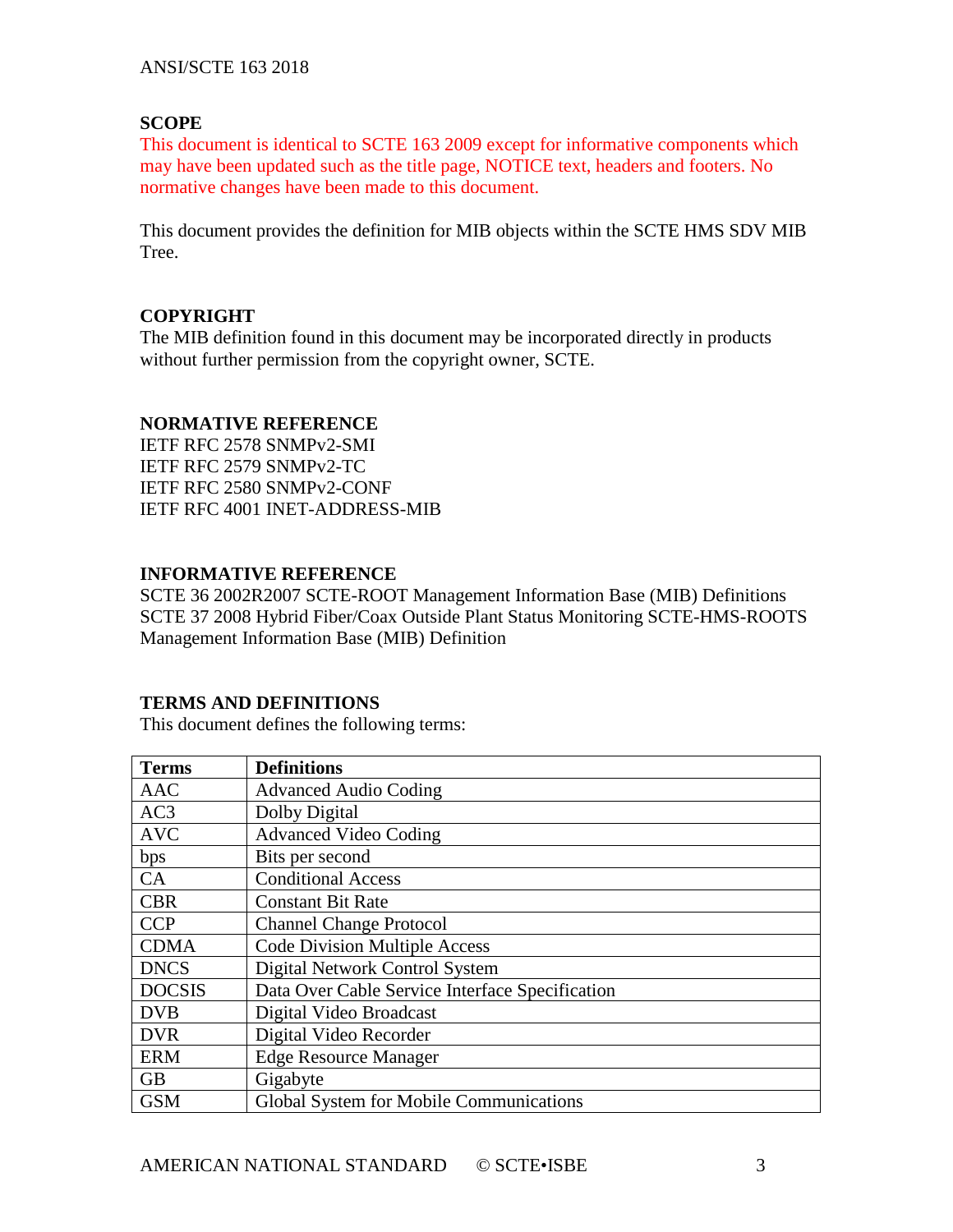| HD           | <b>High Definition</b>                                               |  |  |  |  |
|--------------|----------------------------------------------------------------------|--|--|--|--|
| <b>HMS</b>   | HFC Management Subcommittee                                          |  |  |  |  |
| H.264        | MPEG-4 Part 10 or AVC                                                |  |  |  |  |
| IB           | In-Band                                                              |  |  |  |  |
| $_{\rm IP}$  | <b>Internet Protocol</b>                                             |  |  |  |  |
| <b>MAC</b>   | Media Access Control                                                 |  |  |  |  |
| MediaCipher  | Conditional Access System Technology by Motorola                     |  |  |  |  |
| <b>MIB</b>   | Management Information Base - the specification of information in a  |  |  |  |  |
|              | manner that allows standard access through a network management      |  |  |  |  |
|              | protocol.                                                            |  |  |  |  |
| <b>MOCA</b>  | Multimedia Over Coax Alliance                                        |  |  |  |  |
| MP3          | Audio layer-3                                                        |  |  |  |  |
| <b>MPEG</b>  | Moving Picture Experts Group                                         |  |  |  |  |
| <b>NDS</b>   | Offers a Conditional Access System for Set-top Boxes                 |  |  |  |  |
| <b>ODRM</b>  | <b>On-Demand Resource Manager</b>                                    |  |  |  |  |
| <b>ODRMR</b> | <b>On-Demand Resource Managers Redirector</b>                        |  |  |  |  |
| <b>OOB</b>   | Out-of-Band                                                          |  |  |  |  |
| PowerKey     | Conditional Access System Technology by Scientific Atlanta which     |  |  |  |  |
|              | employs both private and public key methods                          |  |  |  |  |
| QAM          | Quadrature Amplitude Modulation                                      |  |  |  |  |
| <b>SCTE</b>  | Society of Cable Telecommunications Engineers                        |  |  |  |  |
| <b>SD</b>    | <b>Standard Definition</b>                                           |  |  |  |  |
| <b>SDB</b>   | <b>Switched Digital Broadcasting</b>                                 |  |  |  |  |
| <b>SDV</b>   | Switched Digital Video                                               |  |  |  |  |
| <b>SDVSM</b> | <b>SDV Session Manager</b>                                           |  |  |  |  |
| Simulcrypt   | DVB Standard for Conditional Access Systems                          |  |  |  |  |
| <b>SMPTE</b> | Society of Motion Picture and Television Engineers                   |  |  |  |  |
| <b>SRM</b>   | <b>Session Resource Manager</b>                                      |  |  |  |  |
| <b>STB</b>   | <b>Settop Box</b>                                                    |  |  |  |  |
| <b>TCP</b>   | <b>Transmission Control Protocol</b>                                 |  |  |  |  |
| <b>TSID</b>  | <b>Transport Stream Identifier</b>                                   |  |  |  |  |
| <b>UDP</b>   | <b>User Datagram Protocol</b>                                        |  |  |  |  |
| <b>VBR</b>   | Variable Bit Rate                                                    |  |  |  |  |
| $VC-1$       | The informal name of the video codec standard initially developed by |  |  |  |  |
|              | Microsoft and released by SMPTE.                                     |  |  |  |  |
| <b>VOD</b>   | Video On Demand                                                      |  |  |  |  |
| WM9          | Windows Media 9                                                      |  |  |  |  |

#### **REQUIREMENTS**

This section defines the mandatory syntax of the SCTE-HMS-SDV-MIB. It follows the IETF Simple Network Management Protocol (SNMP) for defining managed objects.

The syntax is given below.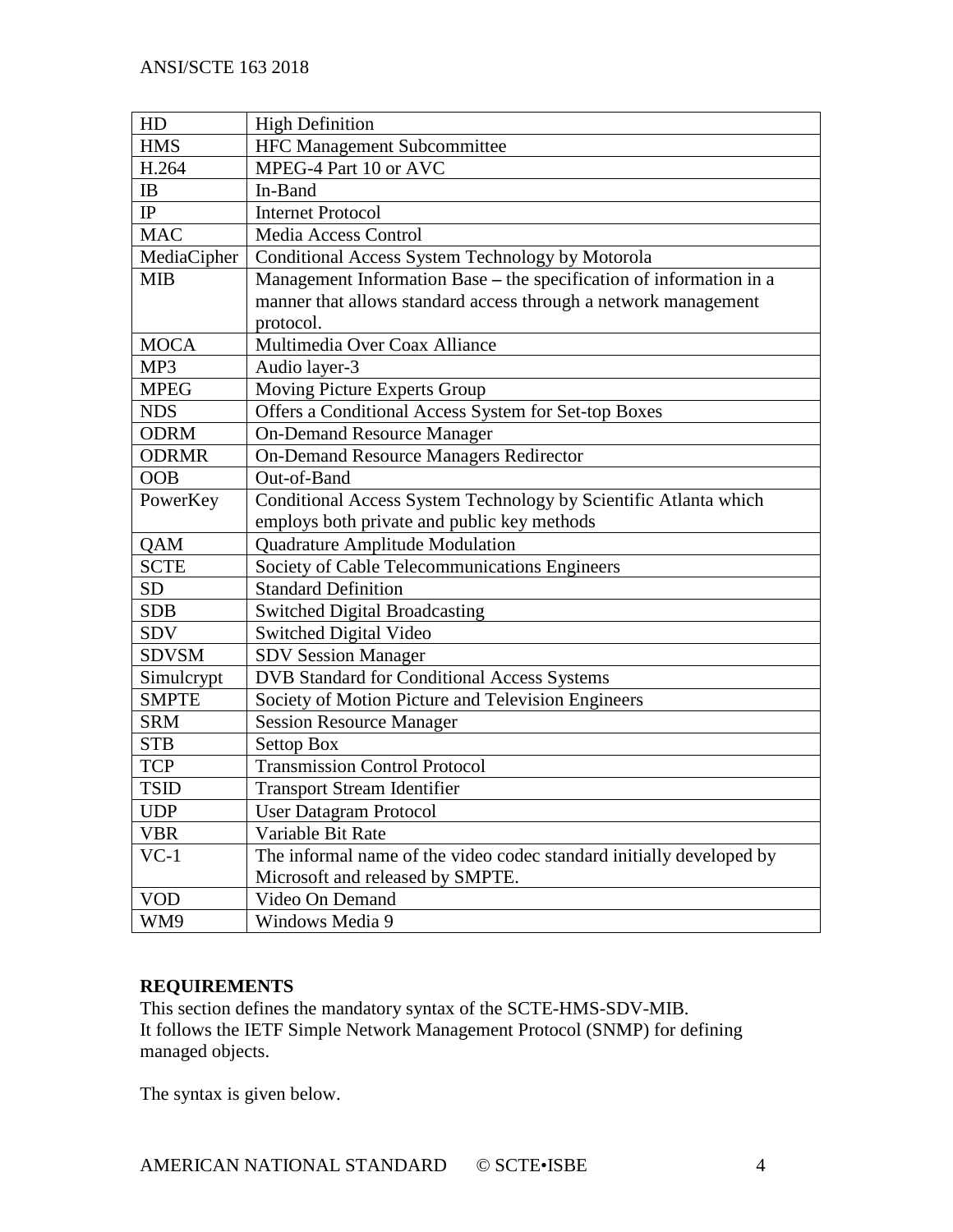#### SCTE-HMS-SDV-MIB DEFINITIONS ::= BEGIN

#### IMPORTS

NOTIFICATION-TYPE, OBJECT-IDENTITY, OBJECT-TYPE, MODULE-IDENTITY, enterprises, Unsigned32, Integer32

FROM SNMPv2-SMI NOTIFICATION-GROUP, OBJECT-GROUP, MODULE-COMPLIANCE FROM SNMPv2-CONF TruthValue, DateAndTime, DisplayString, MacAddress FROM SNMPv2-TC

InetAddress, InetAddressType FROM INET-ADDRESS-MIB;

#### hmsScteSdvMib MODULE-IDENTITY

LAST-UPDATED "200809241530Z"

ORGANIZATION

"SCTE HMS Working Group"

#### CONTACT-INFO

"SCTE HMS Subcommittee, Chairman

mailto: standards@SCTE.org"

#### DESCRIPTION

"The SCTE HMS MIB module to configure and monitor a compliant Switched Digital Video server."

#### REVISION "200809241530Z"

#### DESCRIPTION

"ver 0.9

- 1. Changed objects with SYNTAX IpAddress to InetAddress.
- 2. Added objects for InetAddressType as required.
- 3. Changed enumerations starting with values of 0 to start with 1."

#### REVISION "200805221030Z"

**DESCRIPTION** 

"ver 0.8

- 1. Removed extraneous comments and spacing.
- 2. Changed INTEGER to Integer32 per SMIv2
- 3. Moved SDV-MIB under heManagedServer under scteHmsTree
- 4. Renumbered nodes to remove gaps.
- 5. Changed sdvsmFreqPlanIndex and sdvsmAdZoneID from Integer32 to Unsigned32 to prevent negative #'s
- 6. Added sdvsmProgramGroup and sdvsmClientConfigGroup to the compliance statement"

#### REVISION "200704181730Z"

**DESCRIPTION** 

"ver 0.2

- 1. Removed extraneous comments which described OID explicitly (i.e. 1.3.6.1.4.1.5591.1.11.100).
- 2. Replaced SDB references w/ SDV.
- 
- 3. Removed any SA or GQAM references.
- 4. Added unit and default clauses.
- 5. Changed indices to not-accessible and reordered objects so index is first in table.
- 6. Added Compliance statement.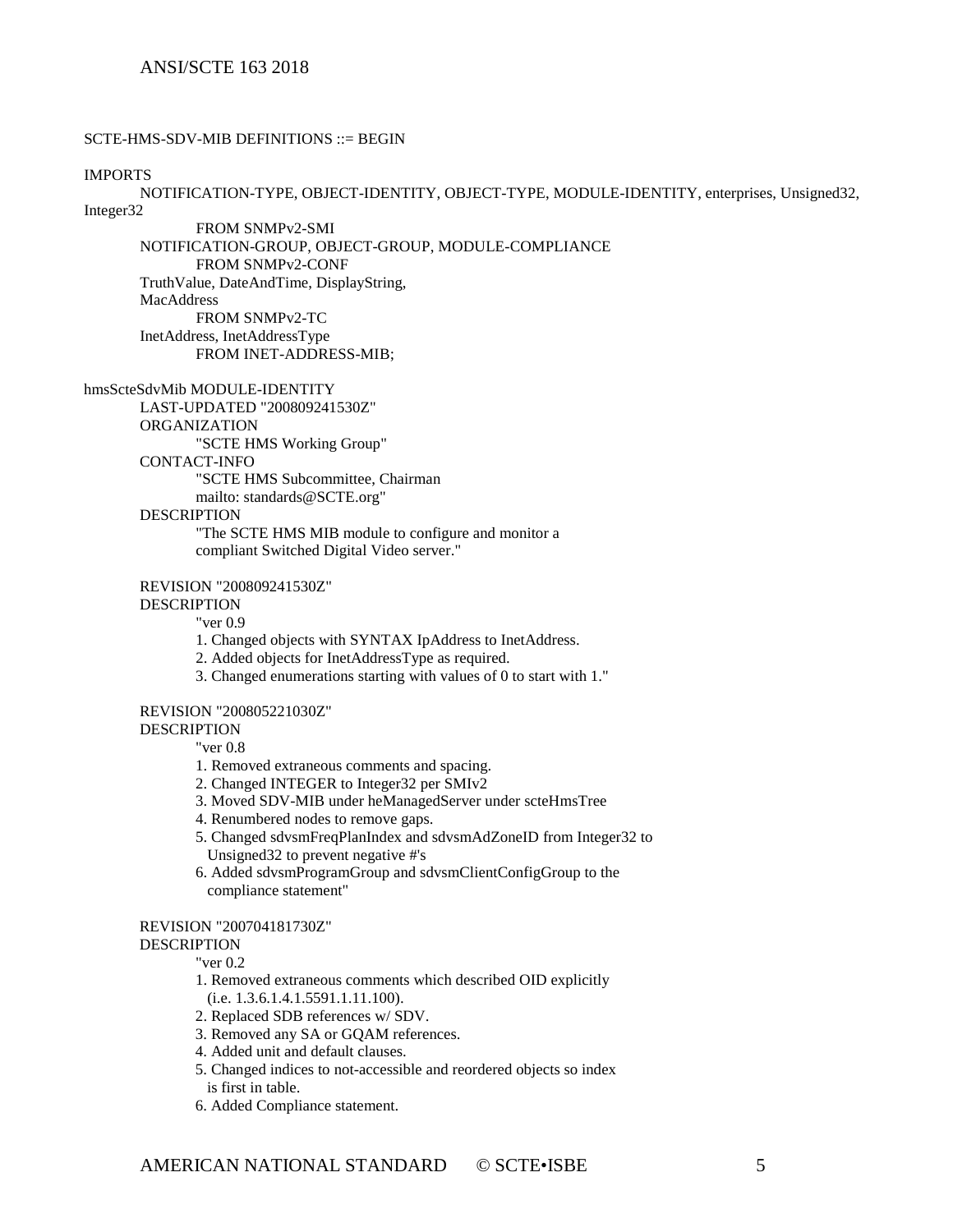- 7. Used OBJECT-IDENTIFIER instead of OBJECT-IDENTITY for node definitions that will not change.
- 8. Removed node definitions which had only one table defined under it to avoid excessive layers.
- 9. Renamed node from sdvServerClientConfigParams to sdvServerClientConfig.
- 10. There are several objects with ACCESS read-create; however, comments indicate they are status only.
- 11. What does Alarm 209 mean?
- 12. Added alarm objects to eventTable instead of augmenting a separate table.
- 13. Changed INT32 to UINT32 where descriptions indicated.
- 14. Changed INT32 to UINT32 where range was 1-2147483647.
- 15. Added/Removed objects from IMPORTS statement.
- 16. Updated organization and contact info.
- 17. Renamed sdvServerObjs as sdvServerMIBObjects.
- 18. Renumbered objects where there were gaps in numbering.
- 19. Changed SYNTAX from INTEGER to Integer32.
- 20. Removed not-accessible indices from conformance groups."

::= { enterprises scteRoot(5591) scteHmsTree (1) insidePlantIdent (11) heDigital(5) heManagedServer(6) 1 }

```
--
```
-- Node definitions

-- --

-- All the objects of the SDV Server MIB.

--

sdvServerMIBObjects OBJECT IDENTIFIER ::= { hmsScteSdvMib 1 }

sdvsmConfigObjects OBJECT-IDENTITY

STATUS current DESCRIPTION

"The node for the SDVSM (SDV Session Manager) configuration MIB objects." ::= { sdvServerMIBObjects 3 }

```
sdvsmOfferedPrograms OBJECT-IDENTITY
```
STATUS current DESCRIPTION

"This node describes the SDVSM offered programs."  $::= \{$  sdvsmConfigObjects 8  $\}$ 

sdvsmSTBCapabilities OBJECT-IDENTITY

STATUS current

DESCRIPTION

"This node describes the topology and capabilities of the STBs that have requested channel changes from the SDVSM."

 $::= \{ sdvServerMIBObjects 4\}$ 

-- -- Status/Diagnostic of the SDV Server.

--

sdvsmDiagnostics OBJECT IDENTIFIER ::= { sdvServerMIBObjects 8 }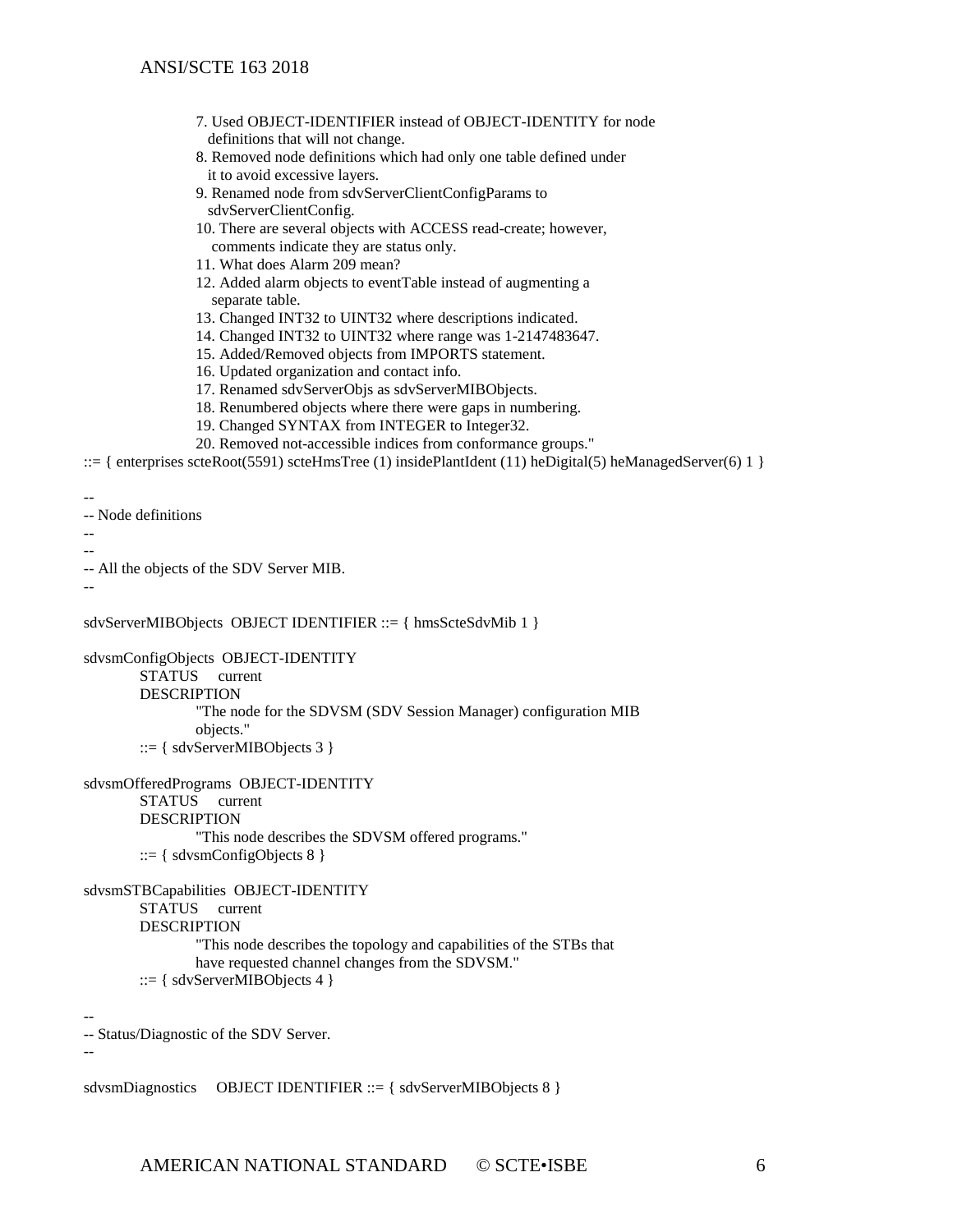```
-- 
-- Events associated with the SDV Server.
--
sdvServerEvents OBJECT IDENTIFIER ::= { hmsScteSdvMib 2 }
-- 
-- Dummy node under which all events must be defined. This is required for
-- SNMP v1/v2 compatibility.
--
sdvServerEventsV2 OBJECT IDENTIFIER ::= { sdvServerEvents 0 }
-- 
-- Conformance.
--
sdvServerConformance OBJECT IDENTIFIER ::= { hmsScteSdvMib 3 }
-- 
-- Compliance statements of the SDV Server MIB.
--
sdvServerCompliances OBJECT IDENTIFIER ::= { sdvServerConformance 1 }
-- 
-- The different groups of objects of the SDV Server.
--
sdvServerGroups OBJECT IDENTIFIER ::= { sdvServerConformance 2 }
sdvsmName OBJECT-TYPE
       SYNTAX OCTET STRING
       MAX-ACCESS read-write
       STATUS current
       DESCRIPTION 
               "The name of the SDVSM."
       ::= { sdvServerMIBObjects 1 }
sdvsmMacAddress OBJECT-TYPE
       SYNTAX MacAddress
       MAX-ACCESS read-write
       STATUS current
       DESCRIPTION 
               "The MAC address of the SDVSM."
       ::= { sdvServerMIBObjects 2 }
sdvsmMiniCarouselTable OBJECT-TYPE
       SYNTAX SEQUENCE OF SdvsmMiniCarouselEntry
       MAX-ACCESS not-accessible
       STATUS current
       DESCRIPTION 
               "Describes the mini-carousels transmitted by the SDVSM."
       ::= \{ sdvsmConfigObjects 1 \}sdvsmMiniCarouselEntry OBJECT-TYPE
```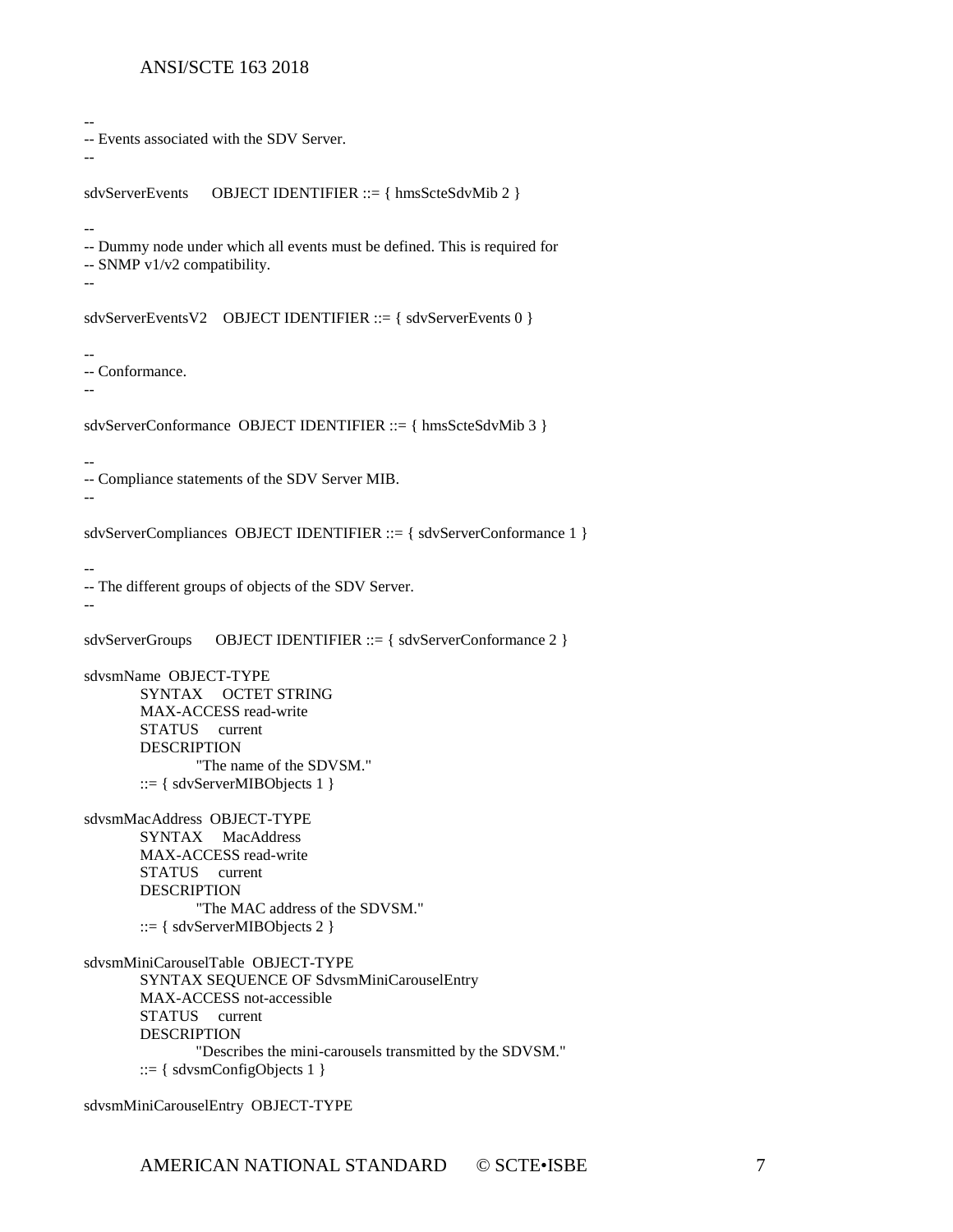SYNTAX SdvsmMiniCarouselEntry MAX-ACCESS not-accessible STATUS current DESCRIPTION "Each entry fully describes a mini-carousel of the SDVSM." INDEX { sdvsmServiceGroupID } ::=  $\{$  sdvsmMiniCarouselTable 1  $\}$ SdvsmMiniCarouselEntry ::= SEQUENCE { sdvsmMiniCarouselPath INTEGER, sdvsmMiniCarouselBitRate Integer32, sdvsmMiniCarouselDestIpAddrType InetAddressType, sdvsmMiniCarouselDestIpAddr InetAddress, sdvsmMiniCarouselUdpPort Integer32, sdvsmMiniCarouselSize Integer32, sdvsmMiniCarouselTransmissionFrequency Integer32 } sdvsmMiniCarouselPath OBJECT-TYPE SYNTAX INTEGER { oob (1), ib $(2)$ } MAX-ACCESS read-only STATUS current DESCRIPTION "Indicates whether the mini-carousel is carried 1=out-of-band or 2=in-band."  $::= \{ sdvsmMiniCarouse!Entry 1 \}$ sdvsmMiniCarouselBitRate OBJECT-TYPE SYNTAX Integer32 UNITS "bps" MAX-ACCESS read-only STATUS current DESCRIPTION "The transmission rate of the mini-carousel." ::=  $\{$  sdvsmMiniCarouselEntry 2  $\}$ sdvsmMiniCarouselDestIpAddrType OBJECT-TYPE SYNTAX InetAddressType MAX-ACCESS read-only STATUS current DESCRIPTION "The type of IP stack (IPv4 or IPv6) of the destination."  $::= {$  sdvsmMiniCarouselEntry 3  $}$ sdvsmMiniCarouselDestIpAddr OBJECT-TYPE

SYNTAX InetAddress

AMERICAN NATIONAL STANDARD © SCTE•ISBE 8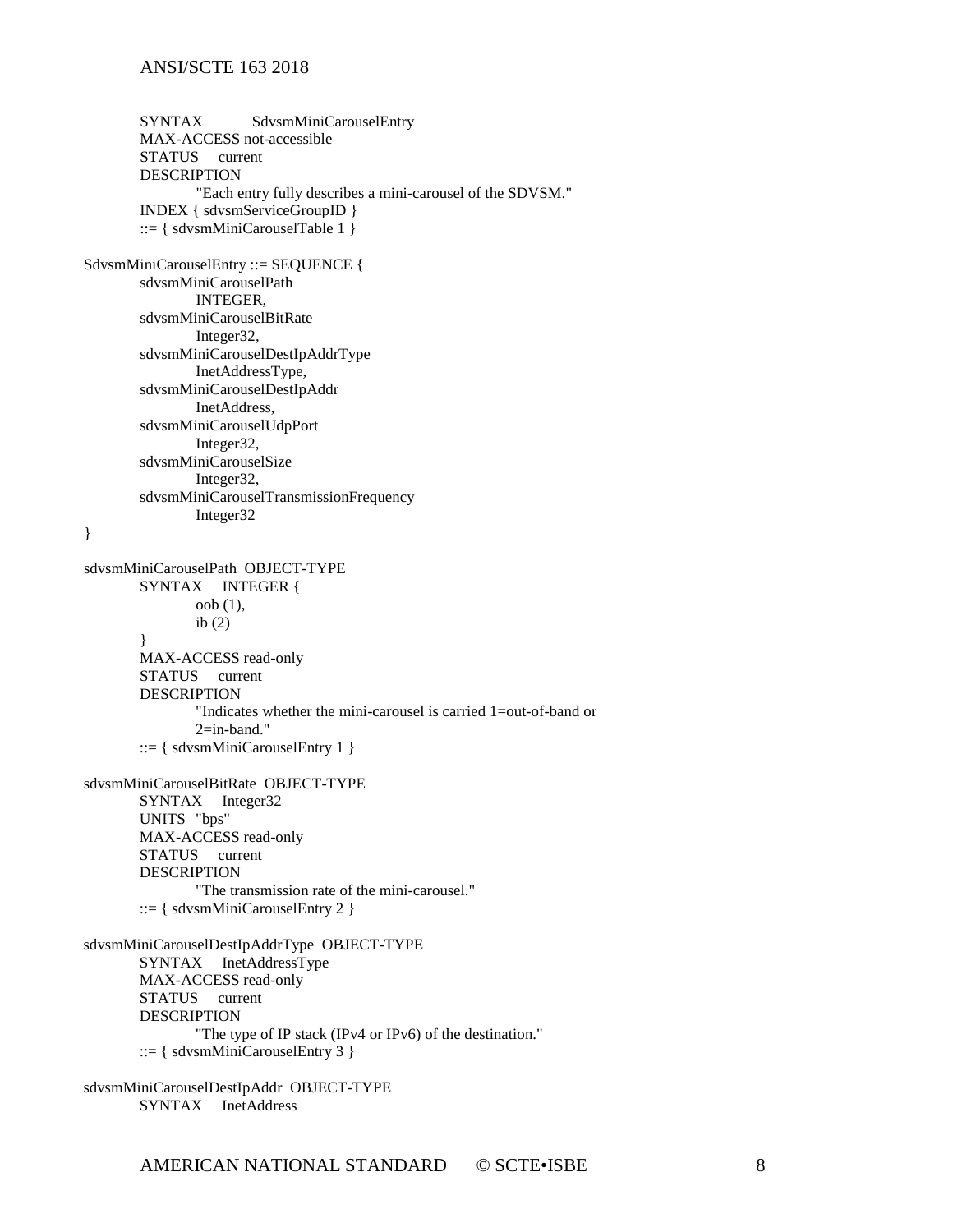MAX-ACCESS read-only STATUS current DESCRIPTION "The IP address of the mini-carousel which can be unicast or multicast."  $::= {$  sdvsmMiniCarouselEntry 4  $}$ sdvsmMiniCarouselUdpPort OBJECT-TYPE SYNTAX Integer32 (1..65535) MAX-ACCESS read-only STATUS current DESCRIPTION "The destination UDP port for the mini-carousel." ::=  $\{$  sdvsmMiniCarouselEntry 5  $\}$ sdvsmMiniCarouselSize OBJECT-TYPE SYNTAX Integer32 UNITS "bytes" MAX-ACCESS read-only STATUS current DESCRIPTION "Size of the mini-carousel."  $::= \{ sdvsmMiniCarouse!Entry 6 \}$ sdvsmMiniCarouselTransmissionFrequency OBJECT-TYPE SYNTAX Integer32 (1..100) UNITS "# mini-carousel/second" MAX-ACCESS read-only STATUS current DESCRIPTION "The number of times the mini-carousel is transmitted per second." ::= { sdvsmMiniCarouselEntry  $7$  } sdvsmClientTable OBJECT-TYPE SYNTAX SEQUENCE OF SdvsmClientEntry MAX-ACCESS not-accessible STATUS current DESCRIPTION "This table specifies SDV Client configuration objects that are transmitted in the mini-carousel configuration file." ::= { sdvsmConfigObjects 2 } sdvsmClientEntry OBJECT-TYPE SYNTAX SdvsmClientEntry MAX-ACCESS not-accessible STATUS current DESCRIPTION "Each entry specifies client configuration objects for SDV that belong to the same service group or TSID group." INDEX { sdvsmServiceGroupID } ::=  $\{$  sdvsmClientTable 1  $\}$ SdvsmClientEntry ::= SEQUENCE { sdvsmClientRexmitPgmSelectInterval Integer32,

sdvsmClientLastUserActivityInterval

AMERICAN NATIONAL STANDARD © SCTE•ISBE 9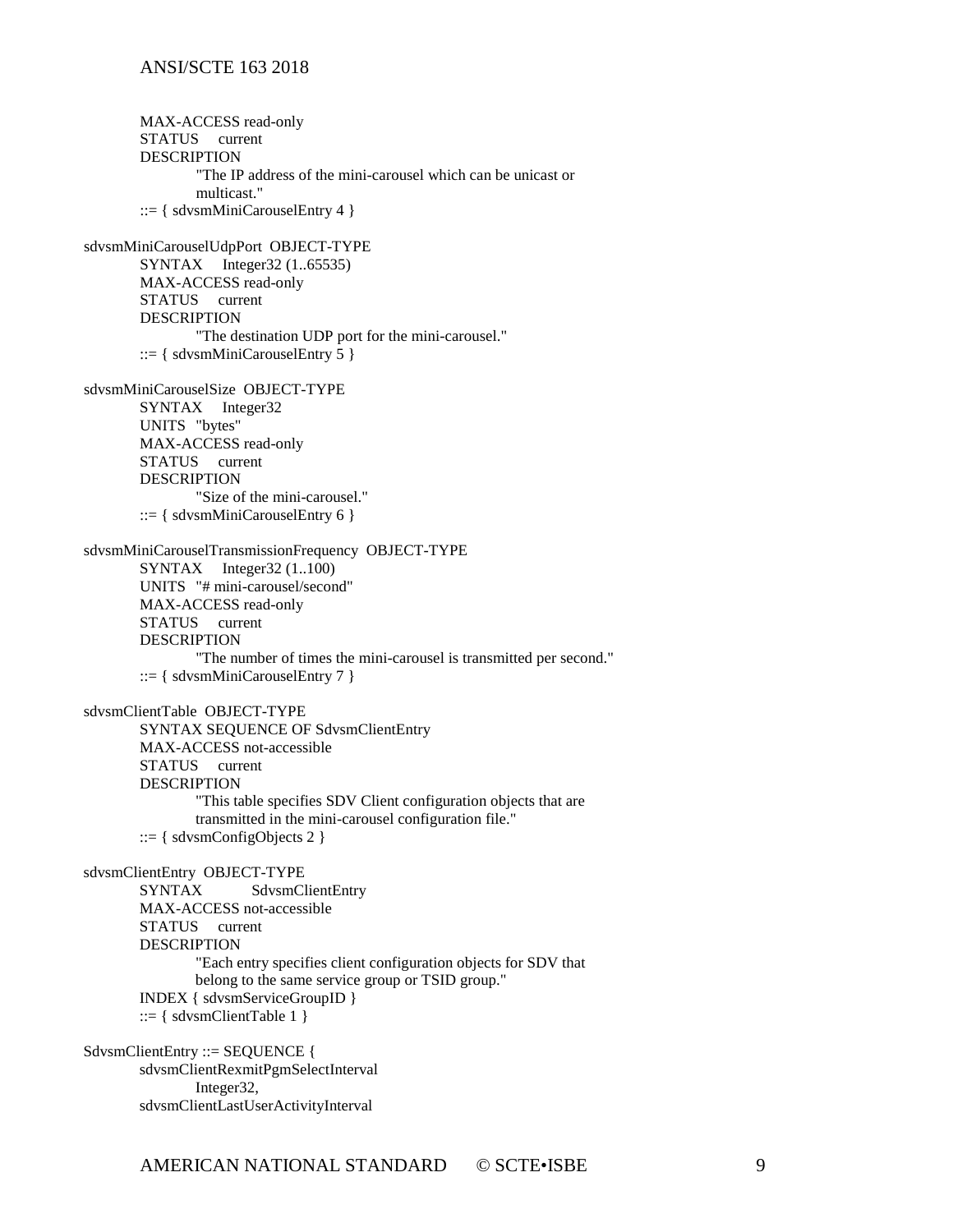Integer32, sdvsmClientMsgRespTimeout Integer32, sdvsmClientMsgReqMaxRetries Integer32, sdvsmClientMsgReqMinRetryInterval Integer32, sdvsmClientMsgReqMaxRetryInterval Integer32, sdvsmClientUserInteractionTimeout Integer32, sdvsmClientDefaultCaSystemId Integer32, sdvsmClientDefaultEncoding Integer32, sdvsmClientDefaultCapabilities Integer32, sdvsmClientTunerHealthTest Integer32, sdvsmClientMinimizeChannelReport Integer32

}

sdvsmClientRexmitPgmSelectInterval OBJECT-TYPE SYNTAX Integer32 UNITS "seconds" MAX-ACCESS read-only STATUS current DESCRIPTION "If non-zero, retransmit last SDV Program Select Request message within the specified number of seconds."  $::= {$  sdvsmClientEntry 1  $}$ sdvsmClientLastUserActivityInterval OBJECT-TYPE SYNTAX Integer32 UNITS "seconds" MAX-ACCESS read-only STATUS current DESCRIPTION "Reporting interval in seconds for the last user activity report."  $::= {$  sdvsmClientEntry 2  $}$ sdvsmClientMsgRespTimeout OBJECT-TYPE SYNTAX Integer32 UNITS "milliseconds" MAX-ACCESS read-only STATUS current DESCRIPTION "Response message timeout."  $::= {$  sdvsmClientEntry 3  $}$ sdvsmClientMsgReqMaxRetries OBJECT-TYPE SYNTAX Integer32 MAX-ACCESS read-only STATUS current

DESCRIPTION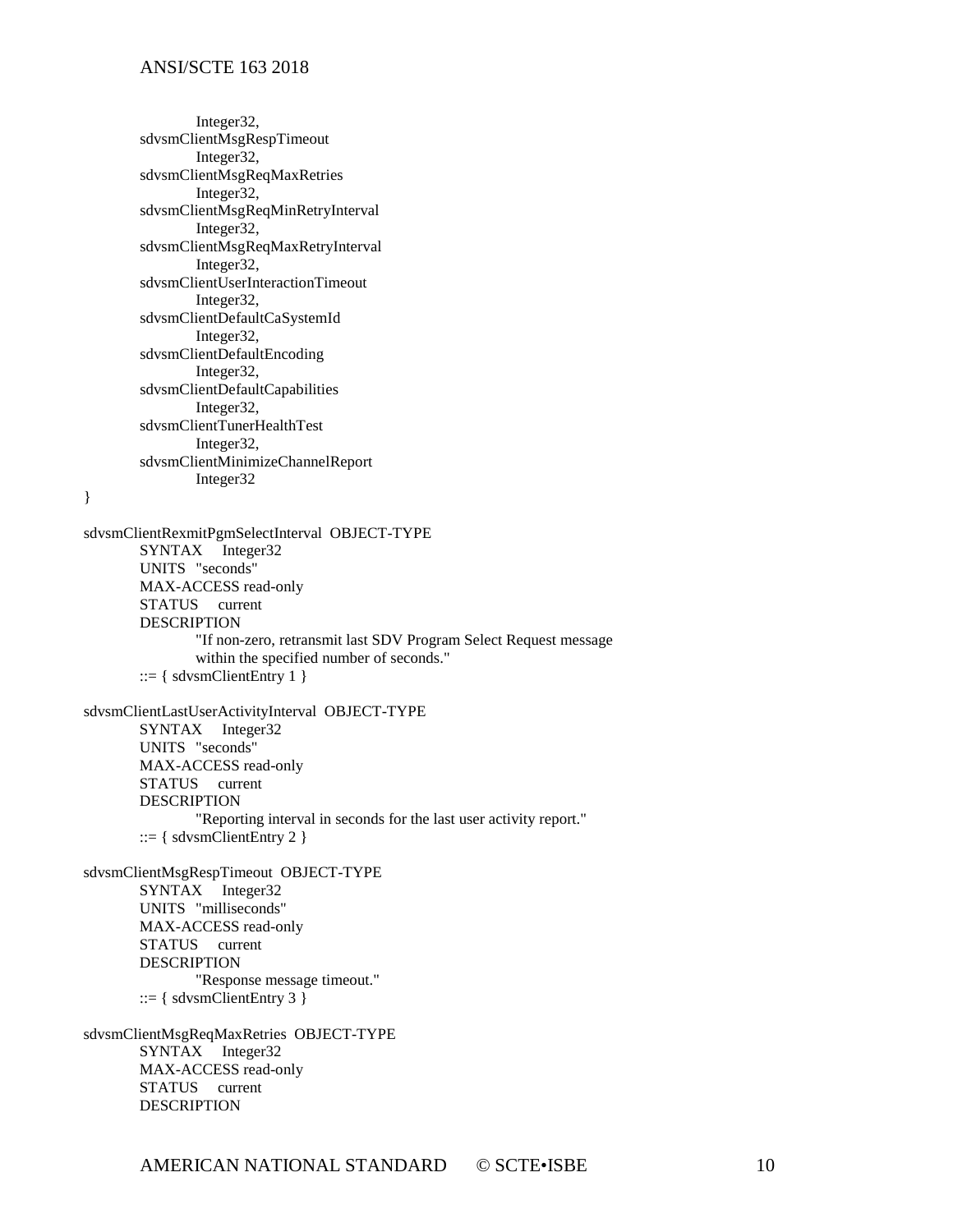"Maximum retry count for retransmitting request messages." ::=  $\{$  sdvsmClientEntry 4  $\}$ sdvsmClientMsgReqMinRetryInterval OBJECT-TYPE SYNTAX Integer32 UNITS "milliseconds" MAX-ACCESS read-only STATUS current DESCRIPTION "Minimum time before retransmitting a request."  $::= {$  sdvsmClientEntry 5  $}$ sdvsmClientMsgReqMaxRetryInterval OBJECT-TYPE SYNTAX Integer32 UNITS "milliseconds" MAX-ACCESS read-only STATUS current DESCRIPTION "Maximum time before the SDV client retransmits a request."  $::= {$  sdvsmClientEntry 6  $}$ sdvsmClientUserInteractionTimeout OBJECT-TYPE SYNTAX Integer32 UNITS "seconds" MAX-ACCESS read-only STATUS current DESCRIPTION "Time to wait for the subscriber to respond to activity prompts (Are you watching TV?)."  $::= \{ sdvsmClientEntry 7 \}$ sdvsmClientDefaultCaSystemId OBJECT-TYPE SYNTAX Integer32 MAX-ACCESS read-only STATUS current DESCRIPTION "Communicates the default conditional access system ID to the SDV client."  $::= \{ sdvsmClientEntry 8 \}$ sdvsmClientDefaultEncoding OBJECT-TYPE SYNTAX Integer32 MAX-ACCESS read-only STATUS current DESCRIPTION "Default standard audio and video encoding supported by the set-top."  $::= \{ sdvsmClientEntry 9 \}$ sdvsmClientDefaultCapabilities OBJECT-TYPE SYNTAX Integer32 MAX-ACCESS read-only STATUS current DESCRIPTION "Default capabilities of the set-top, such as modulation mode supported, HD, and wide screen."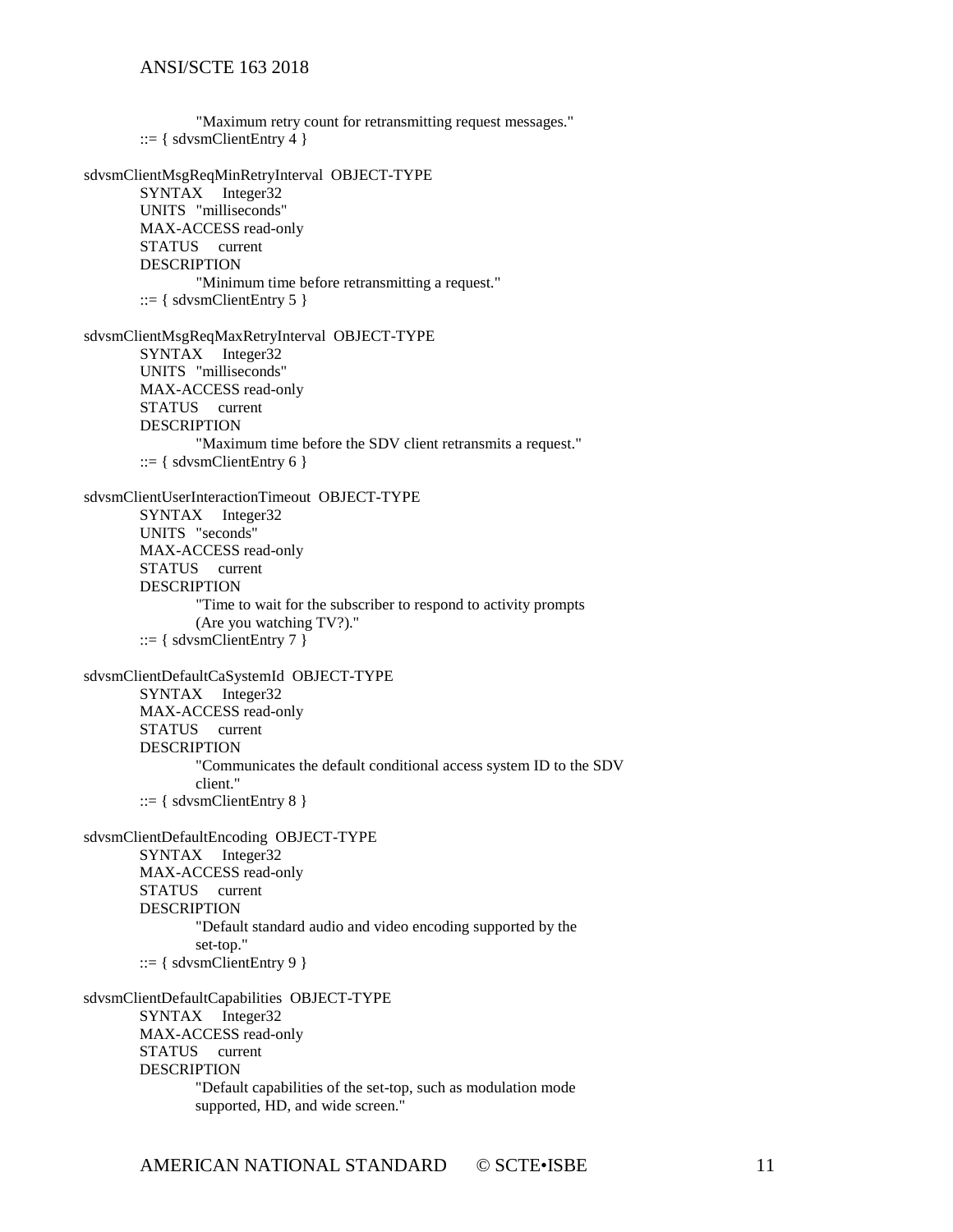$::= \{$  sdvsmClientEntry 10  $\}$ sdvsmClientTunerHealthTest OBJECT-TYPE SYNTAX Integer32 MAX-ACCESS read-only STATUS current DESCRIPTION "Determine whether set-top tuned to appropriate frequency." ::= { sdvsmClientEntry 11 } sdvsmClientMinimizeChannelReport OBJECT-TYPE SYNTAX Integer32 MAX-ACCESS read-only STATUS current DESCRIPTION "Specifies whether to SDV client (STB) is to report all channel changes, including broadcast, or only SDV channel changes."  $::= {$  sdvsmClientEntry 12  $}$ sdvsmFrequencyPlanTable OBJECT-TYPE SYNTAX SEQUENCE OF SdvsmFrequencyPlanEntry MAX-ACCESS not-accessible STATUS current DESCRIPTION "Specifies the frequency plan parameters for the configuration message. Note that for the frequency plan, the actual frequencies to scan should come from the QAMs assigned to those set-tops." ::= { sdvsmConfigObjects 3 } sdvsmFrequencyPlanEntry OBJECT-TYPE SYNTAX SdvsmFrequencyPlanEntry MAX-ACCESS not-accessible STATUS current DESCRIPTION "Each entry represents a frequency plan associated with one or more service/TSID groups." INDEX { sdvsmServiceGroupID } ::=  $\{$  sdvsmFrequencyPlanTable 1  $\}$ SdvsmFrequencyPlanEntry ::= SEQUENCE { sdvsmFrequencyPlanIndex Unsigned32, sdvsmFrequencyPlanIpAddrType InetAddressType, sdvsmFrequencyPlanReportIpAddr InetAddress, sdvsmFrequencyPlanReportPort Integer32, sdvsmFrequencyPlanReportInterval Integer32, sdvsmFrequencyPlanMinFreqScanCount Integer32, sdvsmFrequencyPlanMaxFreqScanTime Integer32, sdvsmFrequencyPlanDiscoveryMethod INTEGER,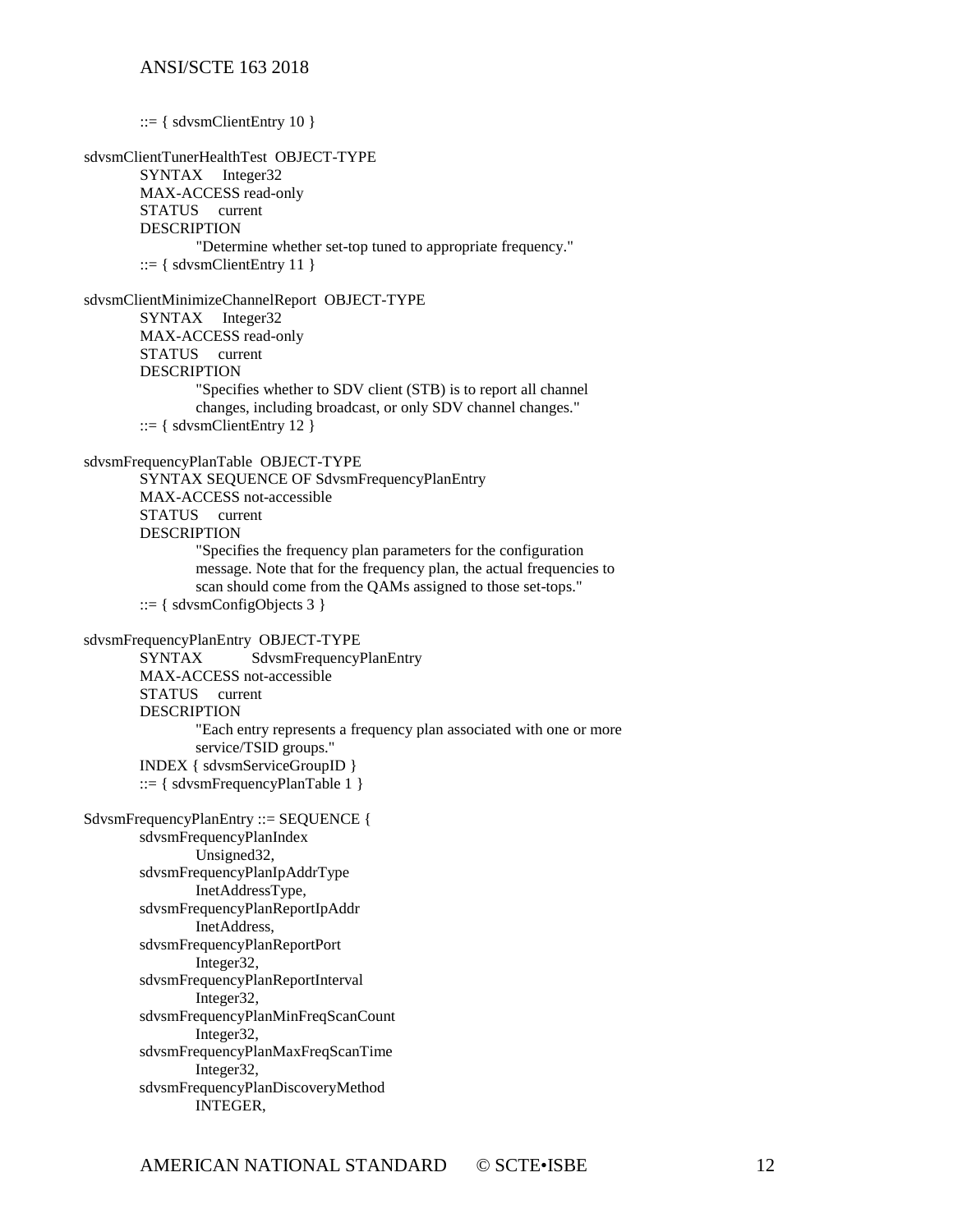sdvsmFrequencyPlanServiceGroup Integer32 } sdvsmFrequencyPlanIndex OBJECT-TYPE SYNTAX Unsigned32 MAX-ACCESS read-only STATUS current DESCRIPTION "Table index." ::=  $\{$  sdvsmFrequencyPlanEntry 1  $\}$ sdvsmFrequencyPlanIpAddrType OBJECT-TYPE SYNTAX InetAddressType MAX-ACCESS read-only STATUS current **DESCRIPTION** "The type of IP stack of the server that receives the auto-discovery reports." ::= { sdvsmFrequencyPlanEntry 2 } sdvsmFrequencyPlanReportIpAddr OBJECT-TYPE SYNTAX InetAddress MAX-ACCESS read-only STATUS current DESCRIPTION "IP address of the server that receives auto discovery reports." ::= { sdvsmFrequencyPlanEntry 3 } sdvsmFrequencyPlanReportPort OBJECT-TYPE SYNTAX Integer32 MAX-ACCESS read-only STATUS current DESCRIPTION "Port number of the server that receives auto discovery reports."  $::= \{ sdvsmFrequencyPlanEntry 4 \}$ sdvsmFrequencyPlanReportInterval OBJECT-TYPE SYNTAX Integer32 (1..24) UNITS "hours" MAX-ACCESS read-only STATUS current DESCRIPTION "Maximum number of hours between discovery reports." ::=  $\{$  sdvsmFrequencyPlanEntry 5  $\}$ sdvsmFrequencyPlanMinFreqScanCount OBJECT-TYPE SYNTAX Integer32 MAX-ACCESS read-only STATUS current **DESCRIPTION** "Minimum number of frequencies that must be scanned before sending an auto discovery report." ::=  $\{$  sdvsmFrequencyPlanEntry 6  $\}$ 

sdvsmFrequencyPlanMaxFreqScanTime OBJECT-TYPE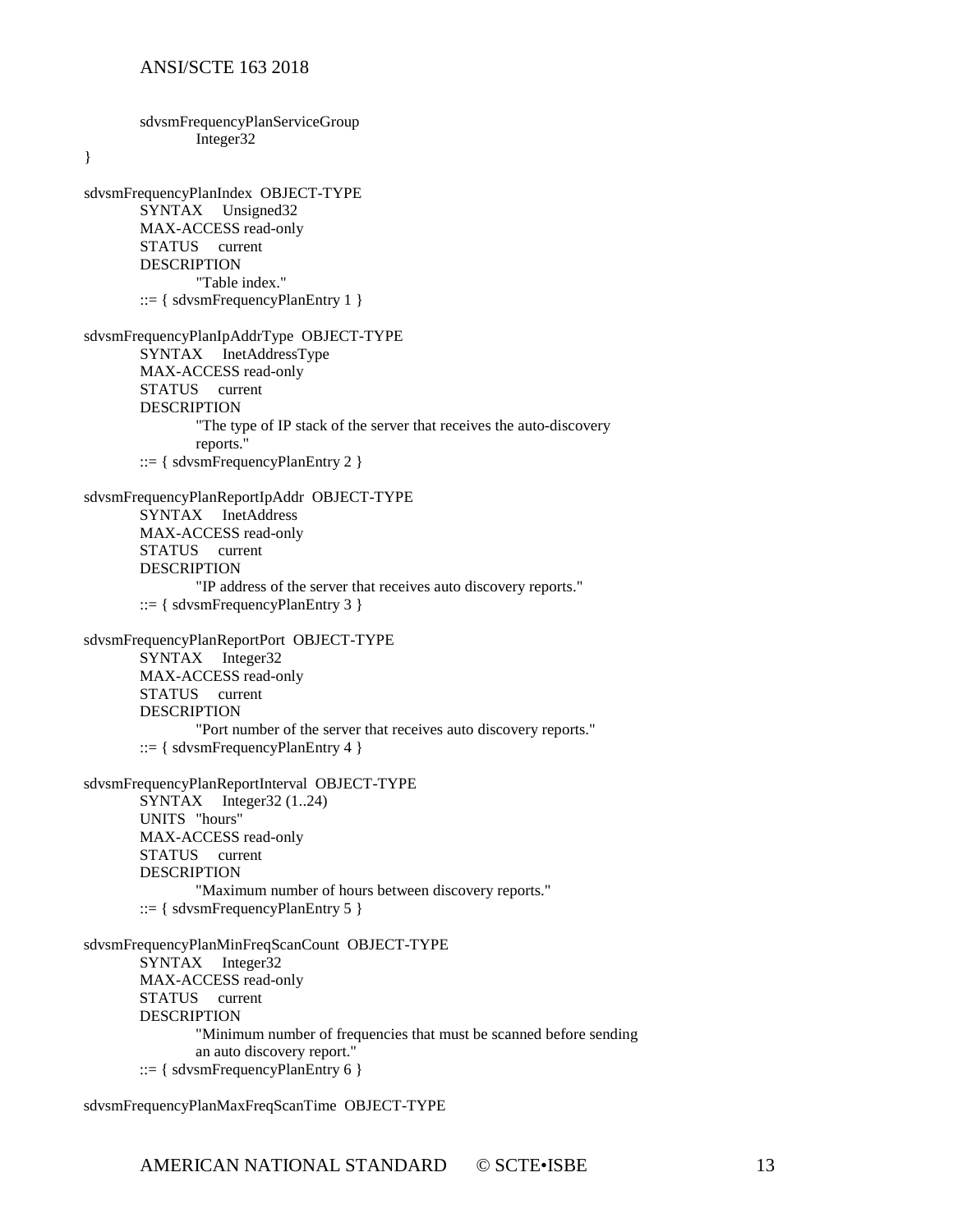```
SYNTAX Integer32
       UNITS "seconds"
       MAX-ACCESS read-only
       STATUS current
        DESCRIPTION 
                "Maximum amount of time to spend for auto discovery process.
               Cannot be zero."
         ::= { sdvsmFrequencyPlanEntry 7 }sdvsmFrequencyPlanDiscoveryMethod OBJECT-TYPE
       SYNTAX INTEGER {
               frequencyPlusModulation (1),
               sourceID (2),
               virtualChannel (3)
        }
       MAX-ACCESS read-only
       STATUS current
       DESCRIPTION 
                "Method used to determine the frequency to scan.
                1=frequency+modulation, 2=source ID, 3=virtual channel"
         ::= { sdvsmFrequencyPlanEntry 8 }sdvsmFrequencyPlanServiceGroup OBJECT-TYPE
       SYNTAX Integer32
       MAX-ACCESS read-only
       STATUS current
       DESCRIPTION 
                "Optional component to assign a frequency plan to a specific Service
               Group or TSID Group. If no Service Group/TSID Group is specified,
               then this frequency plan is the default frequency plan configuration
               for all service groups/TSID Groups without an explicit frequency
               plan entry."
        ::= { sdvsmFrequencyPlanEntry 9 }
sdvsmFrequencyPlanFreqTable OBJECT-TYPE
       SYNTAX SEQUENCE OF SdvsmFrequencyPlanFreqEntry
       MAX-ACCESS not-accessible
       STATUS current
       DESCRIPTION 
                "This table specifies the frequencies associated with a service
               group."
        ::= \{ sdvsmConfigObjects 4 \}sdvsmFrequencyPlanFreqEntry OBJECT-TYPE
                       SdvsmFrequencyPlanFreqEntry
       MAX-ACCESS not-accessible
       STATUS current
       DESCRIPTION 
               "Each entry specifies a frequency and its associated output TSID."
       INDEX { sdvsmFrequencyPlanIndex }
       ::= \{ sdvsmFrequencyPlanFreqTable 1 \}SdvsmFrequencyPlanFreqEntry ::= SEQUENCE {
       sdvsmFrequencyPlanFrequency
               Integer32,
```
sdvsmFrequencyPlanTSID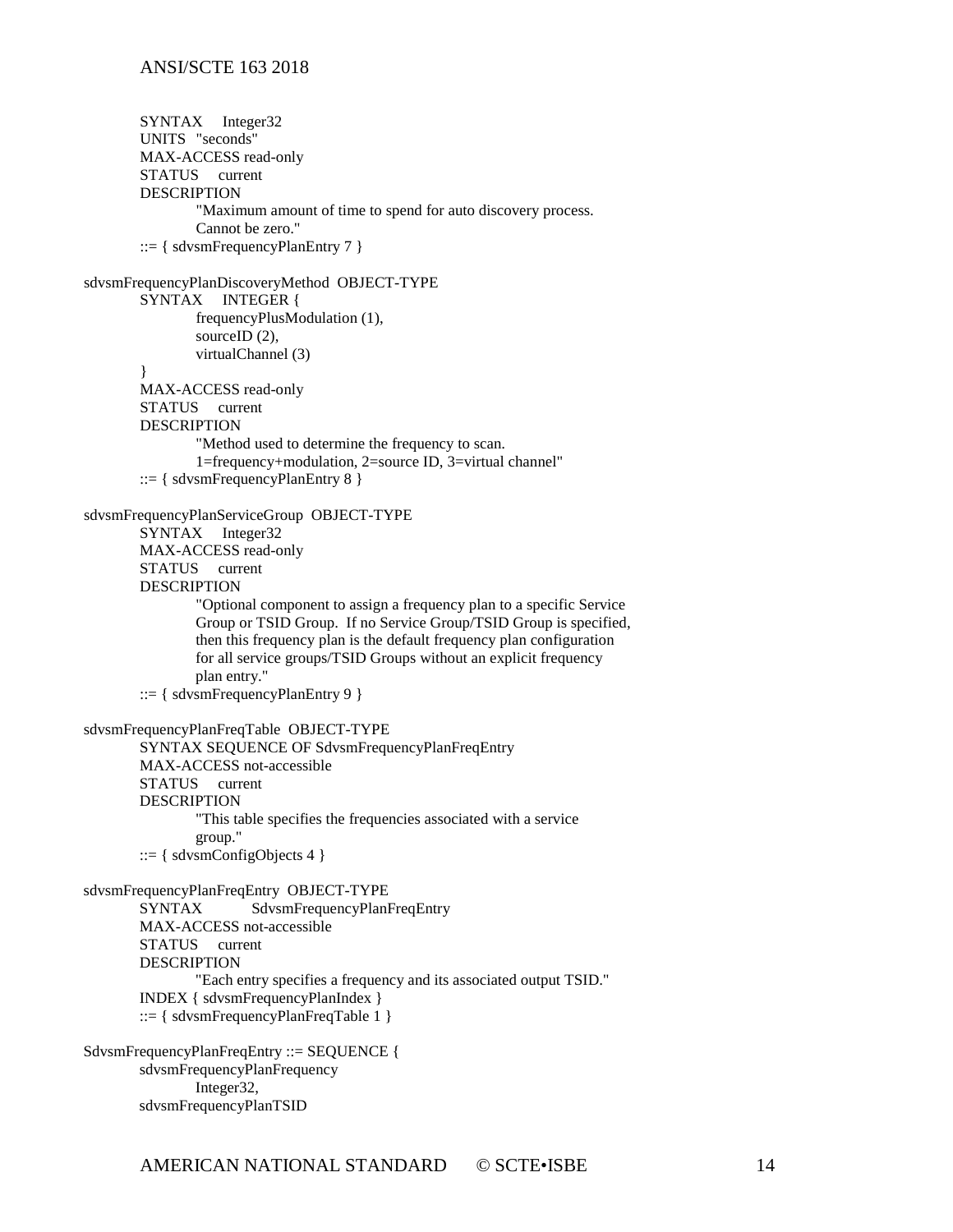| Integer32                                                                                                                                                                                                                                                                                        |  |  |  |
|--------------------------------------------------------------------------------------------------------------------------------------------------------------------------------------------------------------------------------------------------------------------------------------------------|--|--|--|
| }                                                                                                                                                                                                                                                                                                |  |  |  |
| sdvsmFrequencyPlanFrequency OBJECT-TYPE<br>SYNTAX Integer32<br>UNITS "Hertz"<br>MAX-ACCESS read-only<br>STATUS current<br><b>DESCRIPTION</b><br>"The frequency to scan."<br>$ ::= \{ sdvsmFrequencyPlanFreqEntry 1 \}$                                                                           |  |  |  |
| sdvsmFrequencyPlanTSID OBJECT-TYPE<br>SYNTAX Integer32<br>MAX-ACCESS read-only<br>STATUS current<br><b>DESCRIPTION</b><br>"The output TSID."<br>$ ::= \{ sdvsmFrequencyPlanFreqEntry 2\}$                                                                                                        |  |  |  |
| sdvsmMpegProgNumRangeTable OBJECT-TYPE<br>SYNTAX SEQUENCE OF SdvsmMpegProgNumRangeEntry<br>MAX-ACCESS not-accessible<br>STATUS current<br><b>DESCRIPTION</b><br>"This table specifies SDV offered MPEG program number ranges."<br>$ ::= \{ sdvsmConfigObjects 5\}$                               |  |  |  |
| sdvsmMpegProgNumRangeEntry OBJECT-TYPE<br>SdvsmMpegProgNumRangeEntry<br>SYNTAX<br>MAX-ACCESS not-accessible<br>STATUS current<br><b>DESCRIPTION</b><br>"Each entry describes an MPEG program number range."<br>INDEX { sdvsmMpegProgNumRangeIndex }<br>$ ::= \{ sdvsmMpegProgNumRangeTable 1 \}$ |  |  |  |
| SdvsmMpegProgNumRangeEntry ::= SEQUENCE {<br>sdvsmMpegProgNumRangeIndex<br>Integer32,<br>sdvsmMpegProgNumRangeLowEnd<br>Integer32,<br>sdvsmMpegProgNumRangeHighEnd<br>Integer32<br>}                                                                                                             |  |  |  |
| sdvsmMpegProgNumRangeIndex OBJECT-TYPE<br>Integer32 (1100)<br><b>SYNTAX</b><br>MAX-ACCESS not-accessible<br><b>STATUS</b><br>current<br><b>DESCRIPTION</b><br>"Table index."<br>$ ::= \{ sdvsmMpegProgNumRangeEntry 1 \}$                                                                        |  |  |  |

sdvsmMpegProgNumRangeLowEnd OBJECT-TYPE SYNTAX Integer32 (1..65535)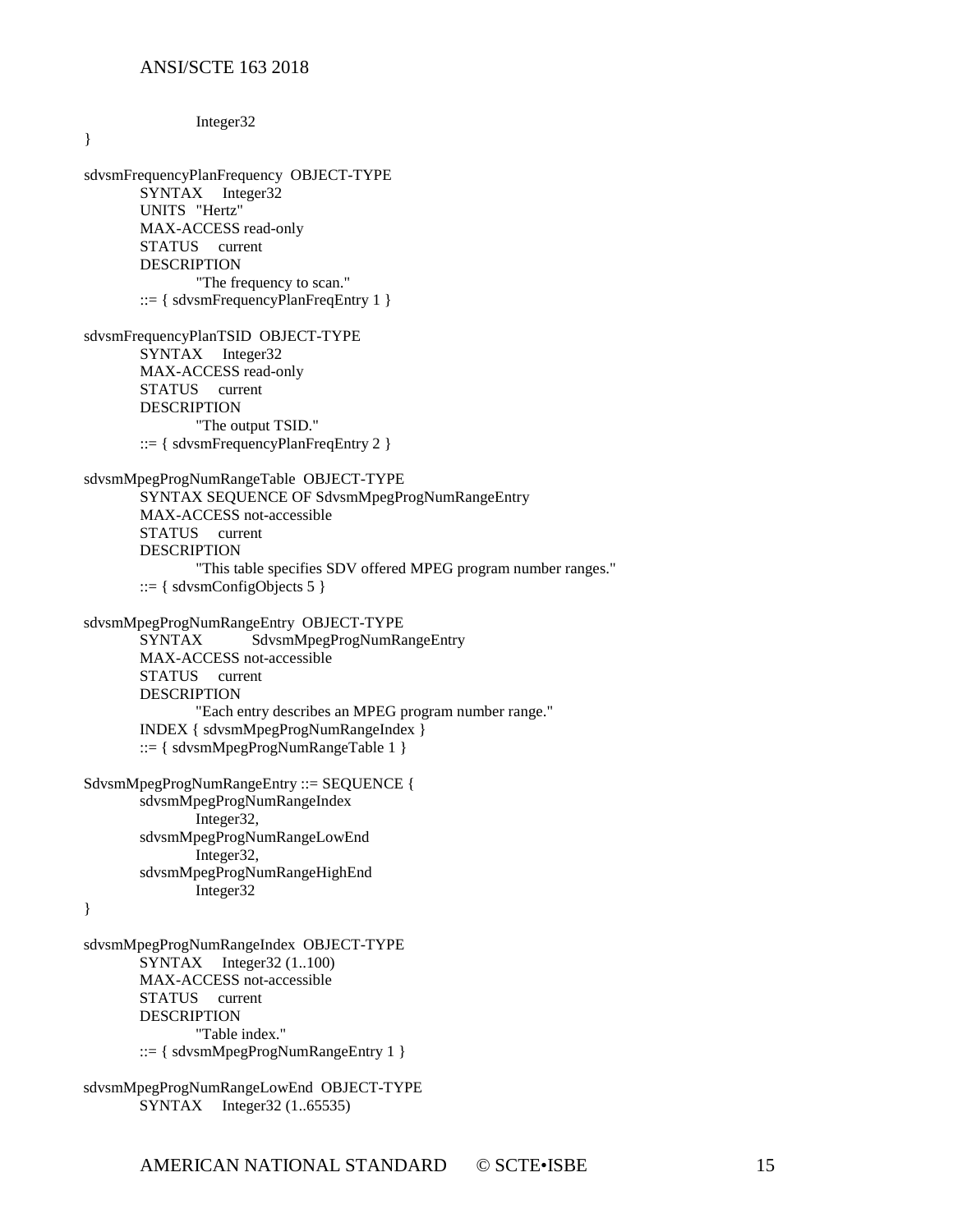MAX-ACCESS read-only STATUS current DESCRIPTION "The lower end of the MPEG program number range used for Switched Digital Video. The range must be disjoint from the VOD MPEG program number range(s)." ::= { sdvsmMpegProgNumRangeEntry 2 } sdvsmMpegProgNumRangeHighEnd OBJECT-TYPE SYNTAX Integer32 (1..65535) MAX-ACCESS read-only STATUS current DESCRIPTION "The upper end of the MPEG program number range used for Switched Digital Video. The range must be disjoint from the VOD MPEG program number range(s)." ::= { sdvsmMpegProgNumRangeEntry 3 } sdvsmOdrmrTable OBJECT-TYPE SYNTAX SEQUENCE OF SdvsmOdrmrEntry MAX-ACCESS not-accessible STATUS current DESCRIPTION "This table describes the On-Demand Resource Managers Redirector (ODRMR) associated for switched digital unicast. There can be 0 or more ODRMRs." ::=  $\{$  sdvsmConfigObjects 6  $\}$ sdvsmOdrmrEntry OBJECT-TYPE<br>SYNTAX SdvsmOd SdvsmOdrmrEntry MAX-ACCESS not-accessible STATUS current DESCRIPTION "Each entry describes a specific ERM." INDEX { sdvsmOdrmrIndex } ::=  $\{$  sdvsmOdrmrTable 1  $\}$ SdvsmOdrmrEntry ::= SEQUENCE { sdvsmOdrmrIndex Integer32, sdvsmOdrmrName DisplayString, sdvsmOdrmrIpAddrType InetAddressType, sdvsmOdrmrIpAddr InetAddress, sdvsmOdrmrTcpPort Integer32 } sdvsmOdrmrIndex OBJECT-TYPE SYNTAX Integer32 (1..10000) MAX-ACCESS not-accessible STATUS current DESCRIPTION "Table index."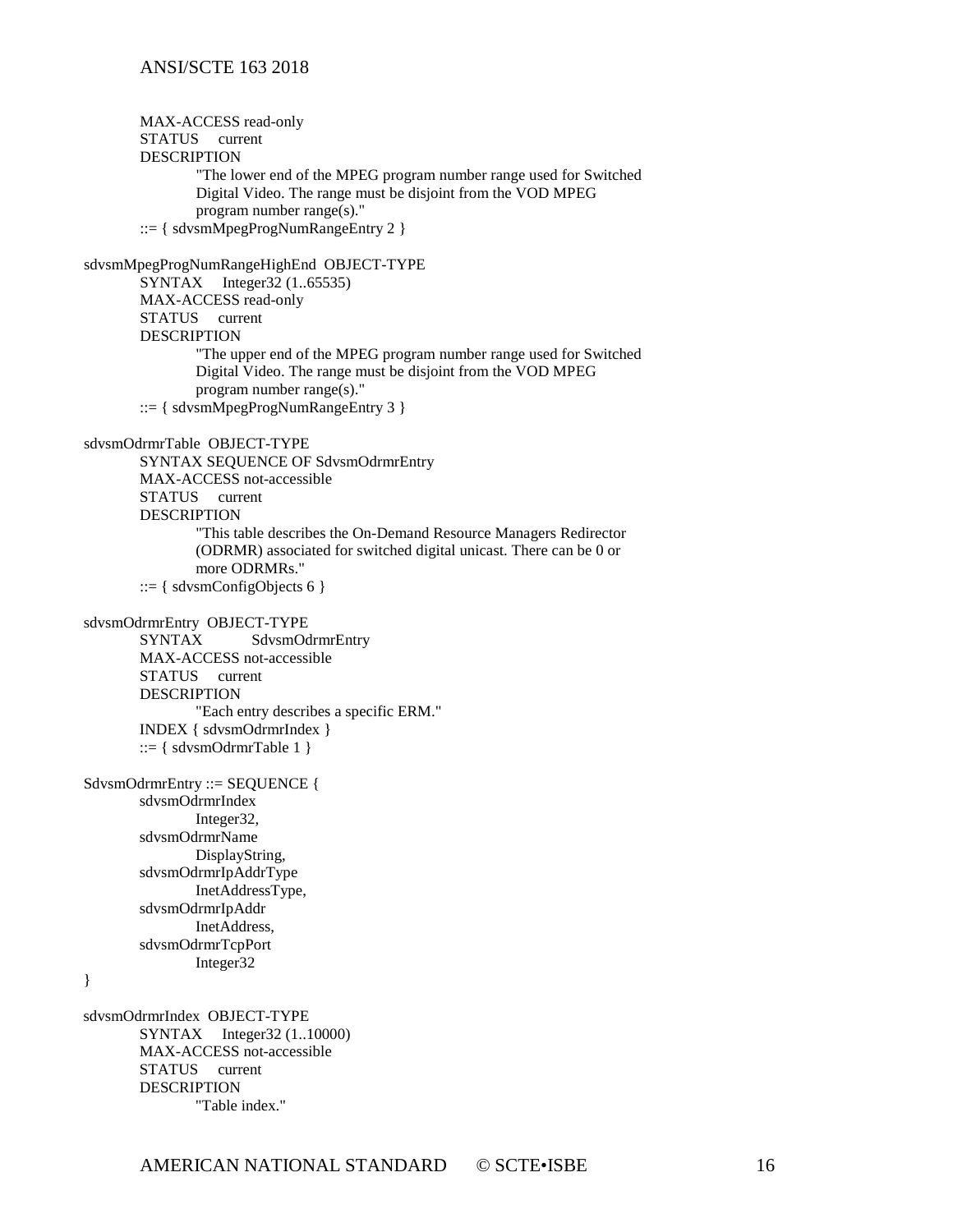::=  $\{$  sdvsmOdrmrEntry 1  $\}$ sdvsmOdrmrName OBJECT-TYPE SYNTAX DisplayString MAX-ACCESS read-only STATUS current DESCRIPTION "The name of the ODRM."  $::= {$  sdvsmOdrmrEntry 2  $}$ sdvsmOdrmrIpAddrType OBJECT-TYPE SYNTAX InetAddressType MAX-ACCESS read-only STATUS current DESCRIPTION "The type of IP stack of the ODRM that the SDVSM communicates with." ::= { sdvsmOdrmrEntry 3 } sdvsmOdrmrIpAddr OBJECT-TYPE SYNTAX InetAddress MAX-ACCESS read-only STATUS current DESCRIPTION "The IP address of the ODRM." ::=  $\{$  sdvsmOdrmrEntry 4  $\}$ sdvsmOdrmrTcpPort OBJECT-TYPE SYNTAX Integer32 (0..65535) MAX-ACCESS read-only STATUS current DESCRIPTION "The TCP port of the ODRM." ::=  $\{$  sdvsmOdrmrEntry 5  $\}$ sdvsmAdZoneTable OBJECT-TYPE SYNTAX SEQUENCE OF SdvsmAdZoneEntry MAX-ACCESS not-accessible STATUS current DESCRIPTION "This table specifies the association between ad zone and service/TSID group." ::=  $\{$  sdvsmConfigObjects 7  $\}$ sdvsmAdZoneEntry OBJECT-TYPE SdvsmAdZoneEntry MAX-ACCESS not-accessible STATUS current DESCRIPTION "Each entry describes the mapping between ad zone and service/TSID group." INDEX { sdvsmServiceGroupID } ::= { sdvsmAdZoneTable 1 } SdvsmAdZoneEntry ::= SEQUENCE { sdvsmAdZoneID

Unsigned32

AMERICAN NATIONAL STANDARD © SCTE•ISBE 17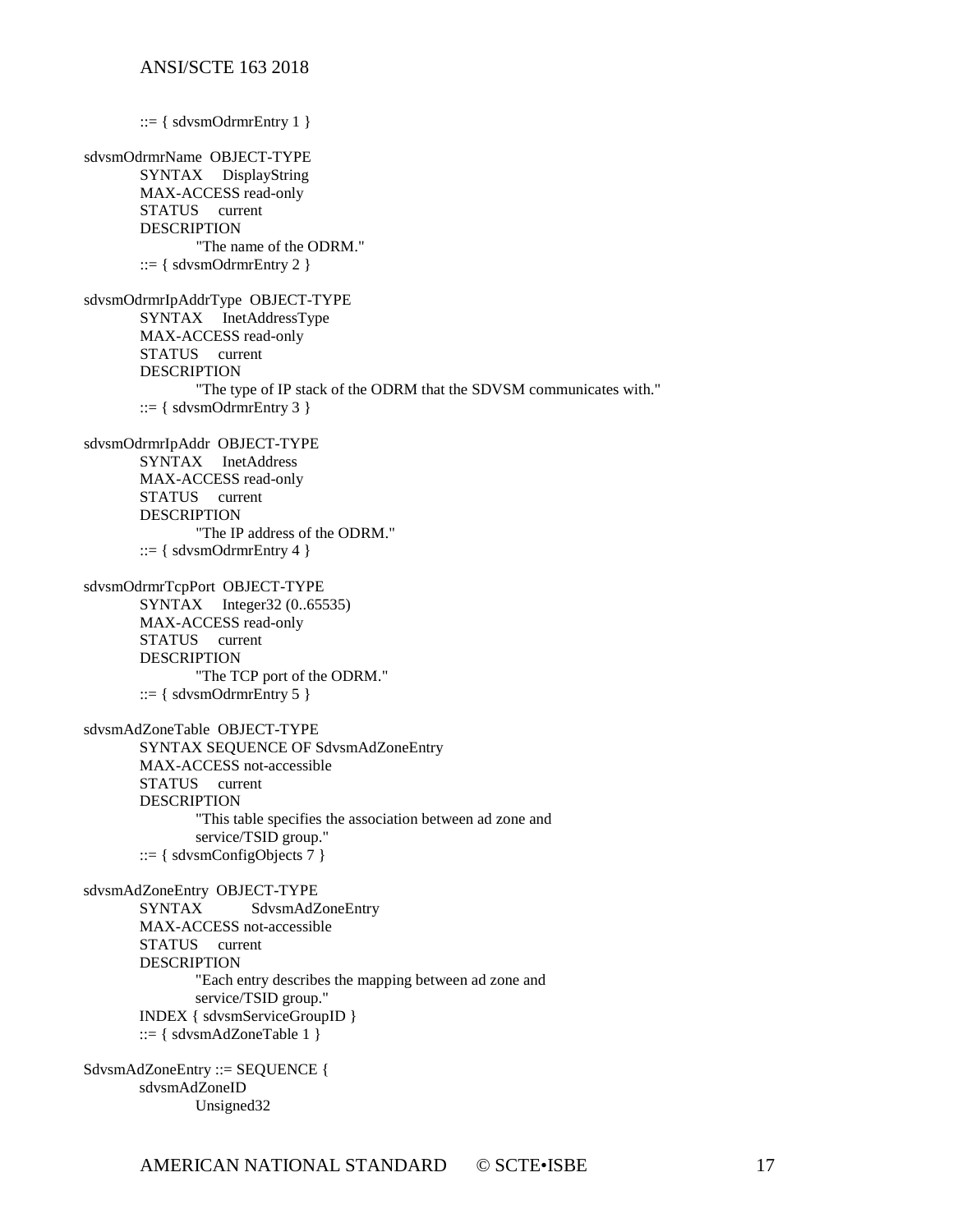}

sdvsmAdZoneID OBJECT-TYPE SYNTAX Unsigned32 MAX-ACCESS read-only STATUS current DESCRIPTION "The Ad Zone identifier." ::=  $\{$  sdvsmAdZoneEntry 1  $\}$ -- SDV Program attributes. sdvsmOfferedProgramTable OBJECT-TYPE SYNTAX SEQUENCE OF SdvsmOfferedProgramEntry MAX-ACCESS not-accessible STATUS current DESCRIPTION "Table of offered programs. This table defines the programs offered in the switched service and the associated configuration information." ::= { sdvsmOfferedPrograms 1 } sdvsmOfferedProgramEntry OBJECT-TYPE SYNTAX SdvsmOfferedProgramEntry MAX-ACCESS not-accessible STATUS current DESCRIPTION "Table entry for offer program configuration." INDEX { sdvsmOfferedProgramSourceID, sdvsmAdZoneID } ::= { sdvsmOfferedProgramTable 1 } SdvsmOfferedProgramEntry ::= SEQUENCE { sdvsmOfferedProgramSourceID Integer32, sdvsmOfferedProgramName DisplayString, sdvsmOfferedProgramPriority Integer32, sdvsmOfferedProgramEncryption INTEGER, sdvsmOfferedProgramEncoding INTEGER, sdvsmOfferedProgramResolution INTEGER, sdvsmOfferedProgramBW Integer32, sdvsmOfferedProgramReclaimTime Integer32, sdvsmOfferedProgramRecapAckTime Integer32, sdvsmOfferedProgramInputMpegNo Integer32, sdvsmOfferedProgramState INTEGER, sdvsmOfferedProgramProviderID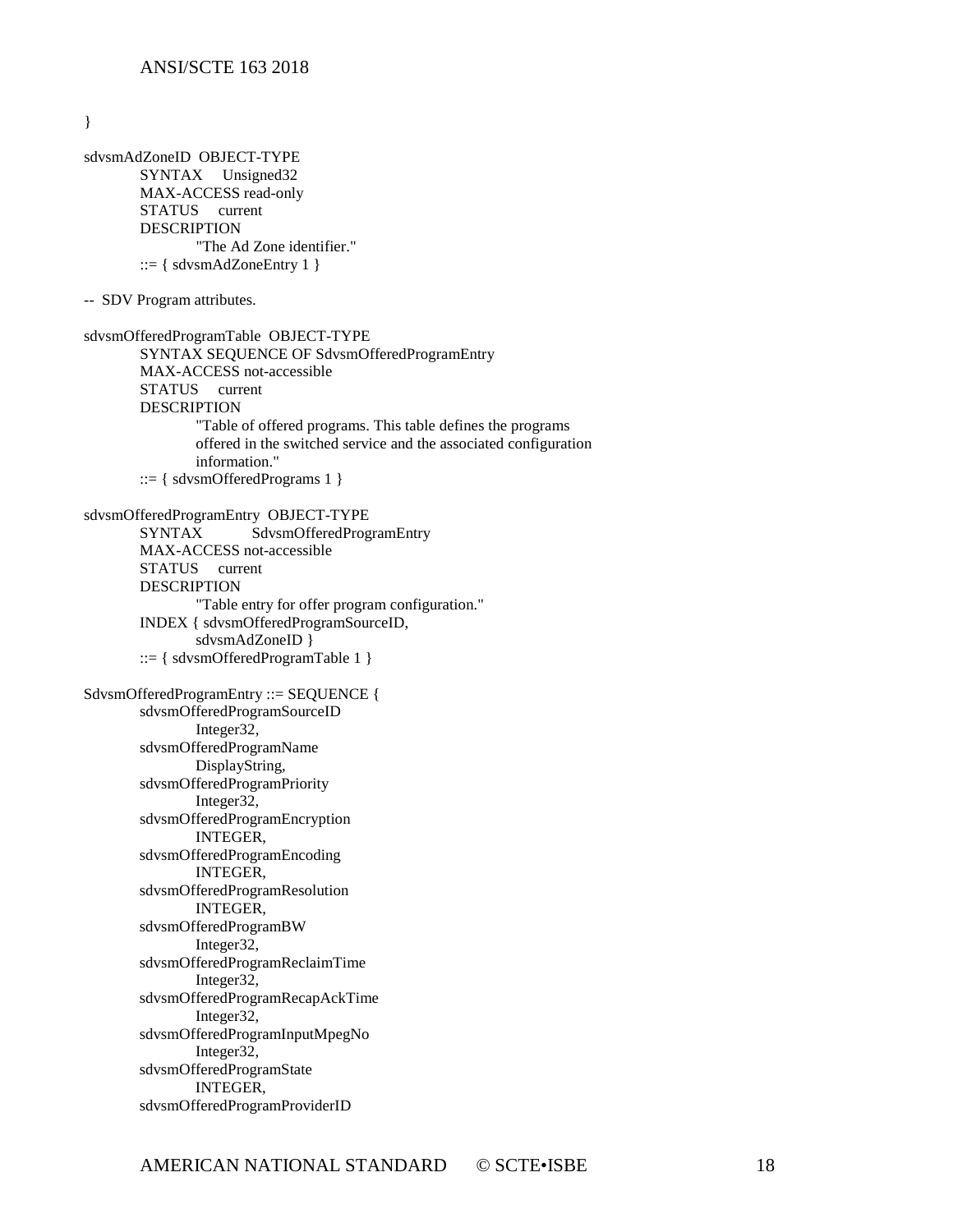Integer32,

sdvsmOfferedProgramAssetID Integer32 } sdvsmOfferedProgramSourceID OBJECT-TYPE SYNTAX Integer32 (1..65535) MAX-ACCESS read-only STATUS current DESCRIPTION "The source ID and also the index of the entry in the table."  $::= \{ sdvsmOfficeredProgramEntry 1 \}$ sdvsmOfferedProgramName OBJECT-TYPE SYNTAX DisplayString MAX-ACCESS read-only STATUS current DESCRIPTION "The optional name of the switched service program." ::= { sdvsmOfferedProgramEntry 2 } sdvsmOfferedProgramPriority OBJECT-TYPE  $SYNTAX$  Integer 32 (1.16) MAX-ACCESS read-only STATUS current DESCRIPTION "The priority of the switched service program. 1 is the highest priority." ::= { sdvsmOfferedProgramEntry 3 } sdvsmOfferedProgramEncryption OBJECT-TYPE SYNTAX INTEGER { none (1), dvb (2), mediaCipher (3), powerKEY (4), nds (5) } MAX-ACCESS read-only STATUS current DESCRIPTION "The encryption type of the program." ::= { sdvsmOfferedProgramEntry 4 } sdvsmOfferedProgramEncoding OBJECT-TYPE SYNTAX INTEGER { mpeg2 (1), h264 (2), vc1 (3) } MAX-ACCESS read-only STATUS current DESCRIPTION "The encoding of the program (MPEG-2/MPEG-4/etc.)." ::=  $\{$  sdvsmOfferedProgramEntry 5  $\}$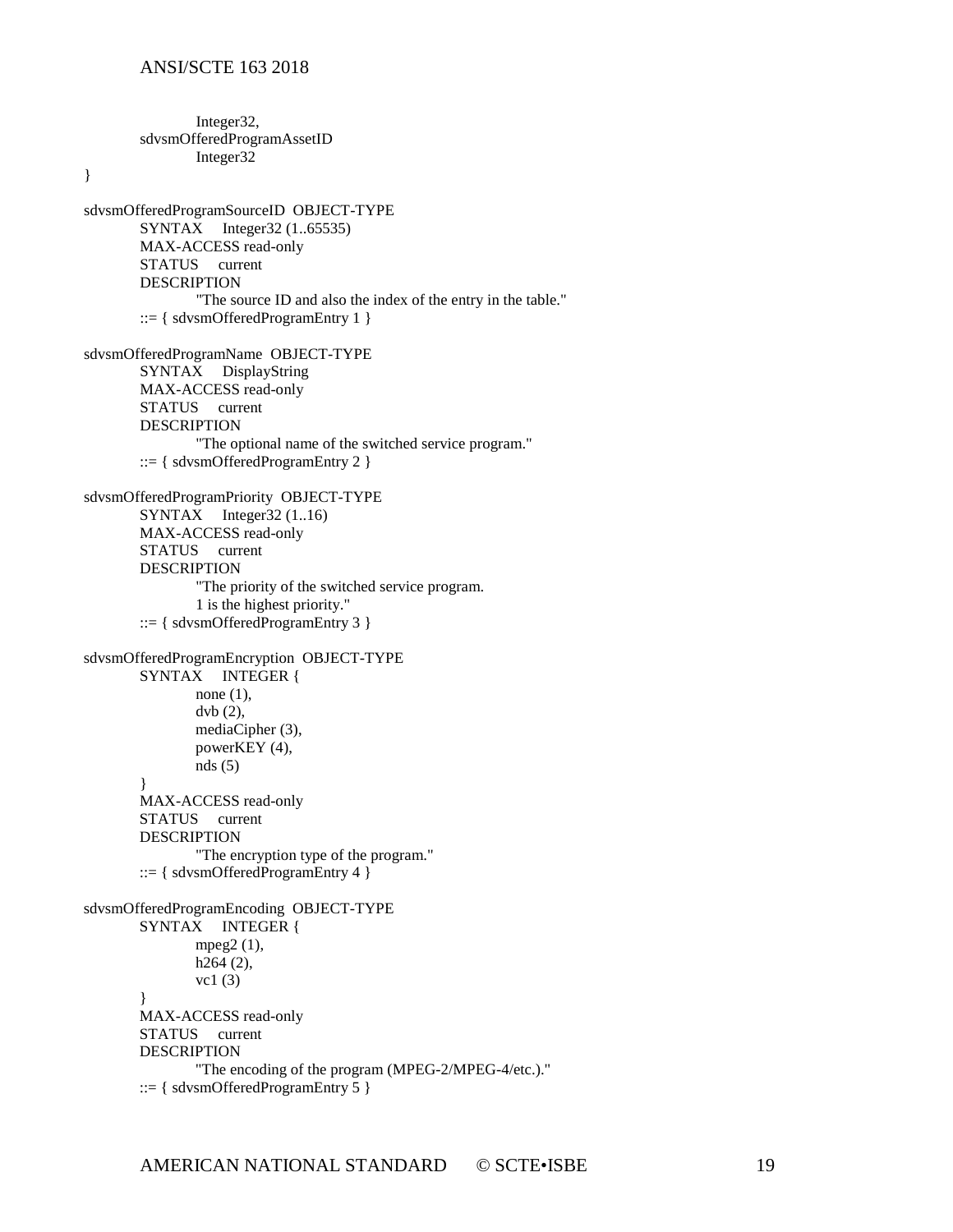sdvsmOfferedProgramResolution OBJECT-TYPE SYNTAX INTEGER { sd (1), hd (2) } MAX-ACCESS read-only STATUS current DESCRIPTION "The resolution of the program (HD/SD)."  $::= \{$  sdvsmOfferedProgramEntry 6  $\}$ sdvsmOfferedProgramBW OBJECT-TYPE SYNTAX Integer32 UNITS "bps" MAX-ACCESS read-only STATUS current **DESCRIPTION** "The bandwidth of the switched service program, CBR or maximum VBR." ::= { sdvsmOfferedProgramEntry 7 } sdvsmOfferedProgramReclaimTime OBJECT-TYPE SYNTAX Integer32 (120..65535) UNITS "minutes" MAX-ACCESS read-only STATUS current DESCRIPTION "The reclaim time for the offered program. When all users of a program have been on the program without user activity for greater than this configured time, the bandwidth is considered eligible to be reclaimed." DEFVAL { 240 } ::= { sdvsmOfferedProgramEntry 8 } sdvsmOfferedProgramRecapAckTime OBJECT-TYPE SYNTAX Integer32 (10..9999) UNITS "seconds" MAX-ACCESS read-only STATUS current DESCRIPTION "The recapture acknowledge time for the offered program. When a program is eligible for recapture, the SDV Server may cause the client to generate a message requesting acknowledgement. If the user does not acknowledge the message within this configured time, the program bandwidth can be reclaimed if bandwidth is needed." DEFVAL { 600 } ::= { sdvsmOfferedProgramEntry 9 } sdvsmOfferedProgramInputMpegNo OBJECT-TYPE SYNTAX Integer32 MAX-ACCESS read-only STATUS current DESCRIPTION "Input MPEG program number."  $::= {$  sdvsmOfferedProgramEntry 10  $}$ 

sdvsmOfferedProgramState OBJECT-TYPE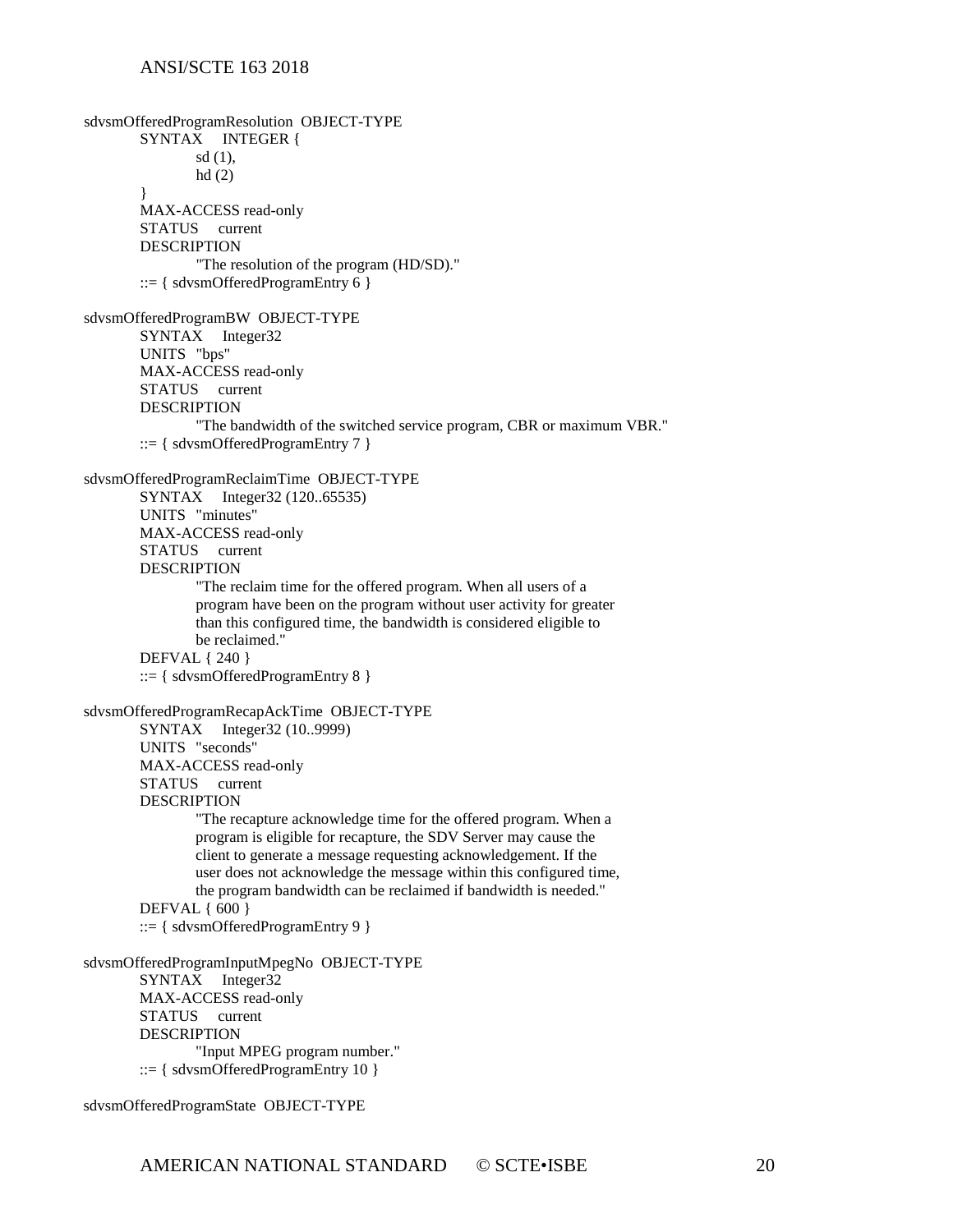SYNTAX INTEGER { switched  $(1)$ , dynamic (2) } MAX-ACCESS read-only STATUS current DESCRIPTION "An indication that the program can be switched or not."  $::= {$  sdvsmOfferedProgramEntry 11  $}$ sdvsmOfferedProgramProviderID OBJECT-TYPE SYNTAX Integer32 MAX-ACCESS read-only STATUS current DESCRIPTION "Optional attribute for switched unicast to identify the provider ID of this offered program." ::= { sdvsmOfferedProgramEntry 12 } sdvsmOfferedProgramAssetID OBJECT-TYPE SYNTAX Integer32 MAX-ACCESS read-only STATUS current DESCRIPTION "Optional attribute for switched unicast to identify the asset ID of this offered program."  $::= \{ sdvsmOfficeredProgramEntry 13 \}$ sdvsmOfferedProgramMulticastTable OBJECT-TYPE SYNTAX SEQUENCE OF SdvsmOfferedProgramMulticastEntry MAX-ACCESS not-accessible STATUS current DESCRIPTION "This table describes the program multicast attributes."  $::= \{$  sdvsmOfferedPrograms 2  $\}$ sdvsmOfferedProgramMulticastEntry OBJECT-TYPE SYNTAX SdvsmOfferedProgramMulticastEntry MAX-ACCESS not-accessible STATUS current DESCRIPTION "Each entry describes multicast attributes associated with a given program." INDEX { sdvsmOfferedProgramSourceID, sdvsmAdZoneID }  $::= \{ sdvsmOfficeredProgramMulticastTable 1 \}$ SdvsmOfferedProgramMulticastEntry ::= SEQUENCE { sdvsmOfferedProgramMulticastSourceIpAddrType InetAddressType, sdvsmOfferedProgramMulticastSourceIpAddr InetAddress, sdvsmOfferedProgramMulticastIpAddrType InetAddressType, sdvsmOfferedProgramMulticastIpAddr InetAddress,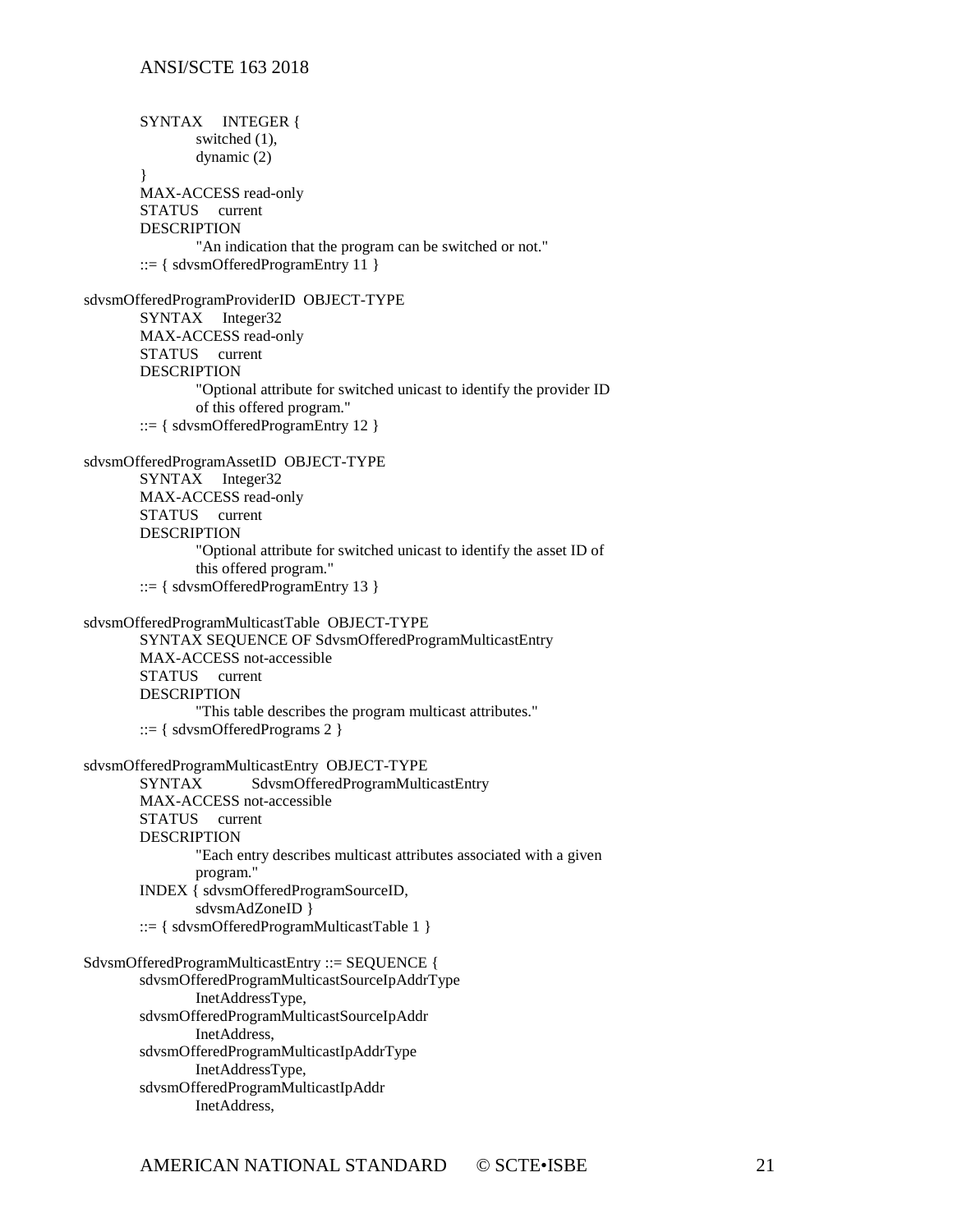sdvsmOfferedProgramMulticastPort Integer32, sdvsmOfferedProgramMulticastSourcePriority INTEGER

}

sdvsmOfferedProgramMulticastSourceIpAddrType OBJECT-TYPE SYNTAX InetAddressType MAX-ACCESS read-only STATUS current DESCRIPTION "The type of IP stack of the content source for this multicast."  $::= {$ sdvsmOfferedProgramMulticastEntry 1  $}$ sdvsmOfferedProgramMulticastSourceIpAddr OBJECT-TYPE SYNTAX InetAddress MAX-ACCESS read-only STATUS current DESCRIPTION "The content source IP for this multicast."  $::= \{$  sdvsmOfferedProgramMulticastEntry 2  $\}$ sdvsmOfferedProgramMulticastIpAddrType OBJECT-TYPE SYNTAX InetAddressType MAX-ACCESS read-only STATUS current DESCRIPTION "The type of IP stack (IPv4 or IPv6) of the multicast program." ::= { sdvsmOfferedProgramMulticastEntry 3 } sdvsmOfferedProgramMulticastIpAddr OBJECT-TYPE SYNTAX InetAddress MAX-ACCESS read-only STATUS current DESCRIPTION "The multicast IP address of the program."  $::= \{ sdvsmOfficeredProgramMulticastEntry 4 \}$ sdvsmOfferedProgramMulticastPort OBJECT-TYPE SYNTAX Integer32 (1..65535) MAX-ACCESS read-only STATUS current DESCRIPTION "The multicast port of the program."  $::= \{ sdvsmOfficeredProgramMulticastEntry 5 \}$ sdvsmOfferedProgramMulticastSourcePriority OBJECT-TYPE SYNTAX INTEGER { first  $(1)$ , second  $(2)$ , third (3) } MAX-ACCESS read-only STATUS current DESCRIPTION "The priority of the multicast source, e.g., first=1, second=2, and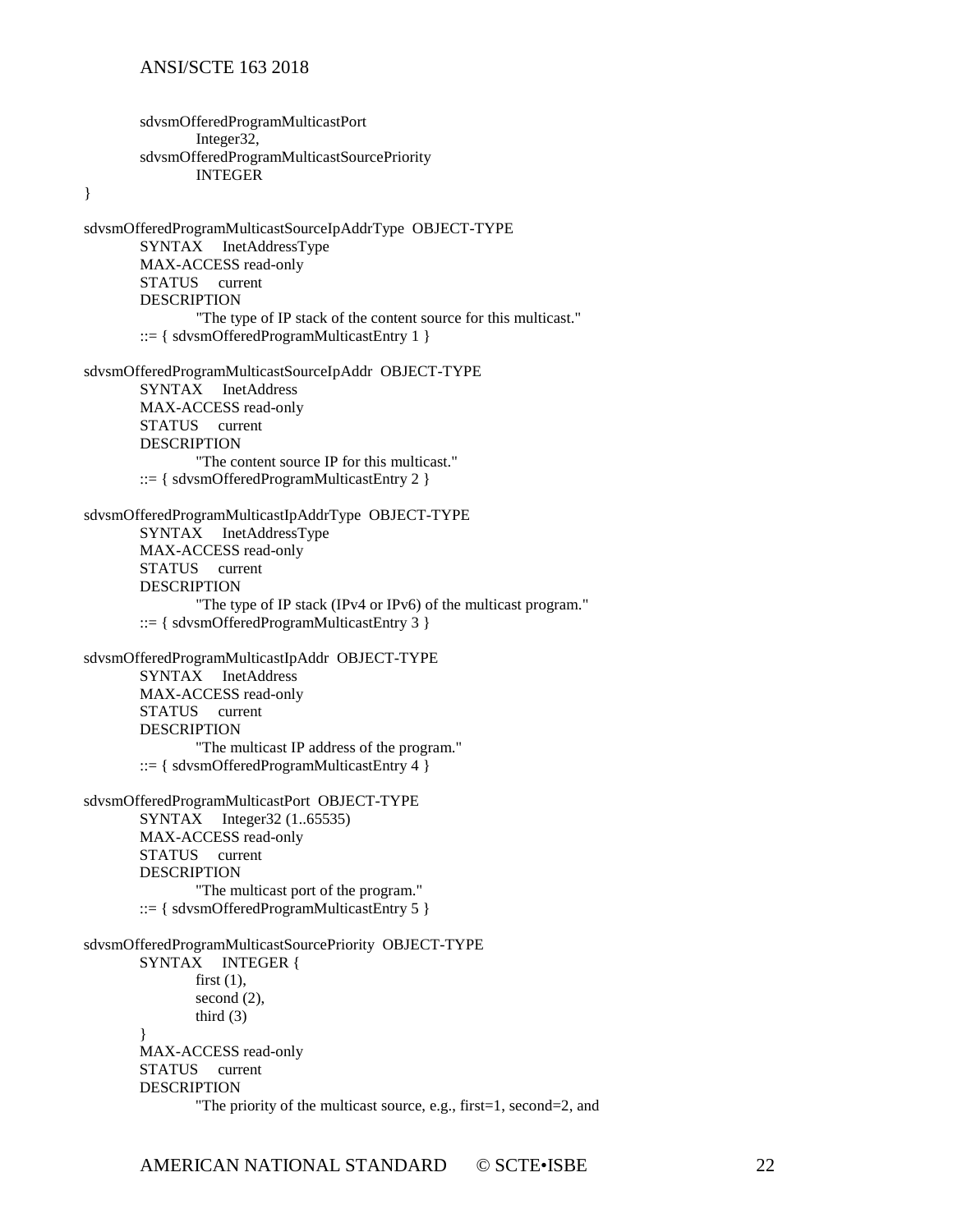third=3. The priority helps the SDVSM determine which source to join first and next in case of failure of any given source."  $::= {$  sdvsmOfferedProgramMulticastEntry 6  $}$ sdvsmSTBMacAddrTable OBJECT-TYPE SYNTAX SEQUENCE OF SdvsmSTBMacAddrEntry MAX-ACCESS not-accessible STATUS current DESCRIPTION "The list of STB MAC addresses." ::=  $\{$  sdvsmSTBCapabilities 1  $\}$ sdvsmSTBMacAddrEntry OBJECT-TYPE SYNTAX SdvsmSTBMacAddrEntry MAX-ACCESS not-accessible STATUS current **DESCRIPTION** "Each entry consists of an STB MAC address." INDEX { sdvsmSTBIpAddr } ::= { sdvsmSTBMacAddrTable 1 } SdvsmSTBMacAddrEntry ::= SEQUENCE { sdvsmSTBMacAddress **MacAddress** } sdvsmSTBMacAddress OBJECT-TYPE SYNTAX MacAddress MAX-ACCESS read-only STATUS current DESCRIPTION "The MAC address of the STB referenced by IP address." ::= { sdvsmSTBMacAddrEntry 1 } -- Set-tops assigned to the SDV Server. sdvsmSTBTable OBJECT-TYPE SYNTAX SEQUENCE OF SdvsmSTBEntry MAX-ACCESS not-accessible STATUS current DESCRIPTION "Table of STBs learned from CCP." ::= { sdvsmSTBCapabilities 2 } sdvsmSTBEntry OBJECT-TYPE<br>SYNTAX SdvsmS SdvsmSTBEntry MAX-ACCESS not-accessible STATUS current DESCRIPTION "Each table entry describes an STB." INDEX { sdvsmSTBMacAddress }

 $::= \{ sdvsmSTBTable 1 \}$ 

SdvsmSTBEntry ::= SEQUENCE { sdvsmSTBIpAddrType InetAddressType,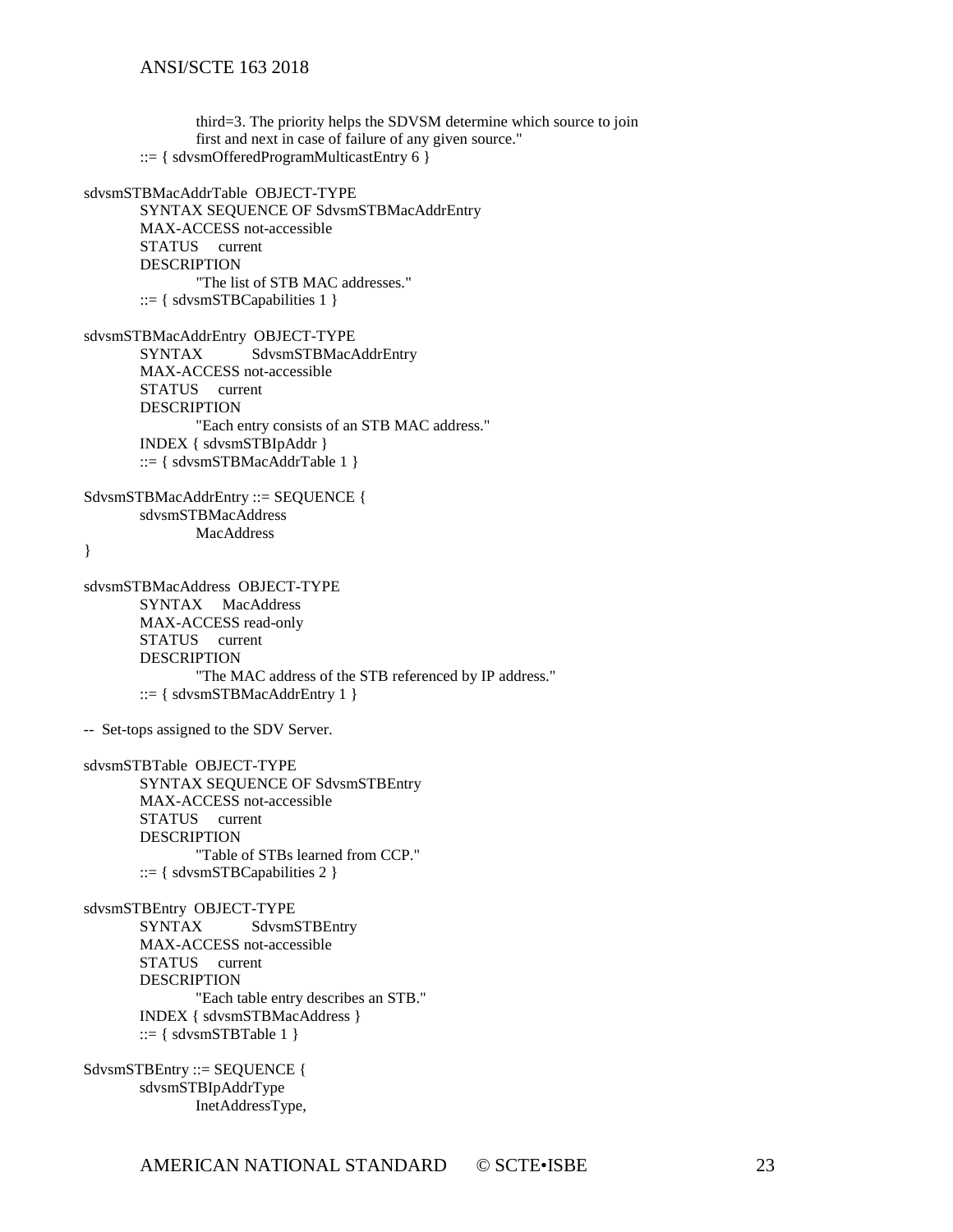}

sdvsmSTBIpAddr InetAddress, sdvsmSTBCapabilityDescriptorResolution Integer32, sdvsmSTBStreamLUAEvent INTEGER, sdvsmSTBStreamLUATime DateAndTime, sdvsmSTBStreamProgramID Integer32, sdvsmSTBCaSystemBitmap Integer32, sdvsmSTBCaSystemID Integer32, sdvsmSTBNetworkBitmap Integer32, sdvsmSTBDvrSize Integer32, sdvsmSTBTotalNumTuners Integer32 sdvsmSTBIpAddrType OBJECT-TYPE SYNTAX InetAddressType MAX-ACCESS read-only STATUS current DESCRIPTION "The type of IP stack of the STB."  $::= {$  sdvsmSTBEntry 1  $}$ sdvsmSTBIpAddr OBJECT-TYPE SYNTAX InetAddress MAX-ACCESS accessible-for-notify STATUS current DESCRIPTION "The STB IP address."  $::= { \}$  sdvsmSTBEntry 2  $}$ sdvsmSTBCapabilityDescriptorResolution OBJECT-TYPE SYNTAX Integer32 MAX-ACCESS read-only STATUS current DESCRIPTION "The configured resolution of the STB (HD/SD)."  $::= \{ sdvsmSTBEntry 3 \}$ sdvsmSTBStreamLUAEvent OBJECT-TYPE SYNTAX INTEGER { powerOff (1), tune (2), keyPress (3) } MAX-ACCESS read-only STATUS current

DESCRIPTION "The last user activity."

AMERICAN NATIONAL STANDARD © SCTE•ISBE 24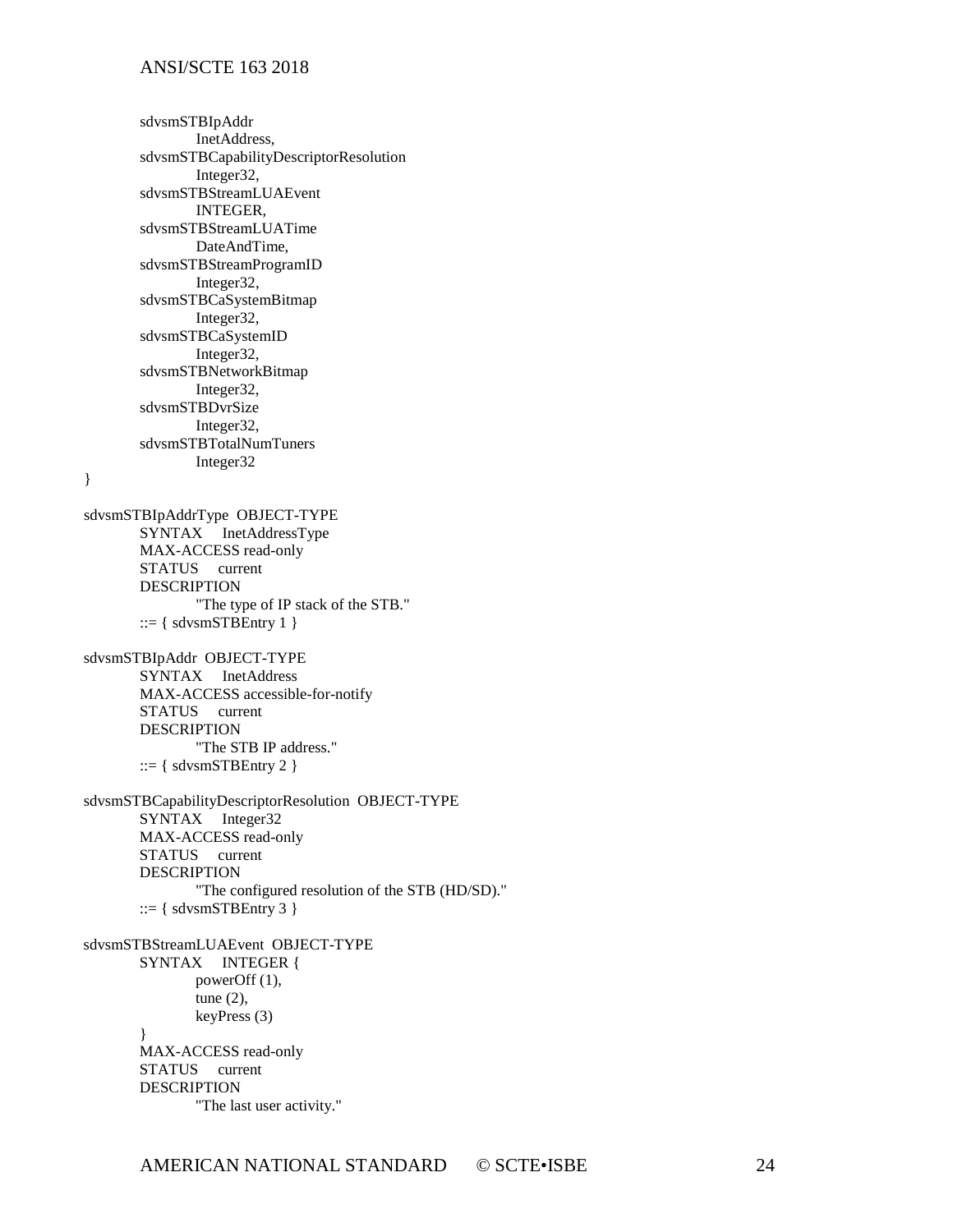::=  $\{$  sdvsmSTBEntry 4  $\}$ sdvsmSTBStreamLUATime OBJECT-TYPE SYNTAX DateAndTime MAX-ACCESS read-only STATUS current DESCRIPTION "The time of the last user activity."  $::= { \}$  sdvsmSTBEntry 5  $}$ sdvsmSTBStreamProgramID OBJECT-TYPE SYNTAX Integer32 MAX-ACCESS read-only STATUS current DESCRIPTION "The current broadcast program ID for the stream entry."  $::= {$  sdvsmSTBEntry 6  $}$ sdvsmSTBCaSystemBitmap OBJECT-TYPE SYNTAX Integer32 (1..65535) MAX-ACCESS read-only STATUS current DESCRIPTION "Bitmap indicating the conditional access systems supported by the set-top. How to decode the conditional access bitmap: Field Bits Description ----- ---- ---------- reserved 4-15 Unused set to zero NDS 3 Set-top supports NDS PowerKey 2 Set-top supports PowerKEY MediaCipher 1 Set-top supports MediaCipher DVB\_CA 0 Set-top supports DVB Simulcrypt"  $::= {$  sdvsmSTBEntry 7  $}$ sdvsmSTBCaSystemID OBJECT-TYPE SYNTAX Integer32 (1..65535) MAX-ACCESS read-only STATUS current DESCRIPTION "The ID of the conditional access system currently active on the

STB."

 $::= { \text{sdvsmSTBE}$ ntry 8  $}$ 

sdvsmSTBNetworkBitmap OBJECT-TYPE SYNTAX Integer32 (1..65535) MAX-ACCESS read-only STATUS current DESCRIPTION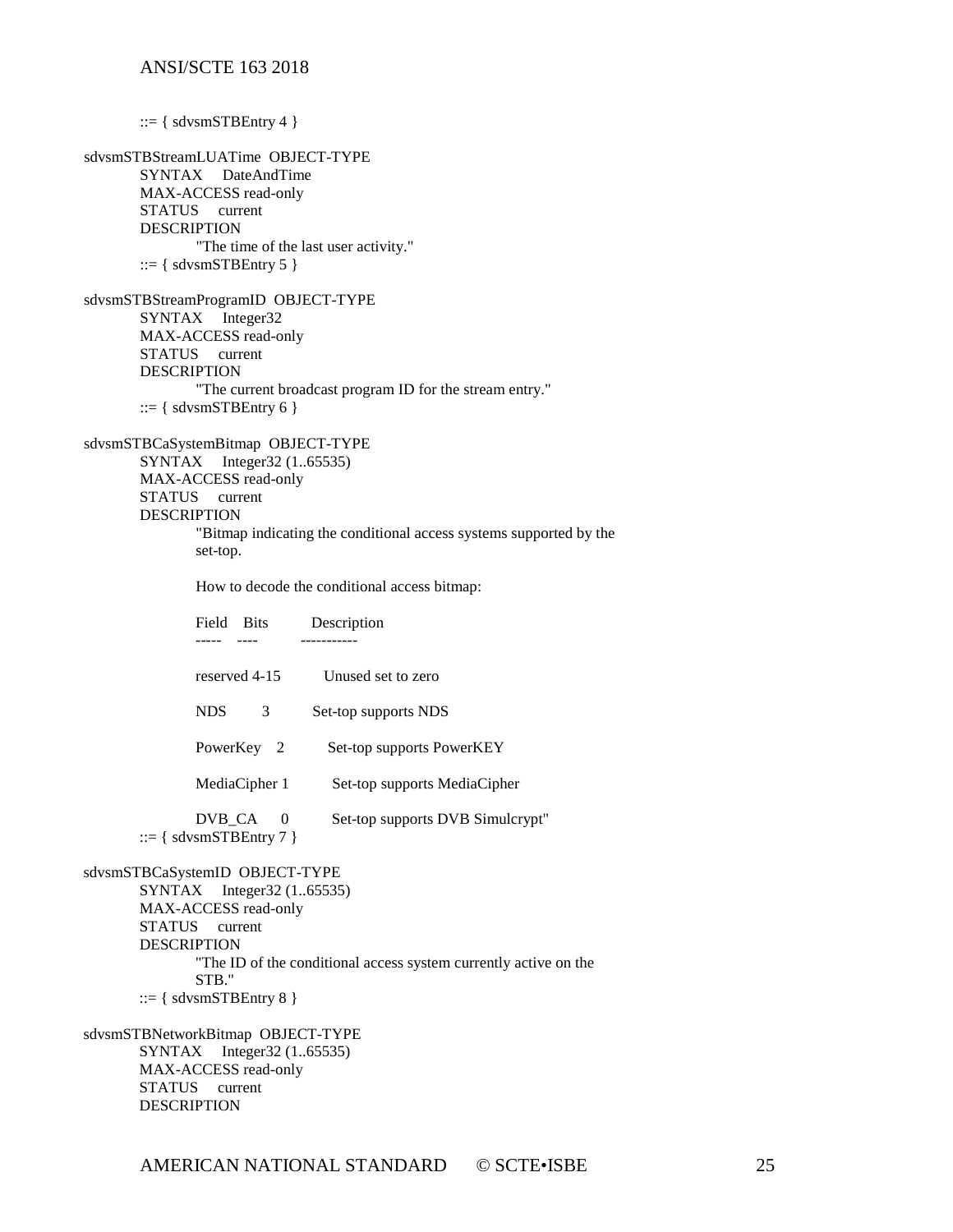"Specifies the networks on which video/audio streams can be received.

How to decode the network bitmap:

Field Bits Description ----- ---- -----------

- reserved 8-15 Unused set to zero
- GSM 7 Set-top supports GSM
- CDMA 6 Set-top support CDMA
- MOCA 5 Set-top supports MOCA
- WiFi 4 Set-top supports WiFi (802.11x)
- Ethernet 3 Set-top supports Ethernet (10/100/1000)
- DOCSIS 2 Set-top supports DOCSIS
- QAM 1 Set-top supports QAM video delivery

reserved 0 Unused set to zero"  $::= \{ sdvsmSTBEntry 9 \}$ 

#### sdvsmSTBDvrSize OBJECT-TYPE

SYNTAX Integer32 UNITS "GB" MAX-ACCESS read-only STATUS current DESCRIPTION "Size of the DVR hard drive. Zero (0) or 0xFFFF indicates no DVR capability." ::=  $\{$  sdvsmSTBEntry 10  $\}$ 

#### sdvsmSTBTotalNumTuners OBJECT-TYPE

SYNTAX Integer32 (1..65535) MAX-ACCESS read-only STATUS current **DESCRIPTION** "The total number of tuners in the set-top."  $::= {$  sdvsmSTBEntry 11  $}$ 

#### sdvsmSTBTunerCapabilitiesTable OBJECT-TYPE SYNTAX SEQUENCE OF SdvsmSTBTunerCapabilitiesEntry MAX-ACCESS not-accessible STATUS current DESCRIPTION "This table describes the capabilities of each tuner of a given STB." ::= { sdvServerMIBObjects 5 }

sdvsmSTBTunerCapabilitiesEntry OBJECT-TYPE SYNTAX SdvsmSTBTunerCapabilitiesEntry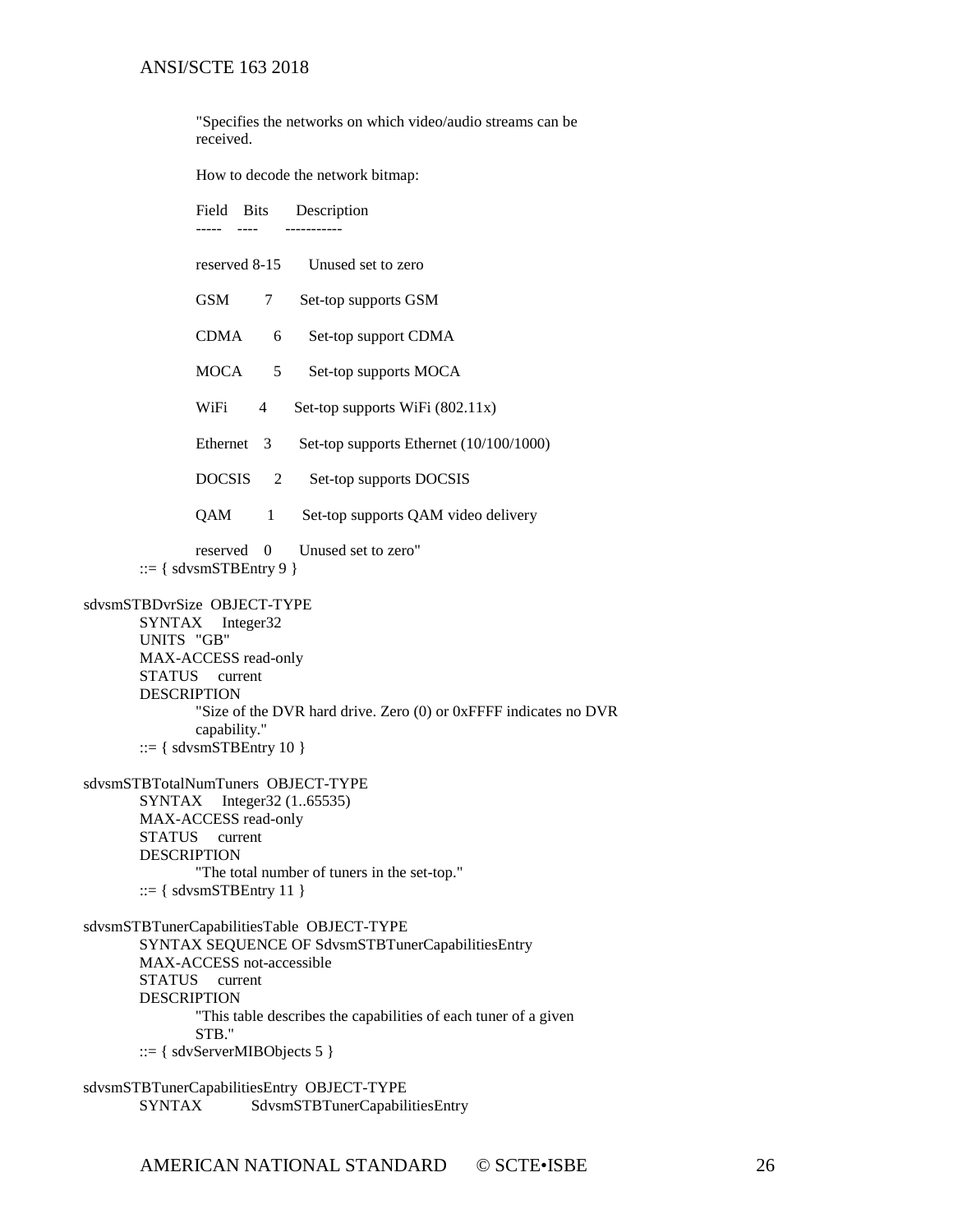```
MAX-ACCESS not-accessible
       STATUS current
       DESCRIPTION 
               "Each entry describes the capabilities of an STB tuner."
       INDEX { sdvsmSTBMacAddress }
       ::= { sdvsmSTBTunerCapabilitiesTable 1 }
SdvsmSTBTunerCapabilitiesEntry ::= SEQUENCE {
       sdvsmSTBTunerIdentifier
               Integer32,
       sdvsmSTBVideoDecodeBitmap
               Integer32,
       sdvsmSTBAudioDecodeBitmap
               Integer32
}
sdvsmSTBTunerIdentifier OBJECT-TYPE
       SYNTAX Integer32
       MAX-ACCESS read-only
       STATUS current
       DESCRIPTION 
               "This field identifies the ID of the tuner that possesses the
               specified capabilities. A value of 0xFF indicates that the
               capabilities apply to all tuners."
        ::= { sdvsmSTBTunerCapabilitiesEntry 1 }sdvsmSTBVideoDecodeBitmap OBJECT-TYPE
       SYNTAX Integer32 (1..65535)
       MAX-ACCESS read-only
       STATUS current
       DESCRIPTION 
               "Bitmap that describes the video codec that are supported.
               How to decode the video codec bitmap:
               Field Bits Description
               ----- ---- -----------
               reserved 3-15 Unused set to zero
               VC-1 2 Settop supports VC-1
               H.264 1 Settop supports H.264 (MPEG-4 Part 10 or AVC)
               MPEG-2 0 Settop supports MPEG-2"
       ::= { sdvsmSTBTunerCapabilitiesEntry 2 }
sdvsmSTBAudioDecodeBitmap OBJECT-TYPE
       SYNTAX Integer32 (1..65535)
```
MAX-ACCESS read-only STATUS current DESCRIPTION "Bitmap that specifies the audio codecs that are supported.

How to decode the audio codec bitmap: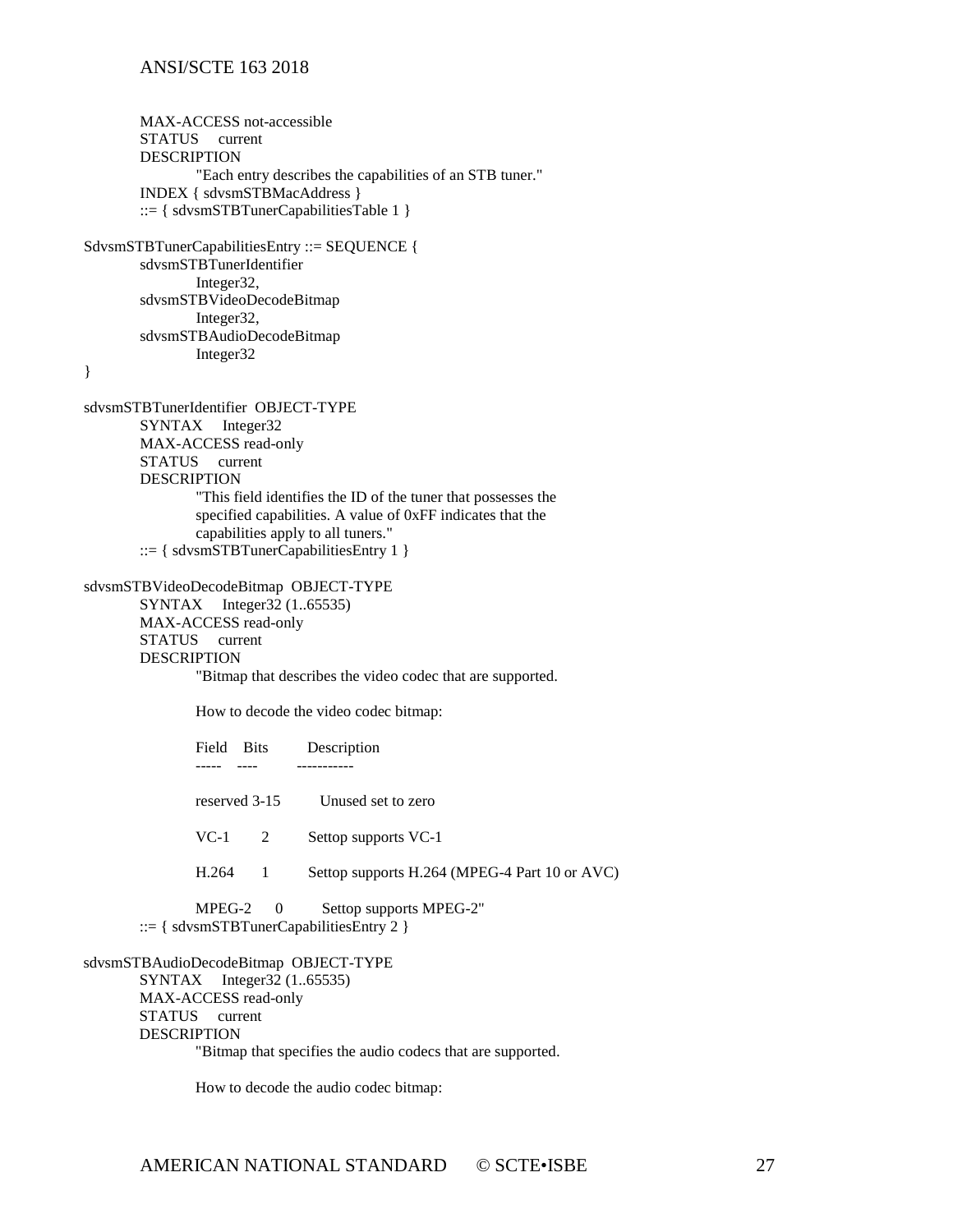|                                                                                            | FIELD Bits                                                                                                                                                                                                                                                             |          | Description                                                                                                                                                                                                                     |
|--------------------------------------------------------------------------------------------|------------------------------------------------------------------------------------------------------------------------------------------------------------------------------------------------------------------------------------------------------------------------|----------|---------------------------------------------------------------------------------------------------------------------------------------------------------------------------------------------------------------------------------|
|                                                                                            | reserved 3-15                                                                                                                                                                                                                                                          |          | Unused set to zero                                                                                                                                                                                                              |
|                                                                                            | MP <sub>3</sub>                                                                                                                                                                                                                                                        | 2        | Set-top supports MPEG audio layer-3                                                                                                                                                                                             |
|                                                                                            | AAC                                                                                                                                                                                                                                                                    | -1       | Set-top supports AAC (Advanced Audio Coding)                                                                                                                                                                                    |
|                                                                                            | AC <sub>3</sub>                                                                                                                                                                                                                                                        | $\Omega$ | Set-top supports AC3 (Dolby Digital)."<br>$ ::= \{ sdvsmSTBTunerCapabilitiesEntry 3 \}$                                                                                                                                         |
| -- Service Groups assigned to the SDV Server.                                              |                                                                                                                                                                                                                                                                        |          |                                                                                                                                                                                                                                 |
| sdvsmServiceGroupTable OBJECT-TYPE<br><b>DESCRIPTION</b>                                   | MAX-ACCESS not-accessible<br>STATUS current<br>$ ::= \{ sdvServerMIBObjects 6\}$                                                                                                                                                                                       |          | SYNTAX SEQUENCE OF SdvsmServiceGroupEntry<br>"Table for service or TSID group configuration."                                                                                                                                   |
| sdvsmServiceGroupEntry OBJECT-TYPE<br><b>SYNTAX</b><br><b>STATUS</b><br><b>DESCRIPTION</b> | MAX-ACCESS not-accessible<br>current                                                                                                                                                                                                                                   |          | SdvsmServiceGroupEntry<br>"Table entry for service or TSID group configuration."<br>INDEX { sdvsmServiceGroupID }<br>$ ::= \{ sdvsmServiceGroupTable 1 \}$                                                                      |
| SdvsmServiceGroupEntry ::= SEQUENCE {                                                      | sdvsmServiceGroupID<br>Unsigned32,<br>Integer32,<br>Integer32,<br>Integer32,<br>sdvsmServiceGroupTotalBW<br>Integer32,<br>Integer32,<br>Integer32,<br>sdvsmServiceGroupPeakBW<br>Integer32,<br>sdvsmServiceGroupPeakTime<br>DateAndTime,<br>DateAndTime,<br>Integer32, |          | sdvsmServiceGroupLowWaterMark<br>sdvsmServiceGroupShareableBW<br>sdvsmServiceGroupHighWaterMark<br>sdvsmServiceGroupActiveSdvBW<br>sdvsmServiceGroupBwThreshold<br>sdvsmServiceGroupPrevPeakTime<br>sdvsmServiceGroupPrevPeakBW |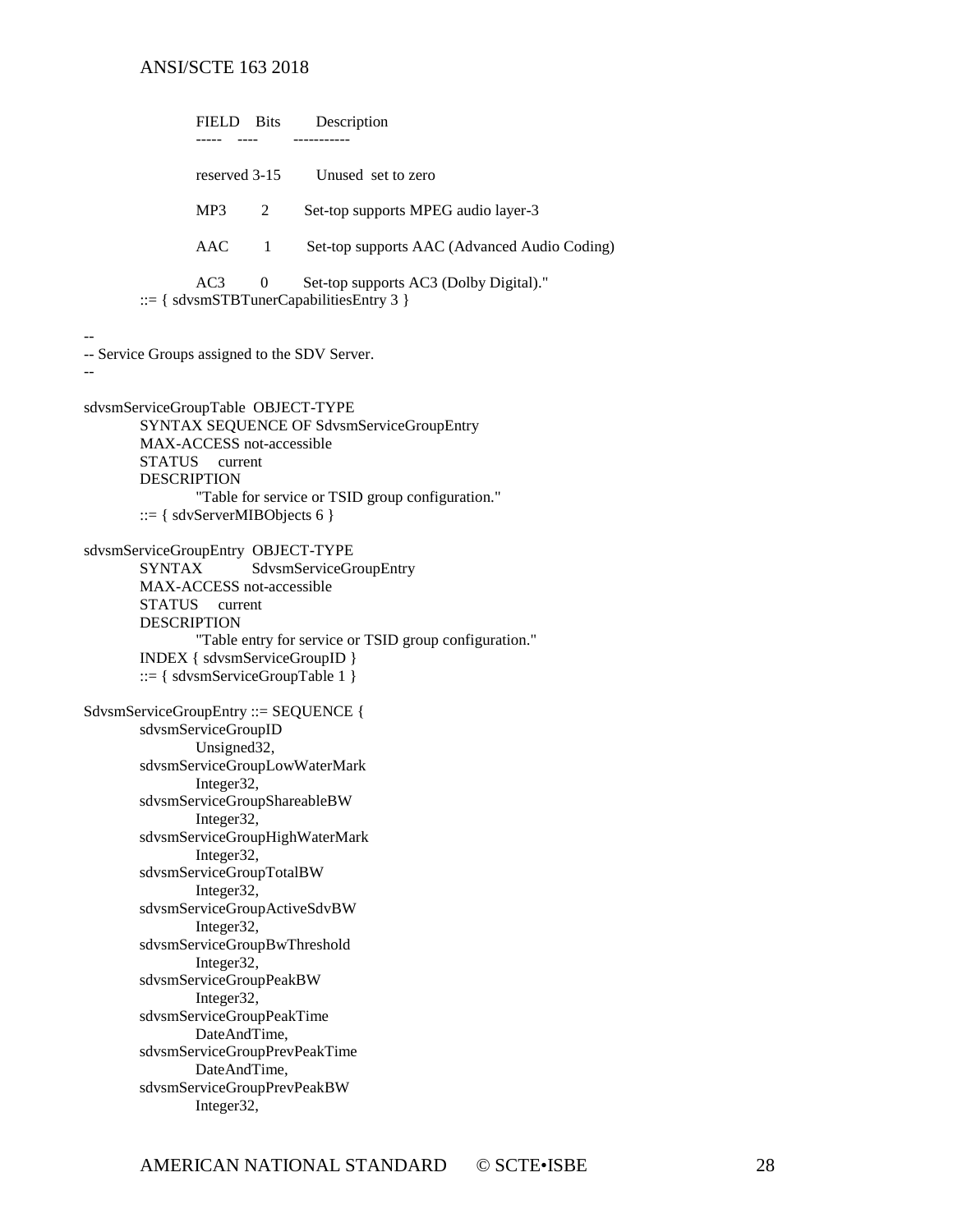sdvsmServiceGroupYearPeakTime DateAndTime, sdvsmServiceGroupCcRequests Integer32, sdvsmServiceGroupCcSDRequests Integer32, sdvsmServiceGroupCcHDequests Integer32, sdvsmServiceGroupCcNCRequests Integer32, sdvsmServiceGroupCcH264Requests Integer32, sdvsmServiceGroupCcVC1Requests Integer32, sdvsmServiceGroupFailedBindings Integer32, sdvsmServiceGroupFailedSDBindings Integer32, sdvsmServiceGroupFailedHDBindings Integer32, sdvsmServiceGroupFailedNCBindings Integer32, sdvsmServiceGroupFailedH264Bindings Integer32, sdvsmServiceGroupFailedVC1Bindings Integer32, sdvsmServiceGroupCcWM9Requests Integer32, sdvsmServiceGroupMCPIpAddrType InetAddressType, sdvsmServiceGroupMCPIpAddr InetAddress, sdvsmServiceGroupMCversion Integer32, sdvsmServiceGroupActiveSTBs Integer32, sdvsmServiceGroupSTBCapacity Integer32

}

sdvsmServiceGroupID OBJECT-TYPE SYNTAX Unsigned32 MAX-ACCESS read-only STATUS current DESCRIPTION "The service group ID or TSID group ID and the index to the table entry." ::=  $\{$  sdvsmServiceGroupEntry 1  $\}$ sdvsmServiceGroupLowWaterMark OBJECT-TYPE SYNTAX Integer32 UNITS "bps"

MAX-ACCESS read-only STATUS current DESCRIPTION "The amount of service or TSID group bandwidth partitioned for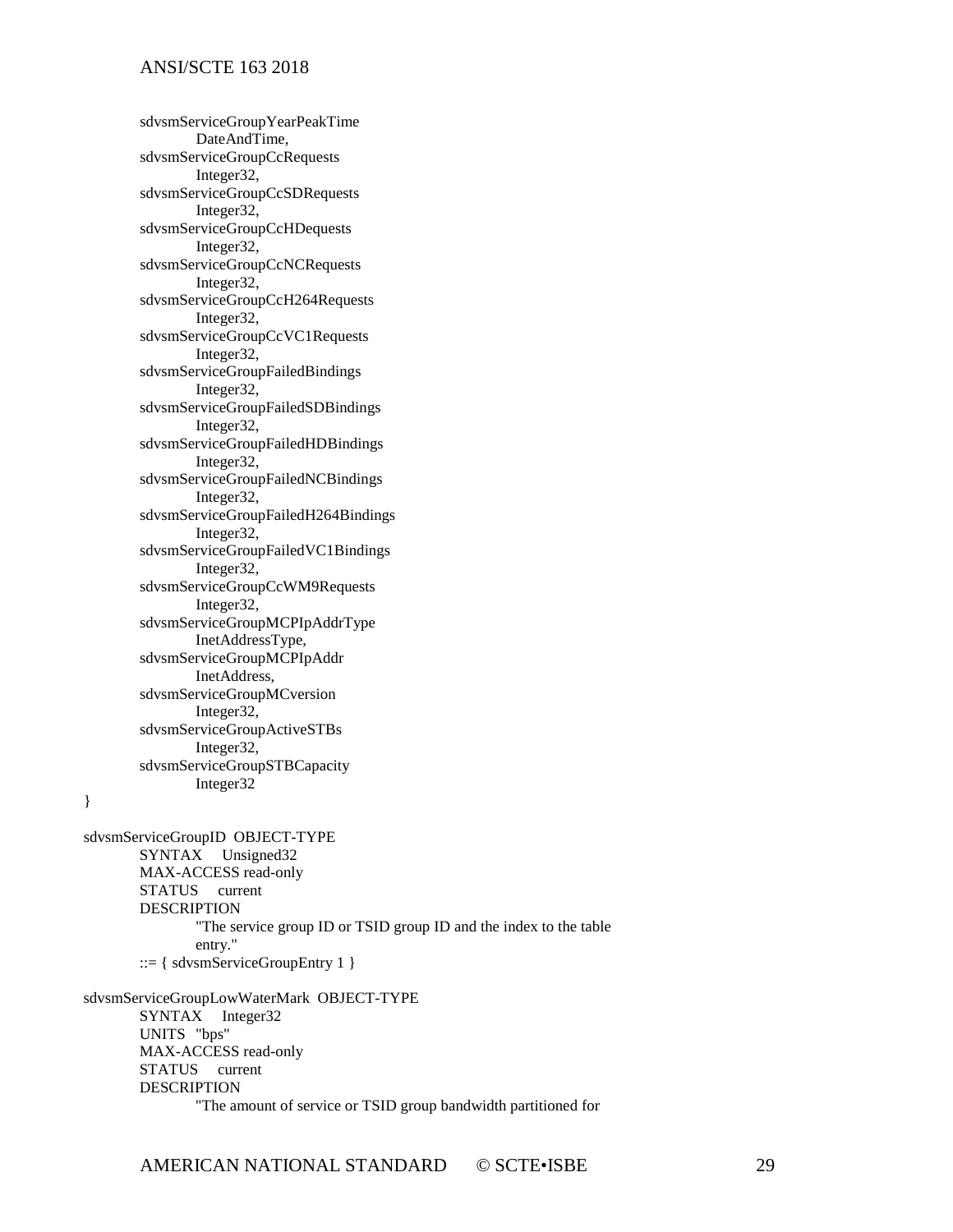SDV-only use."  $::= \{ sdvsmServiceGroupEntry 2 \}$ sdvsmServiceGroupShareableBW OBJECT-TYPE SYNTAX Integer32 UNITS "bps" MAX-ACCESS read-only STATUS current DESCRIPTION "The amount of service or TSID group bandwidth which is available to SDV and other services (typically VoD)."  $::= \{$  sdvsmServiceGroupEntry 3  $\}$ sdvsmServiceGroupHighWaterMark OBJECT-TYPE SYNTAX Integer32 UNITS "bps" MAX-ACCESS read-only STATUS current DESCRIPTION "Low Water Mark and Shareable Bandwidth combined. Service or TSID group bandwidth above the High Water Mark is not available to SDV, and is typically reserved for VoD use only." ::=  $\{$  sdvsmServiceGroupEntry 4  $\}$ sdvsmServiceGroupTotalBW OBJECT-TYPE SYNTAX Integer32 UNITS "bps" MAX-ACCESS read-only STATUS current **DESCRIPTION** "The total amount of bandwidth in the service or TSID group."  $::= {$  sdvsmServiceGroupEntry 5  $}$ sdvsmServiceGroupActiveSdvBW OBJECT-TYPE SYNTAX Integer32 UNITS "bps" MAX-ACCESS read-only STATUS current DESCRIPTION "The bandwidth currently in use on the QAM carriers by SDV." ::= { sdvsmServiceGroupEntry 6 } sdvsmServiceGroupBwThreshold OBJECT-TYPE SYNTAX Integer32 UNITS "%" MAX-ACCESS read-only STATUS current **DESCRIPTION** "The threshold expressed as a percentage of total ServiceGroup/SIDGroup Bandwidth that if exceeded would trigger an alarm." DEFVAL { 90 } ::= { sdvsmServiceGroupEntry 7 } sdvsmServiceGroupPeakBW OBJECT-TYPE

SYNTAX Integer32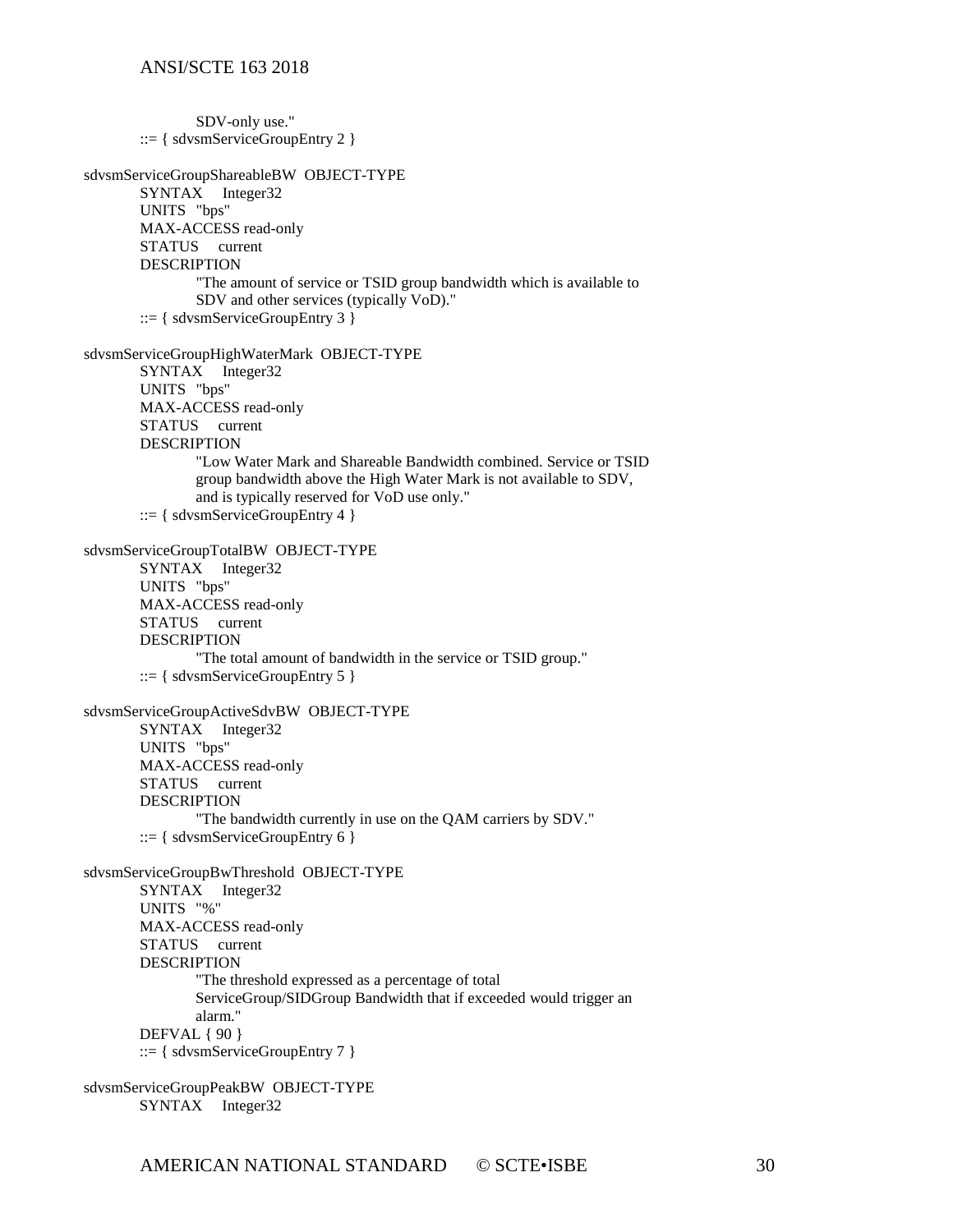UNITS "bps" MAX-ACCESS read-only STATUS current DESCRIPTION "The maximum bandwidth consumed by the switched service since midnight. This object is moved to the previous peak object and then reset at midnight." ::= { sdvsmServiceGroupEntry 8 } sdvsmServiceGroupPeakTime OBJECT-TYPE SYNTAX DateAndTime MAX-ACCESS read-only STATUS current DESCRIPTION "The date/time of maximum bandwidth usage." ::=  $\{$  sdvsmServiceGroupEntry 9  $\}$ sdvsmServiceGroupPrevPeakTime OBJECT-TYPE SYNTAX DateAndTime MAX-ACCESS read-only STATUS current DESCRIPTION "The date/time of maximum bandwidth usage for the previous day."  $::= \{$  sdvsmServiceGroupEntry 10  $\}$ sdvsmServiceGroupPrevPeakBW OBJECT-TYPE SYNTAX Integer32 UNITS "bps" MAX-ACCESS read-only STATUS current DESCRIPTION "The maximum bandwidth consumed by the switched service on the previous day. This object is updated at midnight."  $::= \{$  sdvsmServiceGroupEntry 11  $\}$ sdvsmServiceGroupYearPeakTime OBJECT-TYPE SYNTAX DateAndTime MAX-ACCESS read-only STATUS current DESCRIPTION "The date/time of maximum bandwidth usage for the year so far." ::= { sdvsmServiceGroupEntry 12 } sdvsmServiceGroupCcRequests OBJECT-TYPE SYNTAX Integer32 MAX-ACCESS read-only STATUS current DESCRIPTION "The count of the number of channel change requests." ::= { sdvsmServiceGroupEntry 13 } sdvsmServiceGroupCcSDRequests OBJECT-TYPE SYNTAX Integer32 MAX-ACCESS read-only

STATUS current DESCRIPTION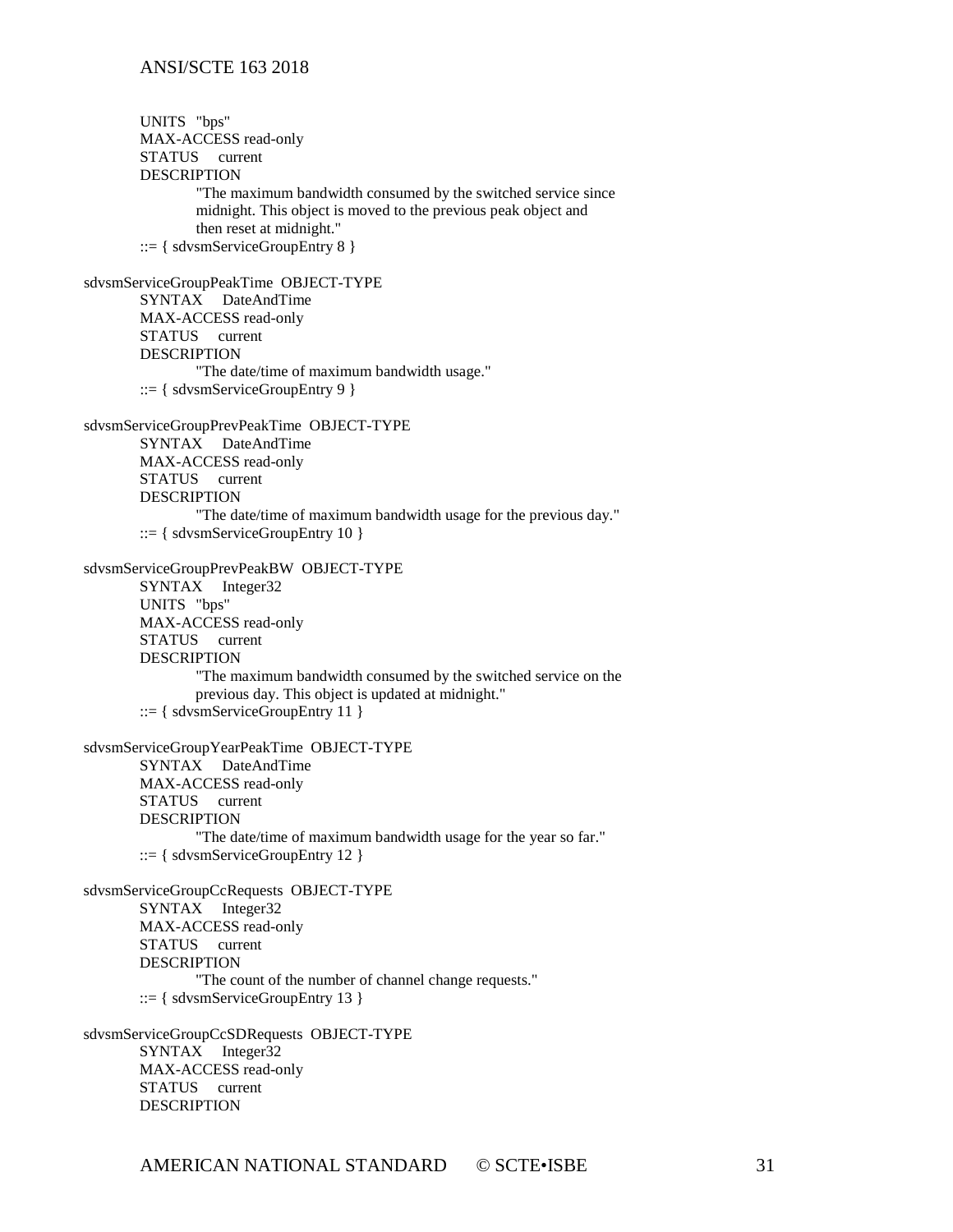"The number of channel change requests for SD channels."  $::= \{ sdvsmServiceGroupEntry 14 \}$ sdvsmServiceGroupCcHDequests OBJECT-TYPE SYNTAX Integer32 MAX-ACCESS read-only STATUS current DESCRIPTION "The count of the number of channel change requests for HD."  $::= \{$  sdvsmServiceGroupEntry 15  $\}$ sdvsmServiceGroupCcNCRequests OBJECT-TYPE SYNTAX Integer32 MAX-ACCESS read-only STATUS current DESCRIPTION "The count of the number of channel change requests for narrowcast." ::= { sdvsmServiceGroupEntry 16 } sdvsmServiceGroupCcH264Requests OBJECT-TYPE SYNTAX Integer32 MAX-ACCESS read-only STATUS current DESCRIPTION "The count of the number of channel change requests for H.264 channels." ::= { sdvsmServiceGroupEntry 17 } sdvsmServiceGroupCcVC1Requests OBJECT-TYPE SYNTAX Integer32 MAX-ACCESS read-only STATUS current DESCRIPTION "The count of the number of channel change requests for VC-1 channels." ::= { sdvsmServiceGroupEntry 18 } sdvsmServiceGroupFailedBindings OBJECT-TYPE SYNTAX Integer32 MAX-ACCESS read-only STATUS current DESCRIPTION "The number of failed binding requests."  $::= \{ sdvsmServiceGroupEntry 19 \}$ sdvsmServiceGroupFailedSDBindings OBJECT-TYPE SYNTAX Integer32 MAX-ACCESS read-only STATUS current DESCRIPTION "The number of failed SD binding requests." ::= { sdvsmServiceGroupEntry 20 } sdvsmServiceGroupFailedHDBindings OBJECT-TYPE SYNTAX Integer32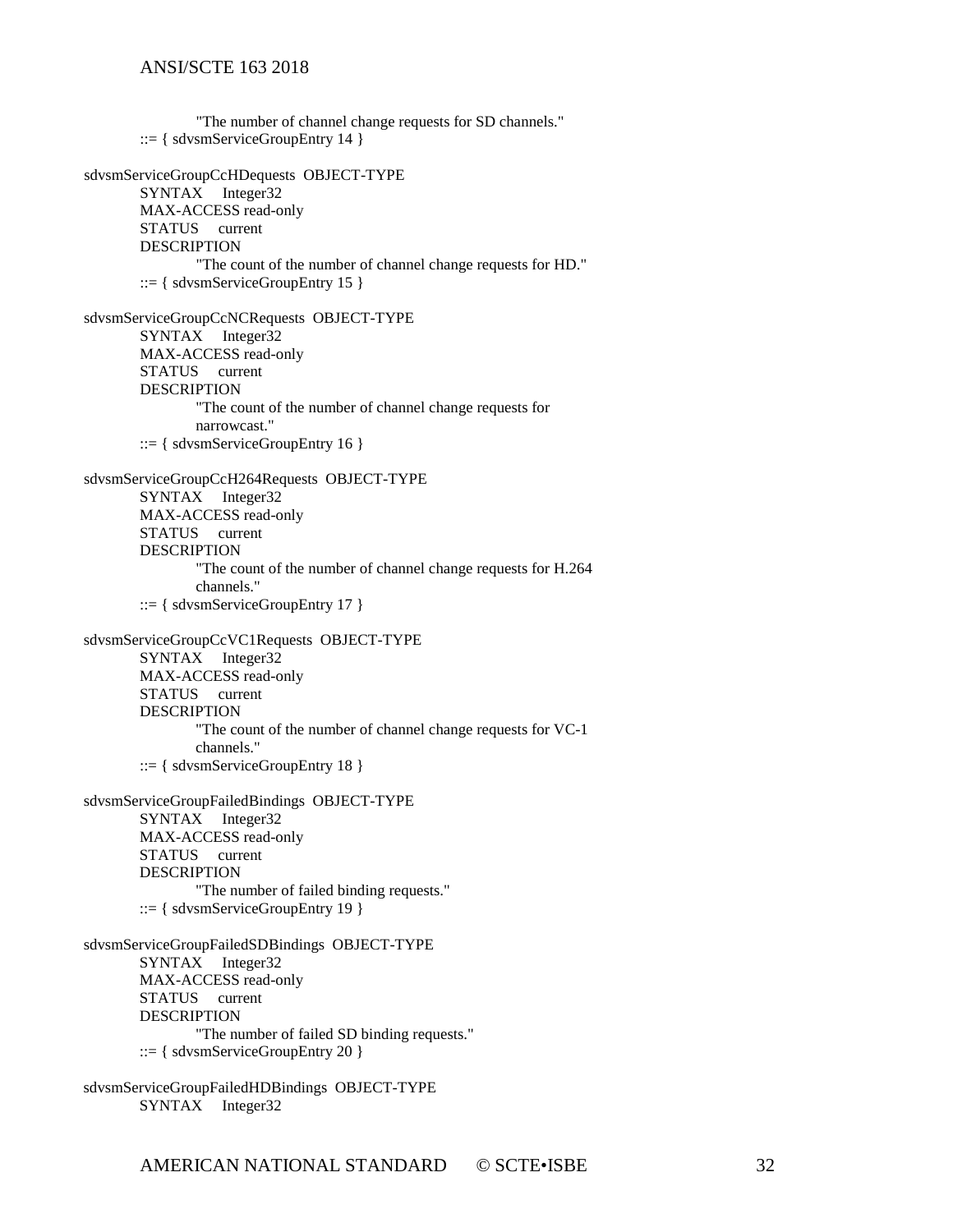MAX-ACCESS read-only STATUS current DESCRIPTION "The number of failed HD binding requests."  $::= \{$  sdvsmServiceGroupEntry 21  $\}$ sdvsmServiceGroupFailedNCBindings OBJECT-TYPE SYNTAX Integer32 MAX-ACCESS read-only STATUS current DESCRIPTION "The number of failed narrowcast binding requests."  $::= \{ sdvsmServiceGroupEntry 22 \}$ sdvsmServiceGroupFailedH264Bindings OBJECT-TYPE SYNTAX Integer32 MAX-ACCESS read-only STATUS current DESCRIPTION "The number of failed H.264 binding requests." ::= { sdvsmServiceGroupEntry 23 } sdvsmServiceGroupFailedVC1Bindings OBJECT-TYPE SYNTAX Integer32 MAX-ACCESS read-only STATUS current DESCRIPTION "The number of failed VC1 binding requests." ::= { sdvsmServiceGroupEntry 24 } sdvsmServiceGroupCcWM9Requests OBJECT-TYPE SYNTAX Integer32 MAX-ACCESS read-only STATUS current DESCRIPTION "The count of the number of channel change requests for WM9 channels." ::= { sdvsmServiceGroupEntry 25 } sdvsmServiceGroupMCPIpAddrType OBJECT-TYPE SYNTAX InetAddressType MAX-ACCESS read-only STATUS current DESCRIPTION "The type of IP stack (IPv4 or IPv6) of the mini-carousel destination." ::=  $\{$  sdvsmServiceGroupEntry 26  $\}$ sdvsmServiceGroupMCPIpAddr OBJECT-TYPE SYNTAX InetAddress MAX-ACCESS read-only STATUS current DESCRIPTION "Mini Carousel destination IP address (multicast or unicast)." ::=  $\{$  sdvsmServiceGroupEntry 27  $\}$ 

sdvsmServiceGroupMCversion OBJECT-TYPE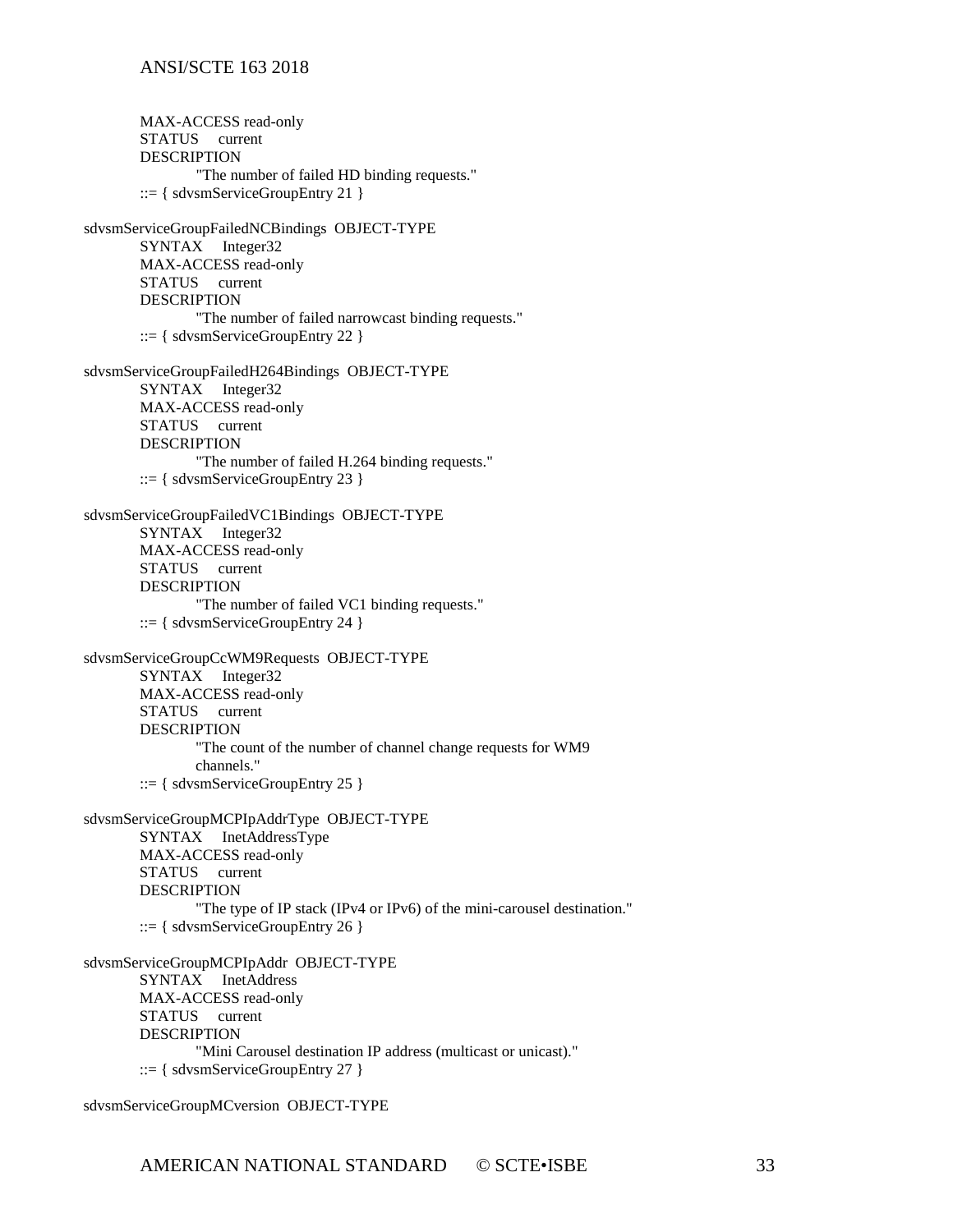SYNTAX Integer32 MAX-ACCESS read-only STATUS current **DESCRIPTION** "The version of the mini-carousel currently being multicast for this service group." ::= { sdvsmServiceGroupEntry 28 } sdvsmServiceGroupActiveSTBs OBJECT-TYPE SYNTAX Integer32 MAX-ACCESS read-only STATUS current DESCRIPTION "Number of active STBs."  $::= \{ sdvsmServiceGroupEntry\ 29\}$ sdvsmServiceGroupSTBCapacity OBJECT-TYPE SYNTAX Integer32 MAX-ACCESS read-only STATUS current DESCRIPTION "The total number of set-tops this service group is allowed to support." DEFVAL { 2000 } ::= { sdvsmServiceGroupEntry 30 } -- SDV program status. sdvsmActiveProgramTable OBJECT-TYPE SYNTAX SEQUENCE OF SdvsmActiveProgramEntry MAX-ACCESS not-accessible STATUS current DESCRIPTION "Table of active programs. This table defines the programs active in the switched service."  $::= \{ sdvServerMIBObjects 7 \}$ sdvsmActiveProgramEntry OBJECT-TYPE SYNTAX SdvsmActiveProgramEntry MAX-ACCESS not-accessible STATUS current **DESCRIPTION** "Table entry for offer program configuration." INDEX { sdvsmOfferedProgramSourceID, sdvsmServiceGroupID, sdvsmAdZoneID } ::= { sdvsmActiveProgramTable  $1$  } SdvsmActiveProgramEntry ::= SEQUENCE { sdvsmActiveProgramSessionID OCTET STRING, sdvsmActiveProgramMpegPN Integer32, sdvsmActiveProgramNumUsers Integer32, sdvsmActiveProgramBW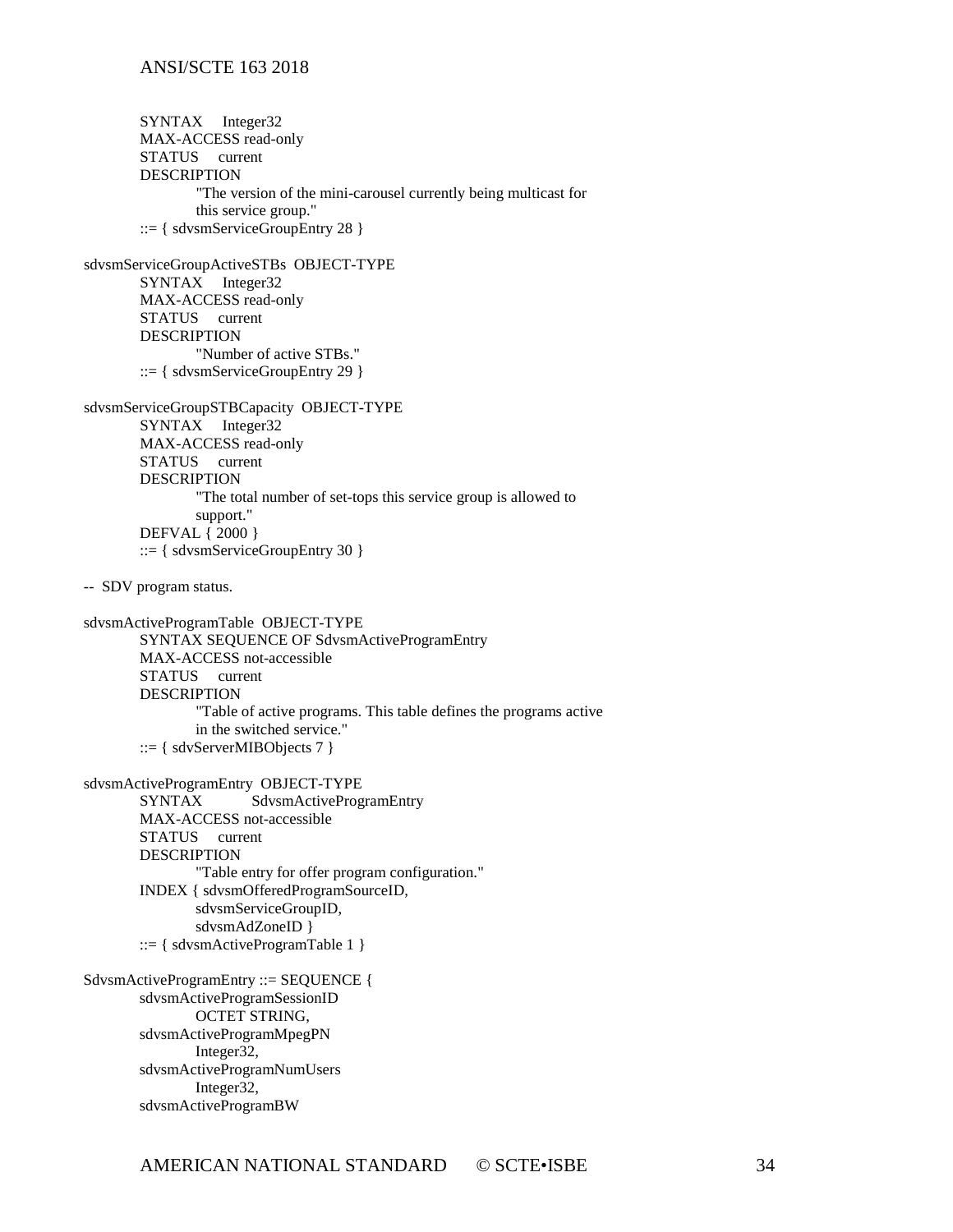Integer32, sdvsmActiveProgramIsfallback TruthValue

}

sdvsmActiveProgramSessionID OBJECT-TYPE SYNTAX OCTET STRING (SIZE(0..9)) MAX-ACCESS read-only STATUS current DESCRIPTION "The session ID of the session bound to the program."  $::= \{ sdvsmActiveProgramEntry 1 \}$ sdvsmActiveProgramMpegPN OBJECT-TYPE SYNTAX Integer32 (1..65535) MAX-ACCESS read-only STATUS current DESCRIPTION "The MPEG program number assigned to the bound program." ::= { sdvsmActiveProgramEntry 2 } sdvsmActiveProgramNumUsers OBJECT-TYPE SYNTAX Integer32 MAX-ACCESS read-only STATUS current DESCRIPTION "The number of users tuned to the service." ::= { sdvsmActiveProgramEntry 3 } sdvsmActiveProgramBW OBJECT-TYPE SYNTAX Integer32 MAX-ACCESS read-only STATUS current DESCRIPTION "The bandwidth of the active program." ::=  $\{$  sdvsmActiveProgramEntry 4  $\}$ sdvsmActiveProgramIsfallback OBJECT-TYPE SYNTAX TruthValue MAX-ACCESS read-only STATUS current DESCRIPTION "Indicates whether the active program is a fallback for another program." ::=  $\{$  sdvsmActiveProgramEntry 5  $\}$ sdvsmNumberSTBs OBJECT-TYPE SYNTAX Integer32 (0..15000) MAX-ACCESS read-only STATUS current **DESCRIPTION** "The number of STBs in the STB table."  $::= {$  sdvsmDiagnostics 1  $}$ 

sdvsmSTBCapacityStatus OBJECT-TYPE SYNTAX INTEGER {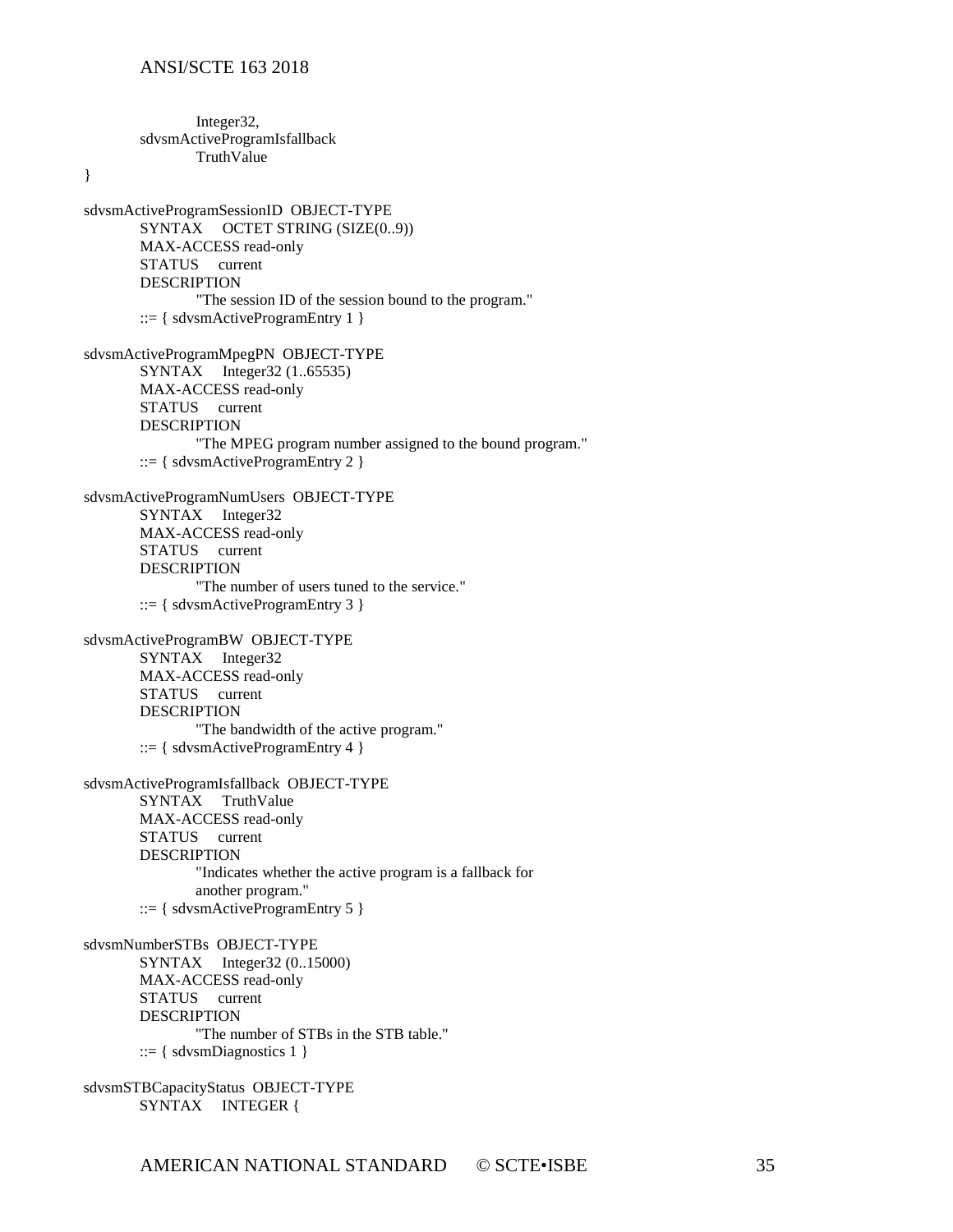ok (1), minor  $(2)$ , major (3) } MAX-ACCESS read-only STATUS current DESCRIPTION "The status of the available space in the STB table. The state Alarm-xxxxx indicates that less than the configured threshold is available."  $::= \{$  sdvsmDiagnostics 2  $\}$ sdvsmSRMStatus OBJECT-TYPE SYNTAX INTEGER { ok (1), major (2) } MAX-ACCESS read-only STATUS current DESCRIPTION "The status of the interface to the SRM. Alarm indicates the SRM is not responding to bandwidth requests."  $::= \{$  sdvsmDiagnostics 3  $\}$ sdvsmSRMRequests OBJECT-TYPE SYNTAX Integer32 MAX-ACCESS read-only STATUS current DESCRIPTION "The count of the number of requests to the SRM." ::= { sdvsmDiagnostics 4 } sdvsmSRMRequestDenied OBJECT-TYPE SYNTAX Integer32 MAX-ACCESS read-only STATUS current DESCRIPTION "The count of the number of bandwidth requests to the SRM that were denied."  $::= {$  sdvsmDiagnostics 5  $}$ sdvsmInvalidSGRequests OBJECT-TYPE SYNTAX Integer32 MAX-ACCESS read-only STATUS current DESCRIPTION "The number of invalid CCP requests for unsupported SGs." ::= { sdvsmDiagnostics 6 } sdvsmInitTrapInfo NOTIFICATION-TYPE OBJECTS { sdvsmName, sdvsmMacAddress } STATUS current **DESCRIPTION** "Initialization trap." ::=  $\{$  sdvServerEventsV2 1  $\}$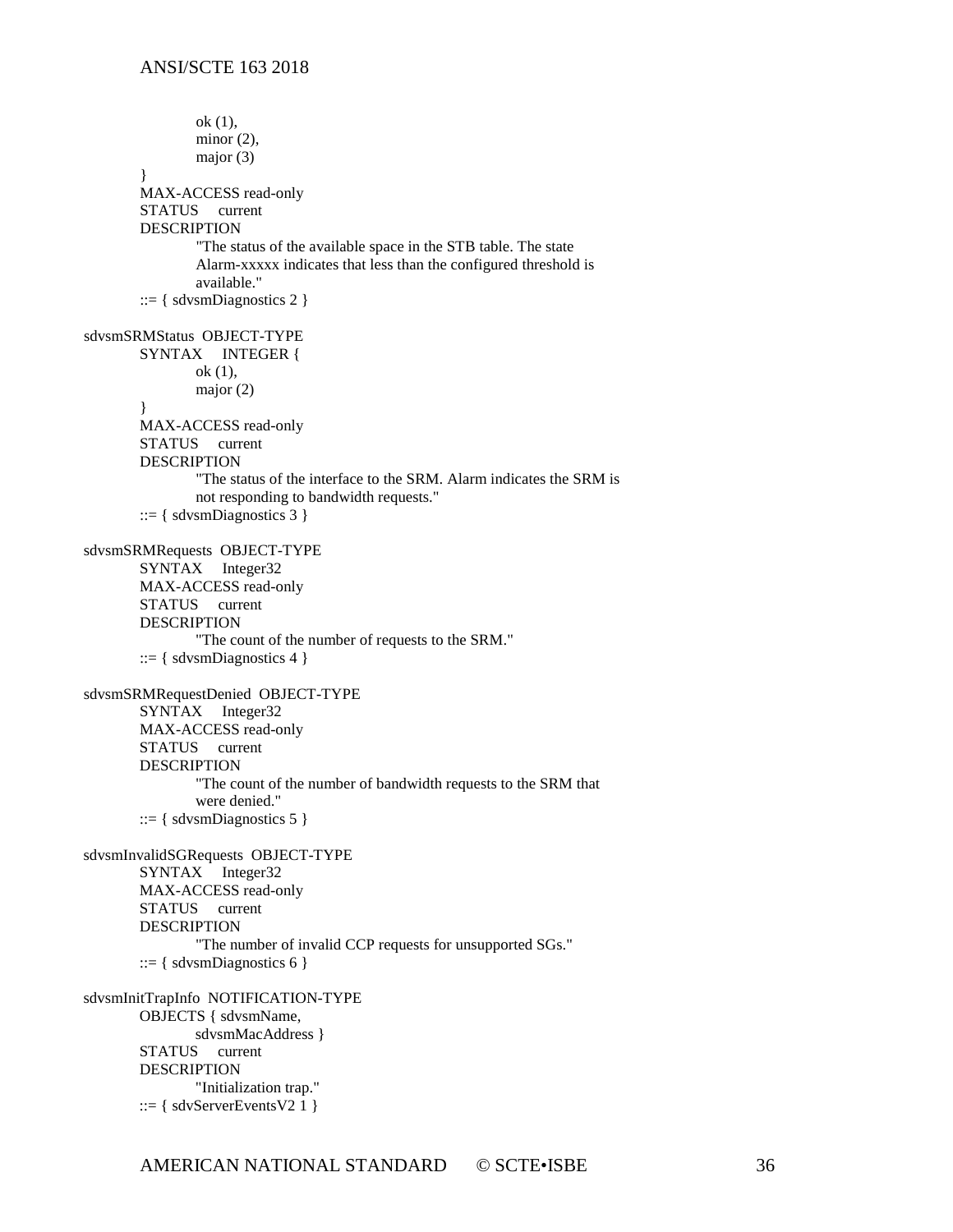```
sdvsmHeartbeatTrap NOTIFICATION-TYPE
       OBJECTS { sdvsmName, 
               sdvsmMacAddress }
        STATUS current
       DESCRIPTION
                "A periodic heartbeat sent by the secondary SDV Server in a
               redundancy configuration and by every primary in a non-redundant
               configuration. In a redundancy configuration, the primaries do not
               send heartbeats to the DNCS. They sent heartbeats to the secondary
               or backup instead."
       ::= \{ sdvServerEventsV2 2 \}sdvsmProvisionedTrap NOTIFICATION-TYPE
       OBJECTS { sdvsmName, 
               sdvsmMacAddress }
       STATUS current
       DESCRIPTION 
                "A trap indicating that the SDV Server has successfully provisioned
               itself. This trap is sent ONLY following initialization and
               provisioning."
         ::= \{ sdvServerEventsV2 3 \}sdvSsmProgramViewersRemovedTrap NOTIFICATION-TYPE
       OBJECTS { sdvsmName, 
               sdvsmMacAddress, 
               sdvsmOfferedProgramName, 
               sdvsmOfferedProgramPriority, 
               sdvsmOfferedProgramInputMpegNo, 
               sdvsmActiveProgramSessionID }
        STATUS current
       DESCRIPTION 
                "The SDV Server has removed a program with viewers to free up
               bandwidth."
        ::= \{ sdvServerEventsV2 4 \}sdvsmLackBWDeniedCC NOTIFICATION-TYPE
       OBJECTS { sdvsmName, 
               sdvsmMacAddress, 
               sdvsmOfferedProgramName, 
               sdvsmOfferedProgramBW }
        STATUS current
        DESCRIPTION 
                "SDV Channel Change Request Denied for Lack of Bandwidth."
         ::= \{ sdvServerEventsV2 5 \}sdvsmExceededTunerCount NOTIFICATION-TYPE
       OBJECTS { sdvsmName, 
               sdvsmMiniCarouselDestIpAddr }
       STATUS current
       DESCRIPTION 
                "This trap is issued by the SDVSM when its rated tuner count is
               exceeded."
       ::= \{ sdvServerEventsV2 6 \}
```
sdvsmAutoDiscoverFailure NOTIFICATION-TYPE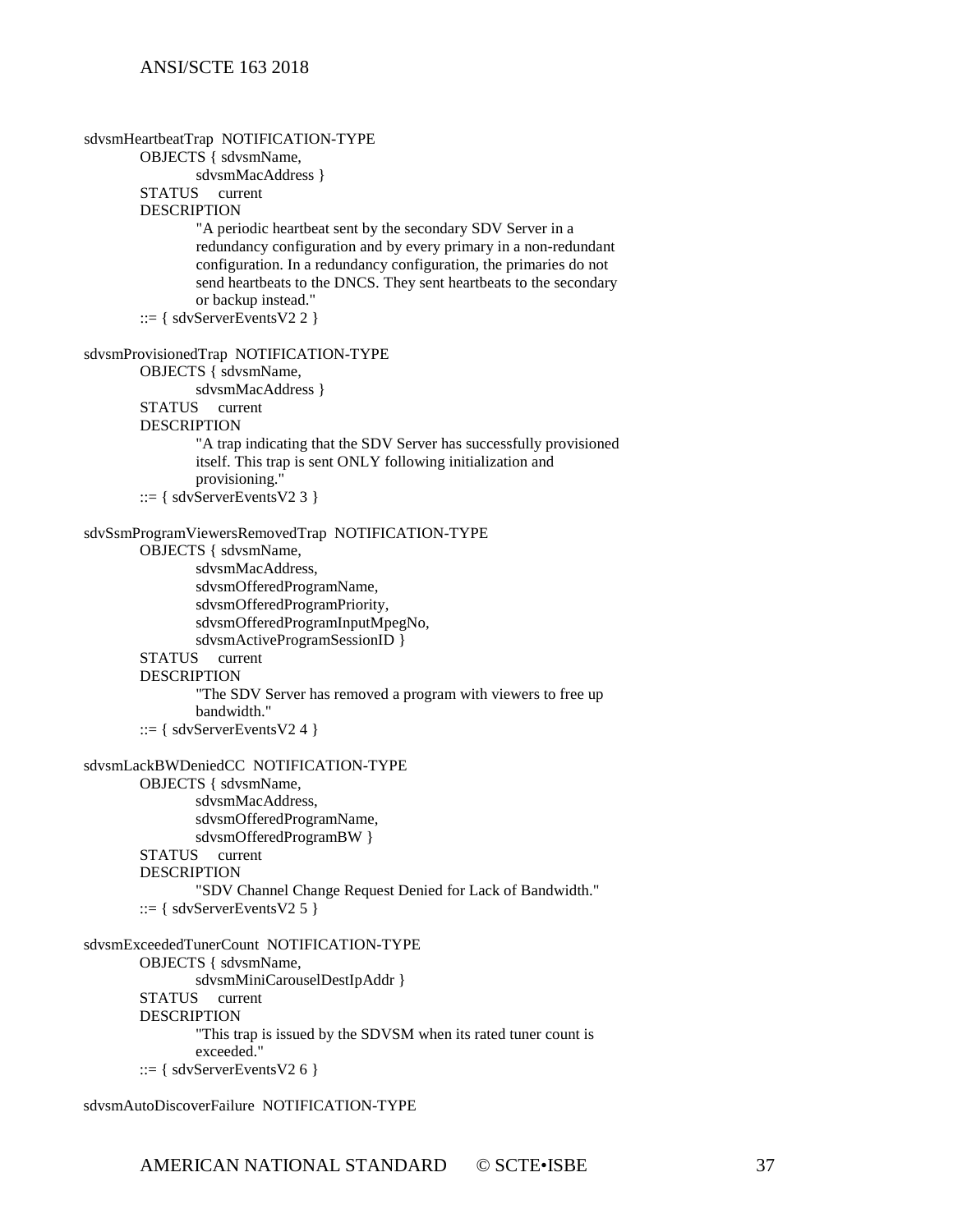OBJECTS { sdvsmName, sdvsmMacAddress, sdvsmFrequencyPlanServiceGroup, sdvsmFrequencyPlanTSID } STATUS current **DESCRIPTION** "This trap is sent when a TSID mismatch occurs." ::=  $\{$  sdvServerEventsV2 7  $\}$ 

-- Compliance statements

sdvServerCompliance MODULE-COMPLIANCE STATUS current DESCRIPTION "The minimum compliance statement for SDV Servers." MODULE MANDATORY-GROUPS { sdvsmConfigGroup, sdvsmDiagsGroup, sdvsmServiceGrpObjsGroup, sdvsmSTBGroup, sdvsmTrapGroup } GROUP sdvsmProgramGroup DESCRIPTION "The sdvsmProgram Group is unconditionally optional." GROUP sdvsmClientConfigGroup **DESCRIPTION** "The sdvsmClientConfigGroup is unconditionally optional." ::= { sdvServerCompliances 1 }

#### sdvsmConfigGroup OBJECT-GROUP

OBJECTS { sdvsmMiniCarouselPath, sdvsmMiniCarouselBitRate, sdvsmMiniCarouselDestIpAddrType, sdvsmMiniCarouselDestIpAddr, sdvsmMiniCarouselUdpPort, sdvsmFrequencyPlanIpAddrType, sdvsmFrequencyPlanReportIpAddr, sdvsmFrequencyPlanReportPort, sdvsmFrequencyPlanReportInterval, sdvsmFrequencyPlanMinFreqScanCount, sdvsmFrequencyPlanMaxFreqScanTime, sdvsmFrequencyPlanDiscoveryMethod, sdvsmFrequencyPlanServiceGroup, sdvsmOfferedProgramSourceID, sdvsmOfferedProgramName, sdvsmOfferedProgramPriority, sdvsmOfferedProgramEncryption, sdvsmOfferedProgramEncoding, sdvsmOfferedProgramResolution, sdvsmOfferedProgramBW, sdvsmOfferedProgramReclaimTime, sdvsmOfferedProgramRecapAckTime, sdvsmOfferedProgramInputMpegNo, sdvsmOfferedProgramState, sdvsmOfferedProgramProviderID, sdvsmOfferedProgramAssetID,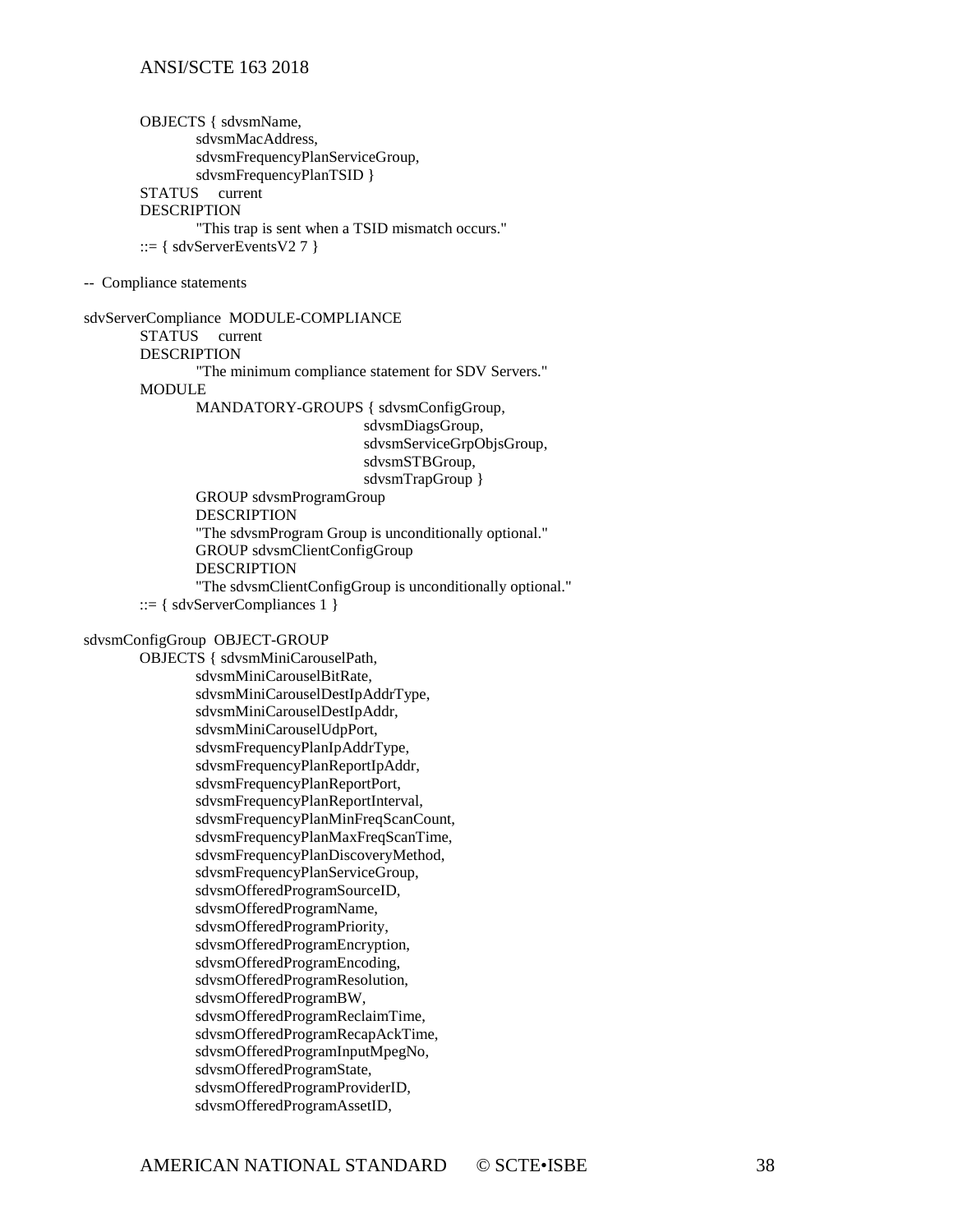```
sdvsmOfferedProgramMulticastSourceIpAddr, 
               sdvsmOfferedProgramMulticastIpAddr, 
               sdvsmOfferedProgramMulticastPort, 
               sdvsmMpegProgNumRangeLowEnd, 
               sdvsmMiniCarouselSize, 
               sdvsmMiniCarouselTransmissionFrequency, 
               sdvsmFrequencyPlanIndex, 
               sdvsmMacAddress, 
               sdvsmName, 
               sdvsmMpegProgNumRangeHighEnd, 
               sdvsmFrequencyPlanFrequency, 
               sdvsmFrequencyPlanTSID, 
               sdvsmOdrmrName, 
               sdvsmOdrmrIpAddrType, 
               sdvsmOdrmrIpAddr, 
               sdvsmOdrmrTcpPort }
        STATUS current
        DESCRIPTION 
               "The SDV Server configuration objects."
        ::= \{ sdvServerGroups 1\}sdvsmDiagsGroup OBJECT-GROUP
       OBJECTS { sdvsmNumberSTBs, 
               sdvsmSTBCapacityStatus, 
               sdvsmSRMStatus, 
               sdvsmSRMRequests, 
               sdvsmSRMRequestDenied, 
               sdvsmInvalidSGRequests }
        STATUS current
        DESCRIPTION
               "The status/diagnostic objects of the SDV Server."
        ::= \{ sdvServerGroups 2 \}sdvsmServiceGrpObjsGroup OBJECT-GROUP
       OBJECTS { sdvsmServiceGroupID, 
               sdvsmServiceGroupTotalBW, 
               sdvsmServiceGroupActiveSdvBW, 
               sdvsmServiceGroupBwThreshold, 
               sdvsmServiceGroupPeakBW, 
               sdvsmServiceGroupPeakTime, 
               sdvsmServiceGroupPrevPeakTime, 
               sdvsmServiceGroupPrevPeakBW, 
               sdvsmServiceGroupYearPeakTime, 
               sdvsmServiceGroupCcRequests, 
               sdvsmServiceGroupCcSDRequests, 
               sdvsmServiceGroupCcHDequests, 
               sdvsmServiceGroupCcNCRequests, 
               sdvsmServiceGroupCcH264Requests, 
               sdvsmServiceGroupCcVC1Requests, 
               sdvsmServiceGroupFailedBindings, 
               sdvsmServiceGroupFailedSDBindings, 
               sdvsmServiceGroupFailedHDBindings, 
               sdvsmServiceGroupFailedNCBindings, 
               sdvsmServiceGroupFailedH264Bindings, 
               sdvsmServiceGroupFailedVC1Bindings, 
               sdvsmServiceGroupCcWM9Requests,
```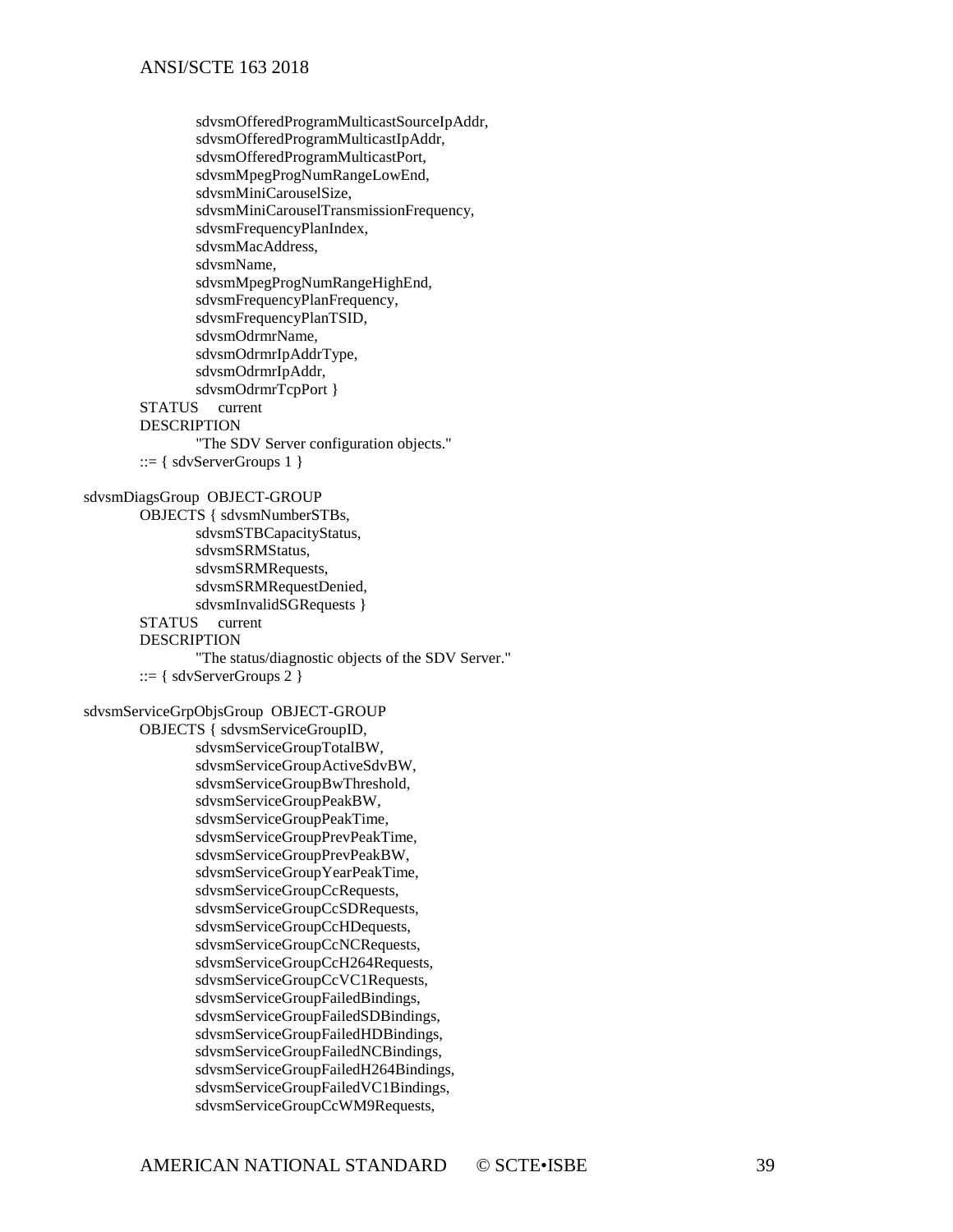```
sdvsmServiceGroupMCPIpAddrType, 
               sdvsmServiceGroupMCPIpAddr, 
               sdvsmServiceGroupMCversion, 
               sdvsmServiceGroupActiveSTBs, 
               sdvsmAdZoneID, 
               sdvsmServiceGroupSTBCapacity, 
               sdvsmServiceGroupLowWaterMark, 
               sdvsmServiceGroupShareableBW, 
               sdvsmServiceGroupHighWaterMark }
       STATUS
       DESCRIPTION 
               "The service groups objects for the SDV Server."
         ::= \{ sdvServerGroups 3\}sdvsmProgramGroup OBJECT-GROUP
       OBJECTS { sdvsmActiveProgramSessionID, 
               sdvsmActiveProgramMpegPN, 
               sdvsmActiveProgramNumUsers, 
               sdvsmActiveProgramBW, 
               sdvsmActiveProgramIsfallback, 
               sdvsmOfferedProgramSourceID, 
               sdvsmOfferedProgramName, 
               sdvsmOfferedProgramPriority, 
               sdvsmOfferedProgramEncryption, 
               sdvsmOfferedProgramEncoding, 
               sdvsmOfferedProgramResolution, 
               sdvsmOfferedProgramBW, 
               sdvsmOfferedProgramReclaimTime, 
               sdvsmOfferedProgramRecapAckTime, 
               sdvsmOfferedProgramInputMpegNo, 
               sdvsmOfferedProgramState, 
               sdvsmOfferedProgramProviderID, 
               sdvsmOfferedProgramAssetID, 
               sdvsmOfferedProgramMulticastSourceIpAddrType, 
               sdvsmOfferedProgramMulticastSourceIpAddr, 
               sdvsmOfferedProgramMulticastIpAddrType, 
               sdvsmOfferedProgramMulticastIpAddr, 
               sdvsmOfferedProgramMulticastPort, 
               sdvsmOfferedProgramMulticastSourcePriority }
        STATUS current
       DESCRIPTION 
                "The objects of characterizing an SDV program."
        ::= { \} sdvServerGroups 4 }sdvsmSTBGroup OBJECT-GROUP
       OBJECTS { sdvsmSTBIpAddrType, 
               sdvsmSTBIpAddr, 
               sdvsmSTBCapabilityDescriptorResolution, 
               sdvsmSTBStreamLUAEvent, 
               sdvsmSTBStreamLUATime, 
               sdvsmSTBStreamProgramID, 
               sdvsmSTBVideoDecodeBitmap, 
               sdvsmSTBTunerIdentifier, 
               sdvsmSTBAudioDecodeBitmap, 
               sdvsmSTBCaSystemBitmap,
```
sdvsmSTBCaSystemID,